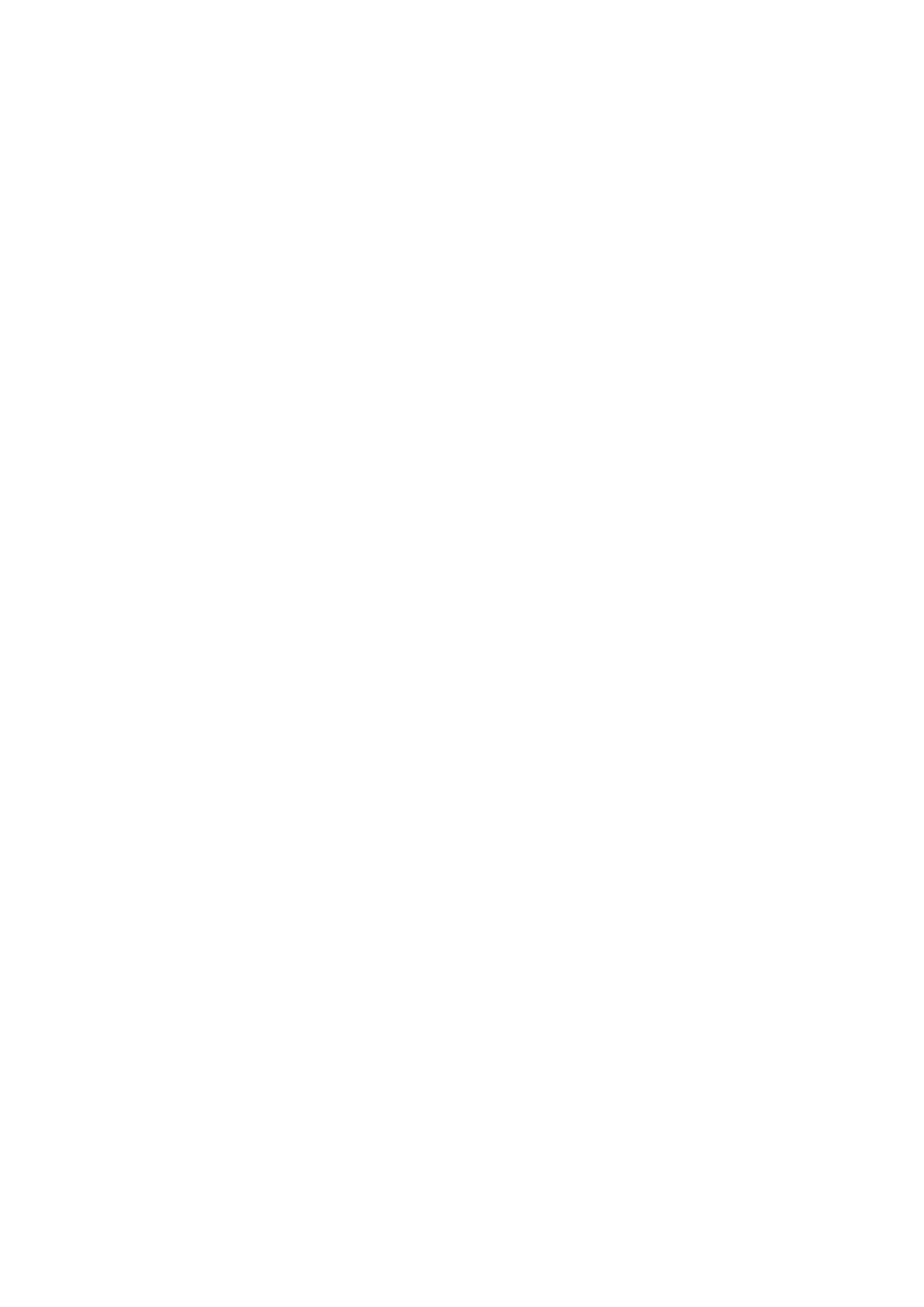# <span id="page-2-0"></span>**Summary of proceedings**

- **1.** The Recurrent Discussion Committee: Social dialogue and tripartism, established by the International Labour Conference at its first sitting on 28 May 2018, was originally composed of 170 members (71 Government members, 23 Employer members and 76 Worker members). To achieve equality of strength, each Government member entitled to vote was allotted 1,748 votes, each Employer member 5,396 votes and each Worker member 1,633 votes. The composition of the Committee was modified three times during the session and the number of votes attributed to each member adjusted accordingly.<sup>1</sup>
- **2.** The Committee elected its Officers as follows:

| Chairperson:              | Mr T. Bevers (Government member, Belgium) at<br>its first sitting                                               |
|---------------------------|-----------------------------------------------------------------------------------------------------------------|
| <i>Vice-Chairpersons:</i> | Ms D. Rudelli (Employer member, France) and<br>Mr P. Dimitrov (Worker member, Bulgaria) at its<br>first sitting |
| <i>Reporter:</i>          | Ms W.K. Nxumalo-Magagula (Government<br>member, Eswatini, formerly known as<br>Swaziland) at its fourth sitting |

**3.** At its fifth sitting the Committee appointed a Drafting Group to prepare and submit a draft outcome document for its review. It was composed as follows:

| Government members:      | Mr M.M. Loum (Senegal), Ms L. Tinyani (South Africa),<br>Mr R. Shepard (United States), Mr W. Sobers (Barbados),<br>Ms C. Hughes (Australia), Ms I.A. Putri (Indonesia),<br>Mr N. Salchev (Bulgaria), Ms C. Olde Olthof (Netherlands)            |
|--------------------------|--------------------------------------------------------------------------------------------------------------------------------------------------------------------------------------------------------------------------------------------------|
| <i>Employer members:</i> | Ms D. Rudelli (France), Ms R. Hornung-Draus (Germany),<br>Mr T. Mackall (United States), Mr E.O. García Méndez<br>(Mexico), Ms T. Cohen (South Africa), Mr T. Parkhouse<br>(Namibia), Mr N.S. Thwala (Eswatini), Mr P.A. Pambudhi<br>(Indonesia) |
| <i>Worker members:</i>   | Mr P. Dimitrov (Bulgaria), Mr C. Serroyen (Belgium),<br>Mr. M.M. Norddahl (Iceland), Mr G. Zucotti (Argentina),<br>Mr. K. Ross (United States), Mr E. Nadome (Kenya),<br>Ms A. Maksimovic (Australia), Mr S. Zalmaa (Mongolia)                   |

<sup>1</sup> The modifications were as follows:

- (a) 29 May: 202 members (90 Government members with 2,407 votes each, 29 Employer members with 7,470 votes each and 83 Worker members with 2,610 votes each);
- (b) 30 May: 213 members (96 Government members with 319 votes each, 29 Employer members with 1,056 votes each and 88 Worker members with 348 votes each);
- (c) 5 June: 123 members (99 Government members with 16 votes each, 8 Employer members with 198 votes each and 16 Worker members with 99 votes each).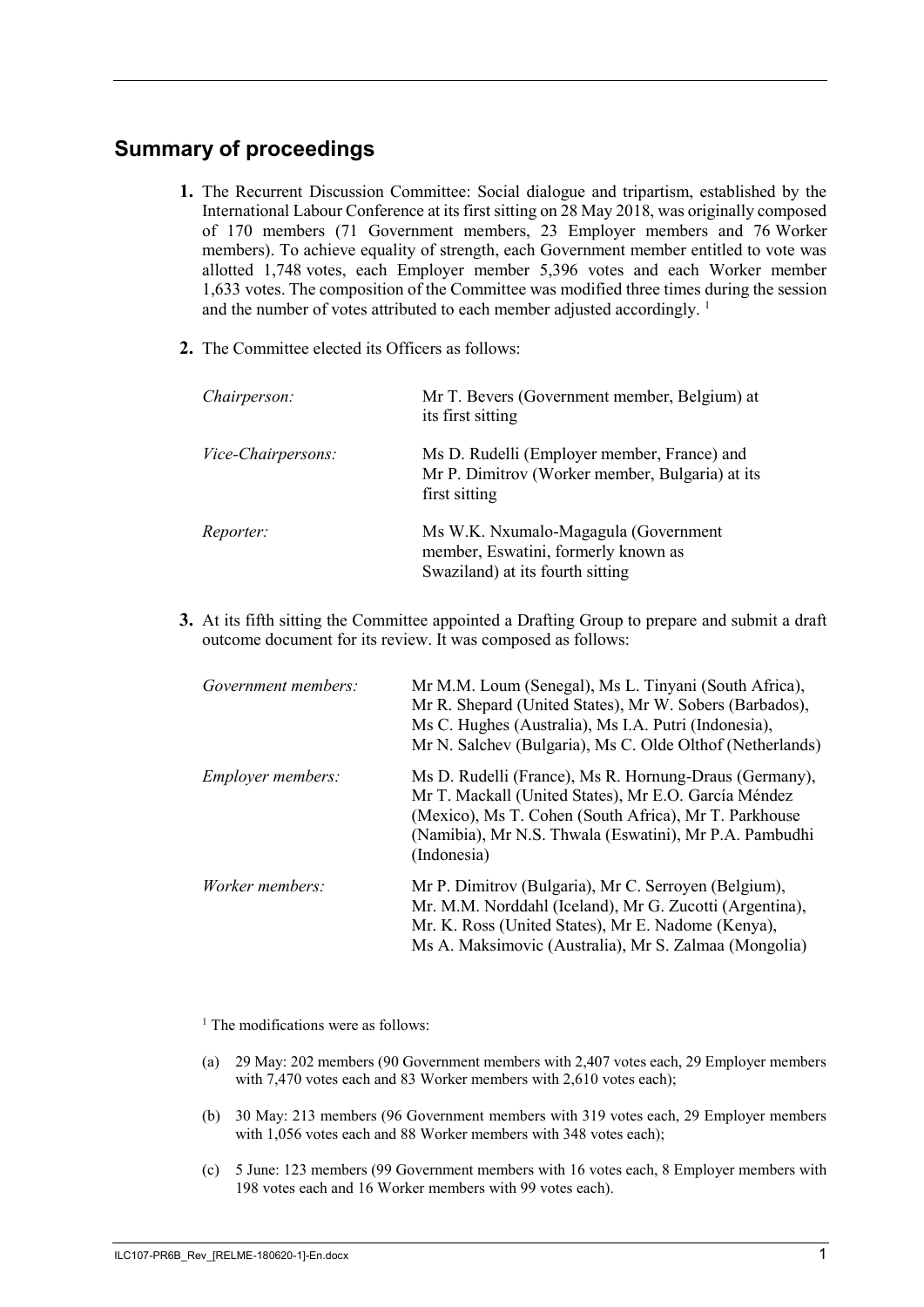- **4.** The Committee had before it Report VI, entitled *Social dialogue and tripartism*, prepared by the International Labour Office (hereinafter the Office report) for consideration under the sixth item on the agenda of the 107th Session of the International Labour Conference: "A recurrent discussion on the strategic objective of social dialogue and tripartism, under the follow-up to the ILO Declaration on Social Justice for a Fair Globalization, 2008".
- **5.** The Committee held seven sittings.
- **6.** In his opening remarks, the Chairperson noted that social dialogue was both an objective in itself and a means to achieve the other objectives that the constituents had set for the ILO. As the ILO's paradigm of good governance, social dialogue should be a key component not only for creating and distributing wealth but also for bearing the costs associated with economic activity in an efficient, equitable, gender-neutral and environmentally friendly way, and hence was an important complement to the 2030 Agenda for Sustainable Development (hereinafter 2030 Agenda). Historically, social dialogue had proven to be remarkably useful and resilient in helping countries navigate periods of progress and of economic uncertainty. In a period of change, social dialogue should be adjusted to current needs, global evolutions and diverse expectations and realities around the world. The objectives of the current discussion were not only to achieve consensus on a fresh mandate for the Organization but also to reach a common understanding on how the ILO's 100 year-old mandate for social justice could be carried forward in conditions that were radically different from those in which the Organization had been founded in 1919.
- **7.** The Committee had before it the Office report for consideration. Three points for discussion were proposed: the challenges and the opportunities related to strengthening social dialogue; how social dialogue could become more inclusive and address current and future challenges; and how ILO action on social dialogue could be improved.
- **8.** The Worker Vice-Chairperson said that the best way to promote social justice and reduce inequality was through coordinated collective bargaining. Studies indicated that collective bargaining was associated with higher wages, greater security for workers and lower inequality in both industrialized and developing countries. Thus, centralized, sectoral and multi-employer collective bargaining, as well as innovative, legally binding extension mechanisms, were the most efficient and inclusive tools to promote equality and social justice. The ILO and its constituents had to put freedom of association and collective bargaining at the centre of their efforts to promote social dialogue in order to fight inequality effectively. The Centenary celebrations in 2019 required a clear and renewed political commitment to social dialogue and tripartism based on full respect for the Freedom of Association and Protection of the Right to Organise Convention, 1948 (No. 87), and the Right to Organise and Collective Bargaining Convention, 1949 (No. 98), and undertake a follow-up of the recommendations of the supervisory mechanisms. As the custodian of indicator 8.8.2 under the Sustainable Development Goals (SDGs), the ILO needed to deliver research and statistics on freedom of association and collective bargaining and on social dialogue to set a baseline and measure progress, and to produce a flagship report on collective bargaining, inequality and the impact of policies. The reform of the UN Development System (UN reform) and the SDGs provided an opportunity to mainstream the ILO's labour standards, supervisory mechanism and tripartism within the United Nations system. Moreover, the ILO had to prioritize the promotion of social dialogue, tripartism, freedom of association and collective bargaining, and this had to be reflected in the budgetary allocation, which was not sufficient. Conditionality of work on ratification and effective implementation of core labour standards should also be extended to trade agreements and credit schemes of international financial institutions (IFIs) and cooperation with regional organizations. The ILO should ensure that the macroeconomic policies promoted by other institutions focused on measures for inclusive growth, full employment and decent work through formal partnerships, such as the Global Deal.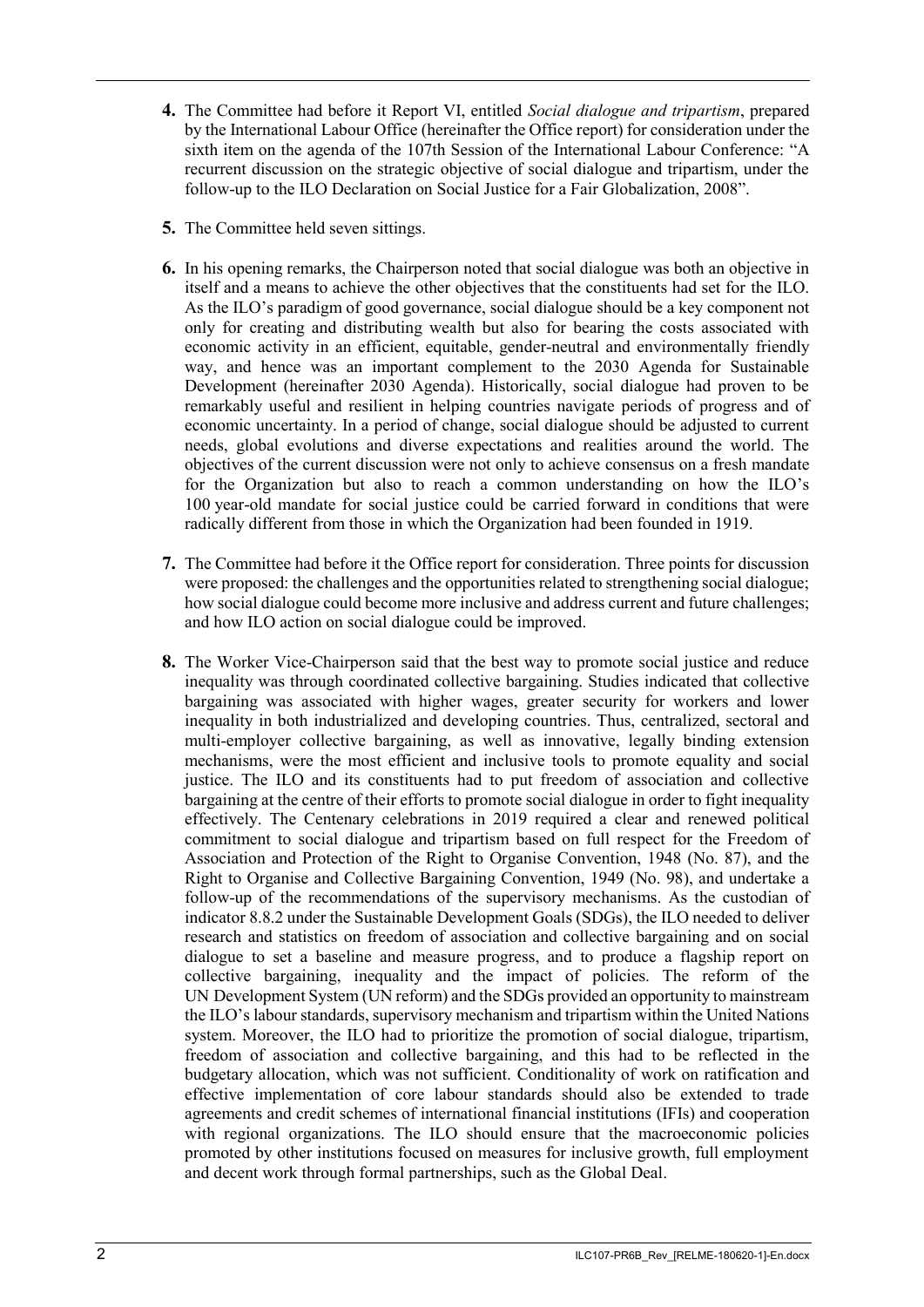- **9.** In terms of specific challenges, the Worker Vice-Chairperson referred to non-standard forms of employment, where collective bargaining should be promoted and labour law applied to cover such workers. Considering that the gig economy and digitization of production and services represented a particular challenge, the Workers' group proposed to hold a tripartite meeting of experts to explore gaps in labour standards and make recommendations.
- **10.** Globally binding regulatory frameworks for global supply chains could ensure that all businesses respected human and labour rights throughout supply chains. The Workers' group supported the negotiations for a broader Convention covering labour rights and the respect of the principles of social dialogue and collective bargaining at the UN level and called on the Office to engage in the process.
- **11.** Increasing reliance on digitally mediated production and services required high levels of cybersecurity to protect systems and avoid disruption. For increasing numbers of workers, the "total surveillance workplace" was a reality, with continuous and intrusive monitoring which sometimes extended beyond the workplace into private lives, leading to overwork, stress and abuses against trade union activists. The Workers' group supported the UNI Global Union's call for the establishment of a global convention on the ethical use, development and deployment of artificial intelligence, algorithms and big data, and thus called for research and guidance by the Office in this area followed by an experts' meeting to investigate the need for and scope of possible future standard setting in the ILO to feed into the global debate on a broader convention.
- **12.** The Employer Vice-Chairperson said that social dialogue and tripartism were part of the DNA of the ILO and were at the core of a number of international labour standards, and a central element of ILO research, capacity-building and knowledge-sharing programmes. The focus of this Committee should be on the specific needs and circumstances of constituents in each country and should be rooted in practice, tackling issues such as the future of work and the technological revolution, the 2030 Agenda, and the UN reform. The discussions should remain rooted in reality and the conclusions should not offer an over-simplified, one-size-fits-all, top-down response, but should have a proactive purpose in shaping the ILO's future activities, which should be impactful, cost-effective, and focused on constituents' real needs and situations on the ground.
- **13.** The realities and state of play of social dialogue and its processes at national and regional levels were described in the Office report, but information on the impact or outcomes of social dialogue practices was missing. Social dialogue was presented mainly as an end in itself rather than a process. The Employers' group did not share the view, as was suggested in the Office report, that collective bargaining was a better form of dialogue than, for example, consultation or workplace cooperation, or that collective bargaining agreements signed at national or sectoral levels were somehow superior to those signed at company level. There was no hierarchy of social dialogue forms and company-level agreements could be useful to adapt working conditions to the specific needs of workers, and there were many concrete examples of that.
- **14.** Rather than promoting a specific form of social dialogue, the Office should build the capacity of social partner organizations to expand their membership, to engage in dialogue and shape social dialogue in line with their specific needs and expectations.
- **15.** Social dialogue, including collective bargaining, was not a panacea to avoid restructuring, and economic and social downturns. Well-functioning institutions, appropriate policies to underpin economic growth and productivity improvements and improved labour market performance had to complement all types of social dialogue.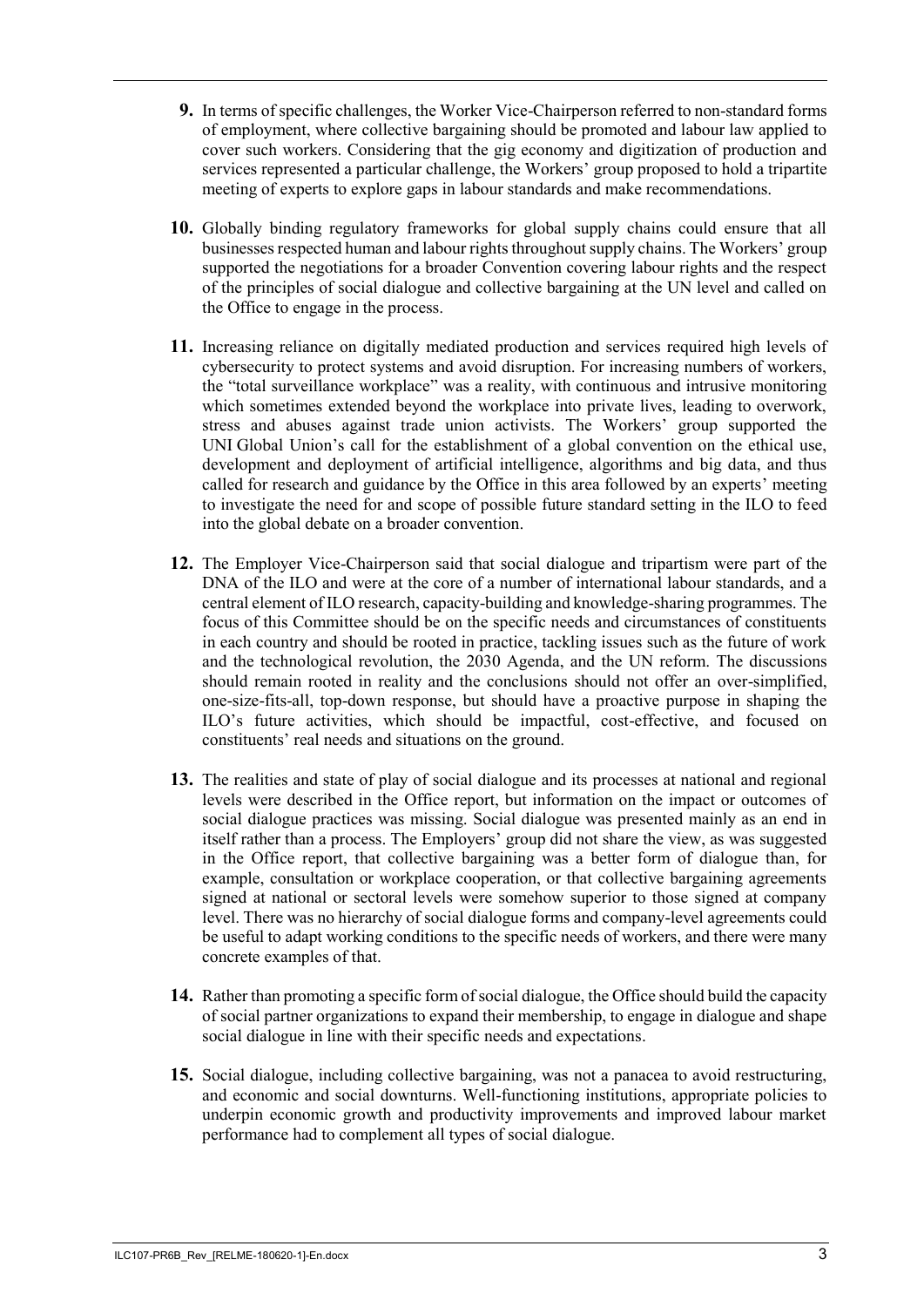- **16.** Social dialogue also included employers as a fundamental group and not only workers as implied in the Office report. The effects of social dialogue on economic performance of enterprises were not mentioned. Policy discussions tended to focus on legal and moral cases for responsible business conduct; however, the "business case" was also important but was often overlooked and misunderstood.
- **17.** The Employers' group suggested that there could be value in engaging other actors such as non-governmental organizations (NGOs) on a case-by-case basis. However, there was a difference between social partners with a stake in the business and NGOs not bound by the same interests.
- **18.** More than 60 per cent of the world's employed population 2 billion people, mainly in developing countries – were in the informal economy. They lacked social protection, rights at work and decent work conditions. The question raised was how to address such a deeply rooted challenge which shaped many social problems.
- **19.** The flexibility of social dialogue was its strength. Social dialogue demonstrated its potential as an instrument for democratic governance and participation, a driver for economic stability, and a tool for maintaining or encouraging peaceful workplace relations. Encompassing a mix of processes and activities – from information sharing and consultations, to negotiations leading to agreements, to simply dialogue – allowed governments, employers and workers to agree on a format that suited their specific circumstances, historical context and level of development, and needs and strengths of the actors involved in it.
- **20.** Social dialogue should be free, independent and autonomous, and also conducted in a responsible manner.
- **21.** Employers had struggled to understand the medium- and long-term strategy behind the ILO's action on social dialogue, which currently resembled a mix of unconnected and short-term outputs with less focus on impact.
- **22.** The Government member of the Netherlands spoke on behalf of the European Union (EU) and its Member States, and the European Free Trade Association (EFTA) country Norway, member of the European Economic Area. The Government members of the former Yugoslav Republic of Macedonia, Montenegro, Serbia, Bosnia and Herzegovina and Georgia aligned themselves with the statement. She noted that social dialogue and tripartism were embedded in the ILO through its values, structures and standards. Social dialogue was likewise embedded in the values, governance and laws of the EU and its Member States. That was reaffirmed through the New Start for Social Dialogue launched in 2015 and the European Pillar of Social Rights.
- **23.** Social dialogue was crucial for a well-functioning social market economy and was a significant component of EU employment and social policy-making. It was key to the promotion of social justice and for implementing all ILO standards and actions. Despite some ratifications of Conventions Nos 87 and 98 recorded since the previous recurrent discussion on social dialogue in 2013, more than 30 ILO member States had not yet ratified them. Universal ratification and implementation of the ILO fundamental Conventions and the related Protocol were essential, and the ILO should continue its efforts to support this.
- **24.** There were five key areas for discussion: first, the case for social dialogue and its role in promoting sustainable development, fighting inequalities and managing change; second, the importance of the ILO Declaration on Fundamental Principles and Rights at Work, 1998 (1998 Declaration) and the ratification and implementation of ILO Conventions Nos 87 and 98; third, how the actors and mechanisms of social dialogue could seize the opportunities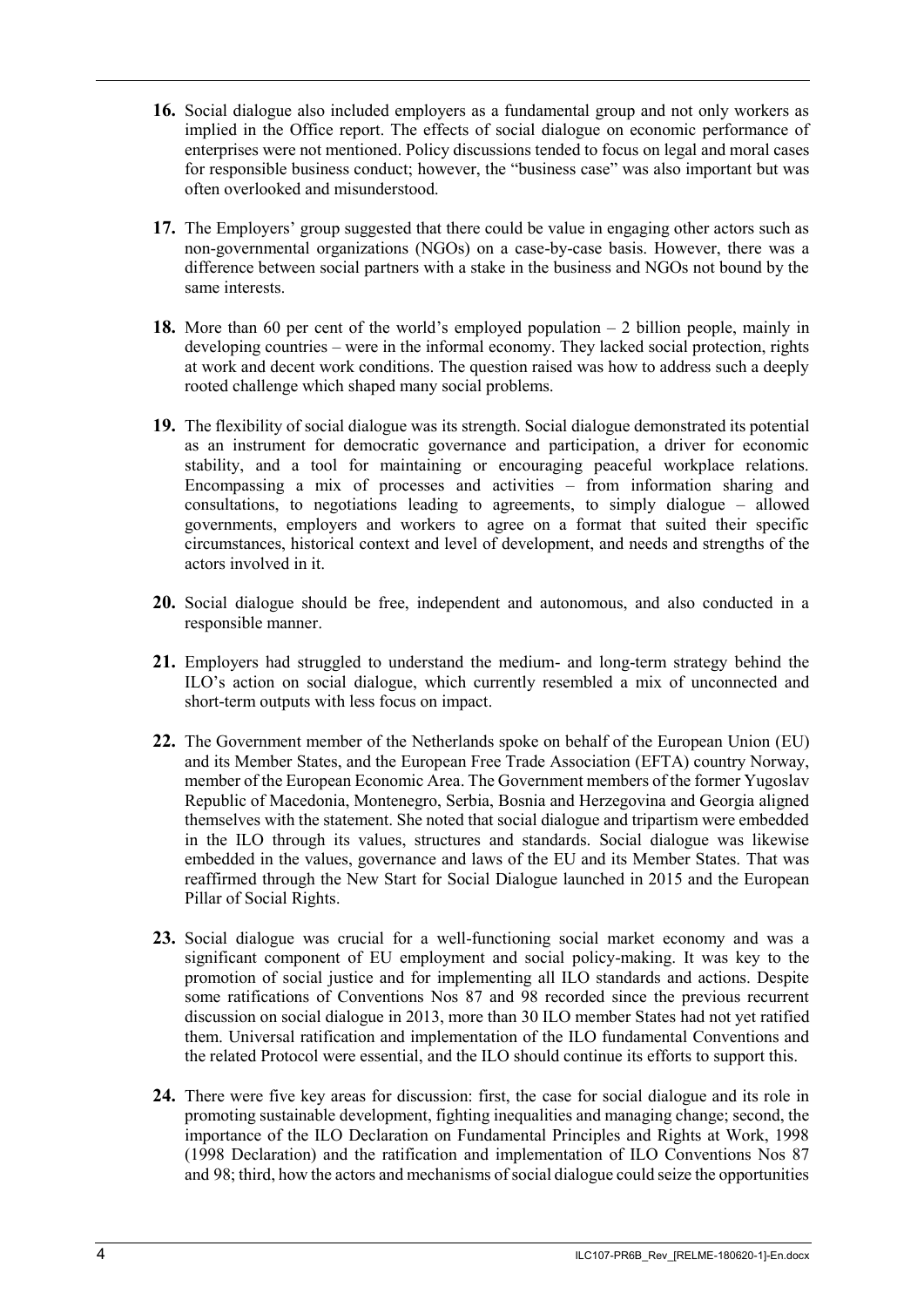and respond to the challenges of a changing world of work to implement the Decent Work Agenda, contribute to the ILO Future of Work Centenary Initiative and achieve the SDGs; fourth, the topics and levels of social dialogue including the workplace and cross-border levels, the links between them and collective bargaining coverage; and fifth, the orientations and means for a future plan of action on social dialogue, including capacity building of labour administrations and workers' and employers' organizations, standards-related activities, and a stronger role for social dialogue in sustainable trade and in other contexts.

- **25.** The Government member of Eswatini, speaking on behalf of the Africa group, noted that social dialogue and tripartism faced a number of challenges, such as the changing nature of work and employment relationships, the weakening of labour market institutions and the increase in informal employment. Yet, as the cornerstone of the ILO, social dialogue and tripartism needed to be strengthened, mainstreamed, made inclusive, adapted and kept at the centre of all its programmes and activities. The conclusions should provide relevant and practical solutions and strategies, allowing social dialogue to be adaptive and flexible to the ever-changing labour relations landscape. They should also address social dialogue at cross-border and national levels, how to strengthen it at different levels, and the importance of strengthening labour administration systems, among other issues.
- **26.** The Government member of India noted new developments such as the technological revolution, the emergence of new forms of employment and increasing informalization which required social dialogue and tripartism to be enhanced. But the basic character of tripartism should remain intact as a tripartite-plus arrangement would run the risk of losing its focus on core labour issues. Rather, workers' and employers' organizations should be encouraged to take on board the views of civil society organizations and other actors. Bipartite social dialogue was important for productivity-related issues such as wage setting. The ILO should focus on building the capacity of the tripartite constituents. In a changing world of work, constituents needed to adapt and to enhance their presence and outreach.
- **27.** The Government member of Australia, speaking on behalf of the Government group, said that, in the context of a changing world of work, cooperation between governments, employers and workers was more important than ever. Such tripartite cooperation should be translated into practice both during this International Labour Conference and the Governing Body deliberations. Each party should respect differences of opinion and work cooperatively together in order to reach consensus.
- **28.** The Government member of the United States said that each country had distinct capabilities and challenges that could be addressed by an appropriate form of social dialogue. There was no one-size-fits-all model given diverse national circumstances and approaches. Nonetheless, all countries could establish some form of social dialogue, as one of several tools to help protect labour rights, increase wages and improve working conditions while also promoting productive, sustainable and profitable enterprises. She hoped for the adoption of concise conclusions providing concrete guidance on how the ILO could best use the means at its disposal to advance social dialogue, in line with its programme and budget and strategic plan.
- **29.** The Government member of Nepal said that social dialogue was the point of departure for setting and promoting labour standards and fundamental principles and rights at work, as well as a vehicle for achieving the SDGs. Social dialogue was a democratic way of dealing with the complex social issues in the 2030 Agenda, and a means to promote ownership, participation, inclusiveness, legitimacy and social stability.
- **30.** The Government member of Turkey noted that challenges such as growing income inequality, the changing nature of work and increasing informality challenged social dialogue; furthermore, migration, the refugee crisis and other trends were also having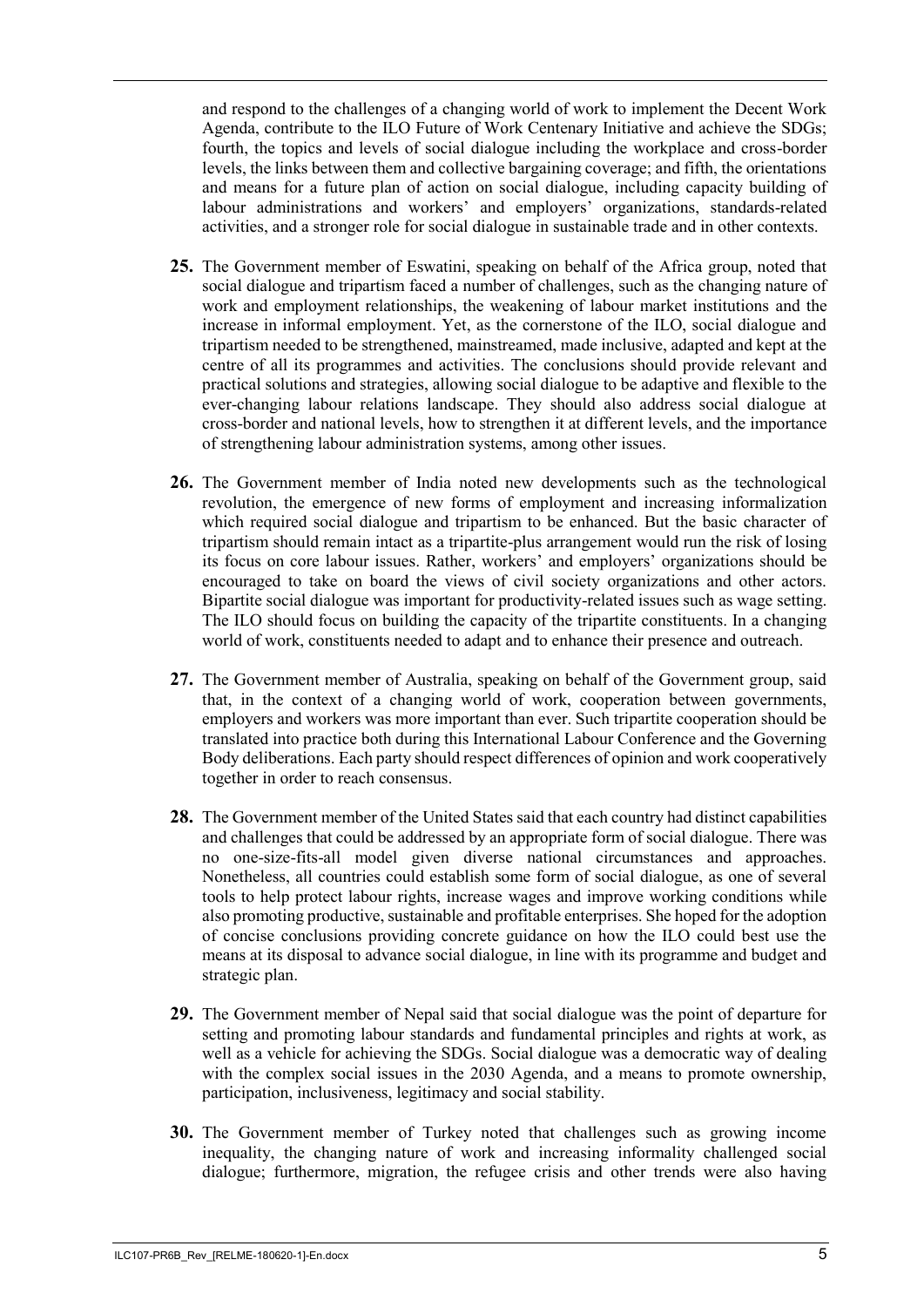profound impacts on the world of work. Under those circumstances, governments bore the responsibility of supporting social dialogue and tripartism for good governance. He appreciated the ILO Future of Work Centenary Initiative, and believed that the ILO's promotion of social dialogue at country level should adopt a multifaceted approach, given its multi-layered nature.

- **31.** The Government member of Australia recognized that the discussion represented a prime opportunity for the ILO constituents to demonstrate that social dialogue and tripartism were as relevant today as at the time of the ILO's establishment. Social dialogue was essential to the resolution of the challenges highlighted in the Office report, but many countries faced structural and political obstacles to inclusive and productive social dialogue. She hoped to learn about practical and innovative ways to build capacity and create the necessary conditions for genuine social dialogue, including addressing the under-representation of women in national social dialogue institutions. She commended the ILO Future of Work Centenary Initiative, including its national dialogue processes which underscored the value of social dialogue.
- **32.** The Government member of China said that in recent years the world of work had witnessed rapid transformations. It was therefore important to revisit social dialogue and tripartism in order to help shape the ILO's future direction. She outlined her country's experience in establishing a national tripartite mechanism to coordinate labour relations at five different levels. Her Government would continue to build harmonious labour relations and to engage in social dialogue.
- **33.** The Government member of Canada stated that fruitful social dialogue took time and should be continuous. There must be mechanisms to renew the dialogue, nurture it and keep it relevant. Flexibility should also be a central element as there was no single approach for all. Social dialogue helped the parties to better understand their respective points of view and interests, and build trust and respect to agree on the key issues or sometimes disagree. Everyone had an important role to play in social dialogue. It was based on strong and independent workers' and employers' organizations with technical capabilities and access to the information they needed to carry out their activities. Through legislation and policies, governments should create a climate in which workers' and employers' organizations could engage freely in their activities without fear of reprisal, and protect freedom of association and the right to bargain collectively.
- **34.** The Government member of Ethiopia stated that social dialogue and tripartism could bring better and more inclusive growth, and stable development at different levels, which would benefit everyone. Ethiopia had ratified ILO Conventions relevant to social dialogue, and the Labour Relations Advisory Board advised the Minister on policies and legislations pertaining to labour relations, working conditions, and safety and health of workers. Despite the efforts made, trade union density and the membership of both employers' and workers' organizations were relatively low in the last decade.
- **35.** The Government member of Colombia described her country's commitment to social dialogue and the fundamental principles and rights at work. The Permanent Commission for the Coordination of Salaries and Labour Policies had contributed to the resolution of labour conflicts at the national level and improved labour relations. The road to consensus was not an easy task but the rapprochement between the social partners and the Government was a fundamental condition for peace, trust and social transformation. Social dialogue and collectively agreed labour laws enabled sustainable enterprises, guaranteed workers' rights and contributed to the development of a thriving society. Initiatives such as the Global Deal strengthened social dialogue by bringing together different actors to strengthen cooperation and conflict resolution. ILO action should include training, campaigns, promotional activities and cooperation for development, as well as the establishment of alliances and the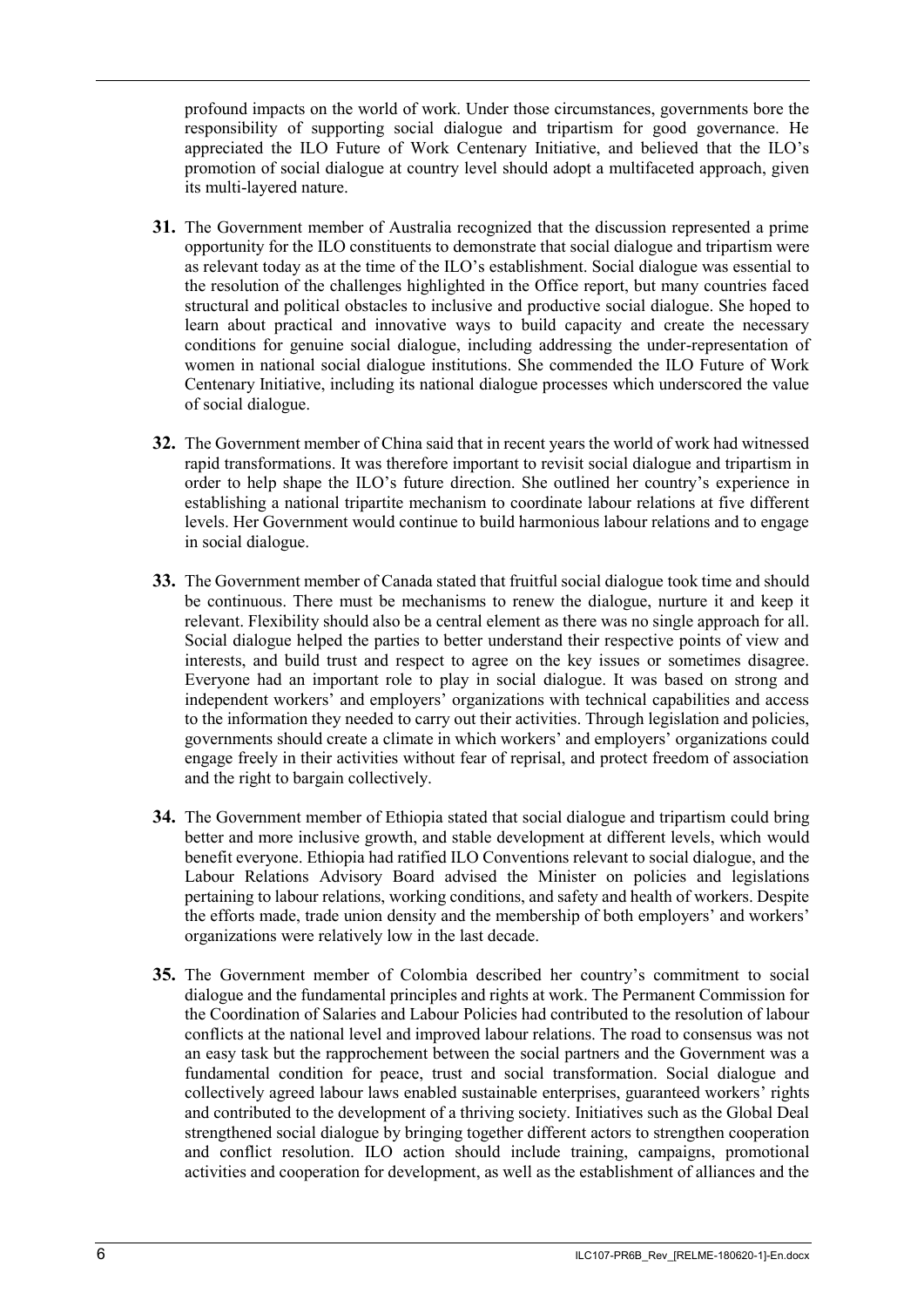exchange of best practices on social dialogue to build trust and contribute to conflict prevention.

- **36.** The Government member of Belgium noted her country's nearly 100-year tradition of social dialogue. Times of crisis and current developments in the world of work were challenging the tools of social dialogue, yet constructive social dialogue remained key to sustainable social and economic progress. Fully representative organizations of employers and workers who freely formulated their own strategies were indispensable. Belgium supported ILO efforts to promote universal ratification of the fundamental conventions, including Conventions Nos 87 and 98, as well as other social dialogue Conventions and Recommendations. Collective bargaining, in particular at the sectoral level, achieved win–win solutions and ensured a fairer distribution of wages and social security. The role of public authorities was to develop a legal framework and a climate conducive to social dialogue and to act as a facilitator. A uniform model of social dialogue did not exist because the process must be defined by the partners themselves.
- **37.** The Government member of Sweden believed it was more important than ever to improve social dialogue in all parts of the world. The multi-stakeholder partnership "The Global Deal: Together for Decent Work and Inclusive Growth" would strengthen social dialogue as well as the employers' organizations and trade unions. The potential of social dialogue to promote gender equality, stimulate productivity, and effectively deal with the challenges of technological change and the future of work needed more attention. The Global Deal, which currently had over 90 partners and a large interest from companies, would increase the knowledge base, provide a platform to share experiences and good practice, and increase awareness of the benefits of social dialogue. Before the launch of the Global Deal, trade unions and employers' organizations at both the international and national levels had been consulted on the initiative.
- **38.** The Government member of the Philippines stated that his country had ratified several ILO Conventions concerning social dialogue. Tripartite industrial peace councils and regional wage boards addressed social security, national health, conciliation and mediation, and arbitration processes. That notwithstanding, there were still many challenges and opportunities related to the strengthening of social dialogue.
- **39.** The Government member of Japan described the tripartite Labour Policy Council, which discussed important issues about labour policies in Japan. Responding to the mention in the Office report of great disagreements among tripartite partners in the Council, he emphasized that Draft Bills included breakthrough content as a result of tripartite consultations, and that the Bill had been successfully submitted to the Diet. However, trade union density had declined and work should continue to maintain sound labour-management relations. Member States should ratify Convention No. 87, and the Office should collect and share good examples.
- **40.** The Government member of France stated that social dialogue was a core value of France and must be placed at the heart of the response to the current changes and challenges to achieve the 2030 Agenda. Initiatives such as the Global Deal ought to be welcomed. The Office's plan of action should be concise and contain guidelines on the role of the ILO on cross-border social dialogue, which could be a lever of action for the Organization at the dawn of its second century. In particular, the universal ratification of Conventions Nos 87 and 98 should be promoted. Social dialogue would make a positive contribution to the achievement of the SDGs and the UN reform.
- **41.** The Government member of Senegal shared with delegates the advances made at the national level, particularly with regard to the implementation of SDG 8. Progress had been made in the areas of social dialogue and tripartism (the holding of social conferences and the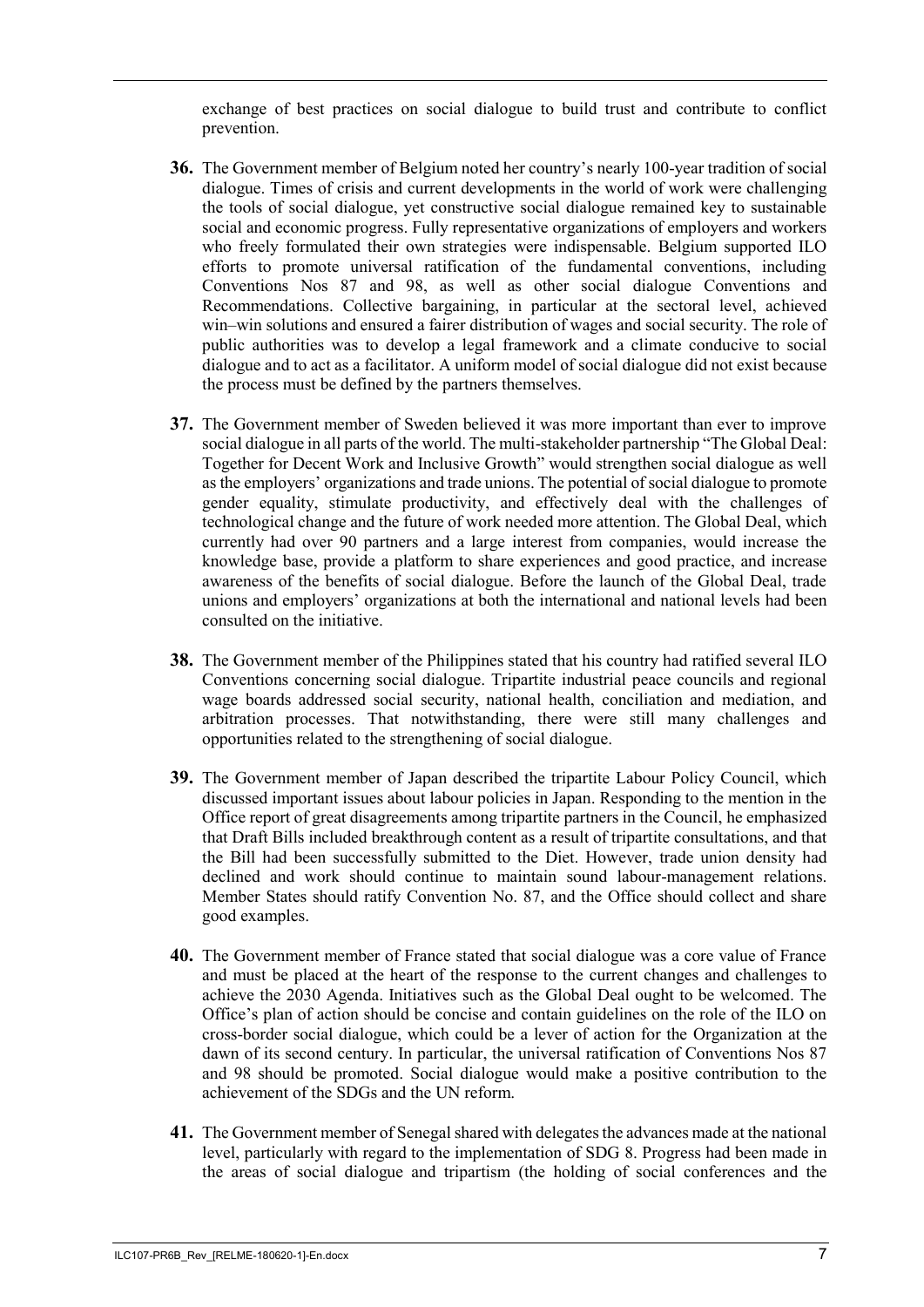achievements of the High Council for Labour Relations), collective bargaining in the private and public sectors (the negotiation of collective agreements and the signing of agreements in the public sector), and the representativeness of trade unions (the holding of a general election and a sectoral election for representative bodies). Other social developments had taken place, including the increase of the retirement age, the improvement of pension levels and the reform of the compulsory health insurance system.

- **42.** The representative of the International Association of Economic and Social Councils and Similar Institutions (AICESIS) stated that economic and social councils and similar institutions promoted social dialogue and analysed its current state. The AICESIS had more than 60 councils as members, with balanced territorial representativeness concerning how social dialogue institutions operated. Social dialogue had an essential role in overcoming difficulties in the labour market, which included youth unemployment, the unemployment of older people, the unemployment of people with disabilities, gender discrimination, and undeclared work. Representatives of civil society, the general economy and organized civil society existed in a large number of councils, and some now addressed environmental protection and other matters of global interest such as the digital economy. The exchange of good practices and experiences allowed for useful information on the functioning of institutions.
- **43.** The representative of StreetNet International stated that her organization represented a highly vulnerable category of workers who faced many serious challenges. Workers in the informal economy needed to be recognized in order to enable them to negotiate collectively with counterparts such as local government authorities. Their inclusion in social dialogue was necessary to achieve inclusive and socially sustainable growth and other important aims. Innovative approaches existed in that respect. She urged the Committee members to work towards the inclusion of informal economy workers in social dialogue, and to embrace a tripartite-plus system.
- **44.** The representative of the International Transport Workers' Federation (ITF) supported the Workers' group, emphasizing the importance of freedom of association and the right to collective bargaining. Referencing various challenges in his sector, such as the misclassification of on-demand drivers as independent contractors and the below-minimum wages of many transport network company drivers, he urged the ILO to organize a tripartite meeting to address those issues. The ITF sought to secure the representation of informal transport workers in social dialogue, with the ultimate objective of their conversion into formal economy workers. Successful examples of a transport supply chain agreement in Australia and of partnerships with the Governments of Qatar and the United Arab Emirates to protect transport workers were cited. Developments in some other countries, such as the passage of national laws and regulations restricting, among other things, transport workers' right to strike and a decrease in sectoral and national-level collective bargaining, were a source of concern to his Federation. Regarding employment status, he believed that the introduction of an intermediate category between employee and independent contractor would not ensure full labour protection, especially in the case of disguised employment relationships. Finally, he indicated that a letter of support from the ITF to the Global Deal would soon be delivered.
- **45.** The representative of Public Services International (PSI) said that his federation regretted the unilateral pay cut applied to the staff of the organizations of the United Nations system. The ILO's workers should be able to avail themselves of fundamental trade union and workers' rights such as collective bargaining. Social dialogue concretized respect for trade union rights. ILO member States should remove all obstacles to social dialogue, and explicitly defend the right of public sector workers to bargain collectively alongside their right to organize. The low level of ratification of the Labour Relations (Public Service) Convention, 1978 (No. 151), reflected the inadequate concern by many governments for the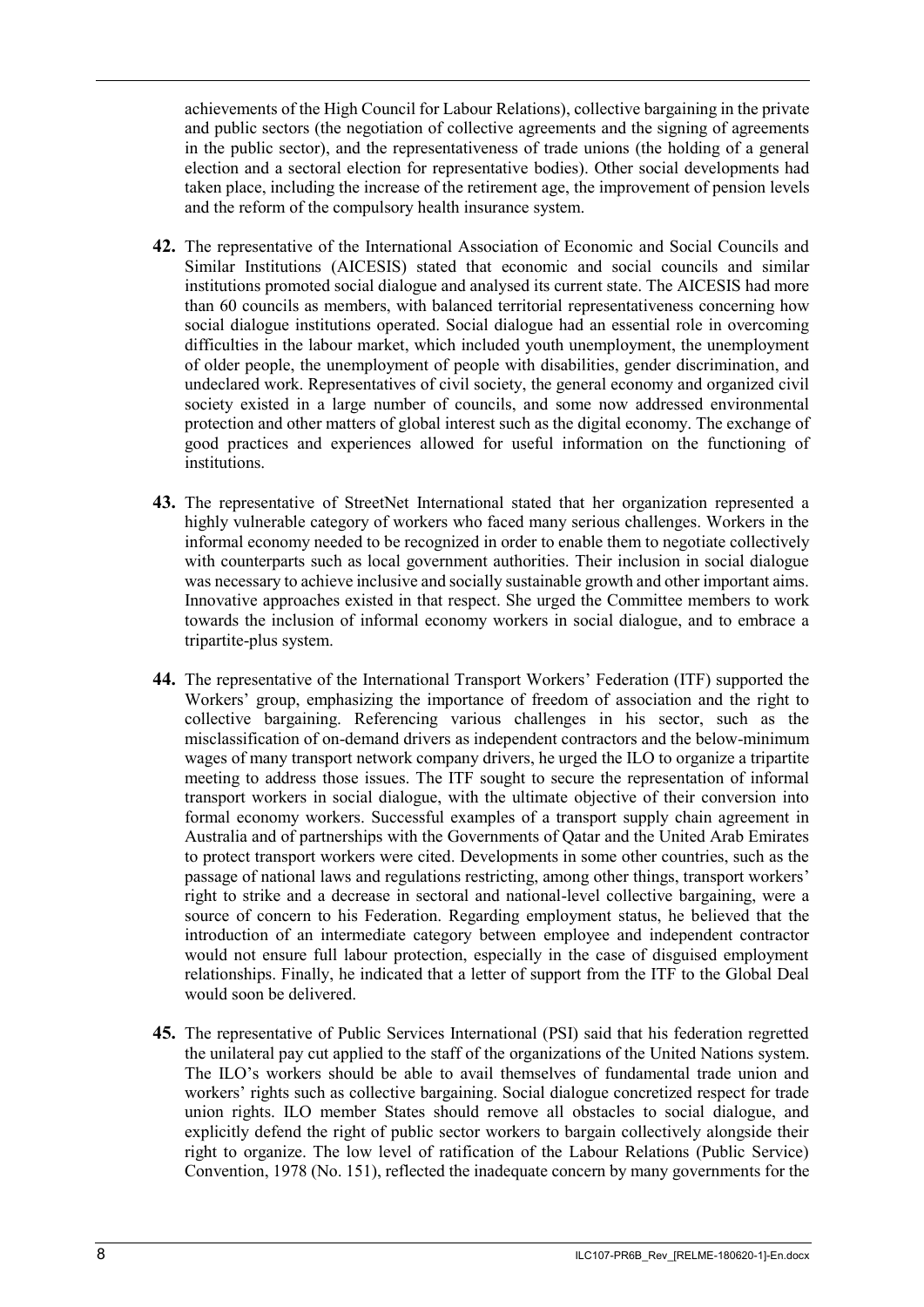ability of public sector workers to engage in social dialogue. Some positive developments were mentioned, including examples of instituting social dialogue involving informal economy workers, including in the formal sector. The rights to organize and bargain collectively were necessary for genuine social dialogue to occur within tripartite and, with respect to workers in the public services, bipartite frameworks. The changing world of work required those rights to be upheld by ILO member States, to ensure greater social justice and the achievement of inclusive, sustainable development.

- **46.** The representative of the Confederation of Latin American and Caribbean Public Workers said that tripartism and collective bargaining were important for the Ibero-American Confederation of Labour Inspectors, an organization which he also represented. In some countries, labour inspection was privatized and labour inspectors could only monitor occupational safety and health (OSH), to the benefit of enterprises. On the other hand, strong and independent labour inspectors, as called for by relevant Conventions, monitored collective agreements and protected workers' rights, underscoring the need to regularize those rights in settings where formal employment was lacking.
- **47.** The representative of the Trade Union of Labour Inspectors of Brazil said that the Government of Brazil had recently approved labour legislation that had resulted in an increase in informality and precarious forms of employment. He requested ILO support to ensure adequate numbers of labour inspectors and to guarantee their independence.
- **48.** The Employer Vice-Chairperson said that the process and forms of social dialogue should be defined by the social partners themselves. All forms of social dialogue were important, and dialogue at all levels from national to company should be promoted. Her group looked forward to the elaboration of a concise action plan.
- **49.** The Worker Vice-Chairperson expressed satisfaction that the Committee had agreed to build on the conclusions of the recurrent discussion on social dialogue at the 102nd Session of the International Labour Conference (2013), and that some governments had called for the universal ratification of Conventions Nos 87 and 98. On the question of tackling informality, tripartism within the ILO should not be called into question. The issue of tripartite-plus dialogue required very careful examination; the Transition from the Informal to the Formal Economy Recommendation, 2015 (No. 204), had set out clear guidance in that respect. He reiterated that social dialogue was beneficial not only for workers but also for employers and governments.
- **50.** The Government representative of Brazil, exercising his right of reply, said that the previous year his Government had adopted a regulation, following extensive consultation with the public prosecution service, to combat all forms of work analogous to slavery. A normative instrument enacted in January 2018 further strengthened the legal framework for combating those worst forms of labour. The Ministry of Labour was seeking authorization for a new examination for the admission of labour inspectors, in order to alleviate staff shortages. Brazil's labour legislation dated back to 1943 and needed to be updated in order to address the requirements of the economy in the twenty-first century; however, the labour rights enshrined in article 7 of the Constitution were fully preserved.

# <span id="page-10-0"></span>**Discussion point 1**

**51.** The Employer Vice-Chairperson began by stating that social dialogue was enabled by specific institutional and legal frameworks, which found their basis in the historical and political context in which a country had developed, as well as its economic condition. Social dialogue was hindered if trade unions and employers' organizations could not organize or represent their members, if there was a lack of an enabling environment, in situations where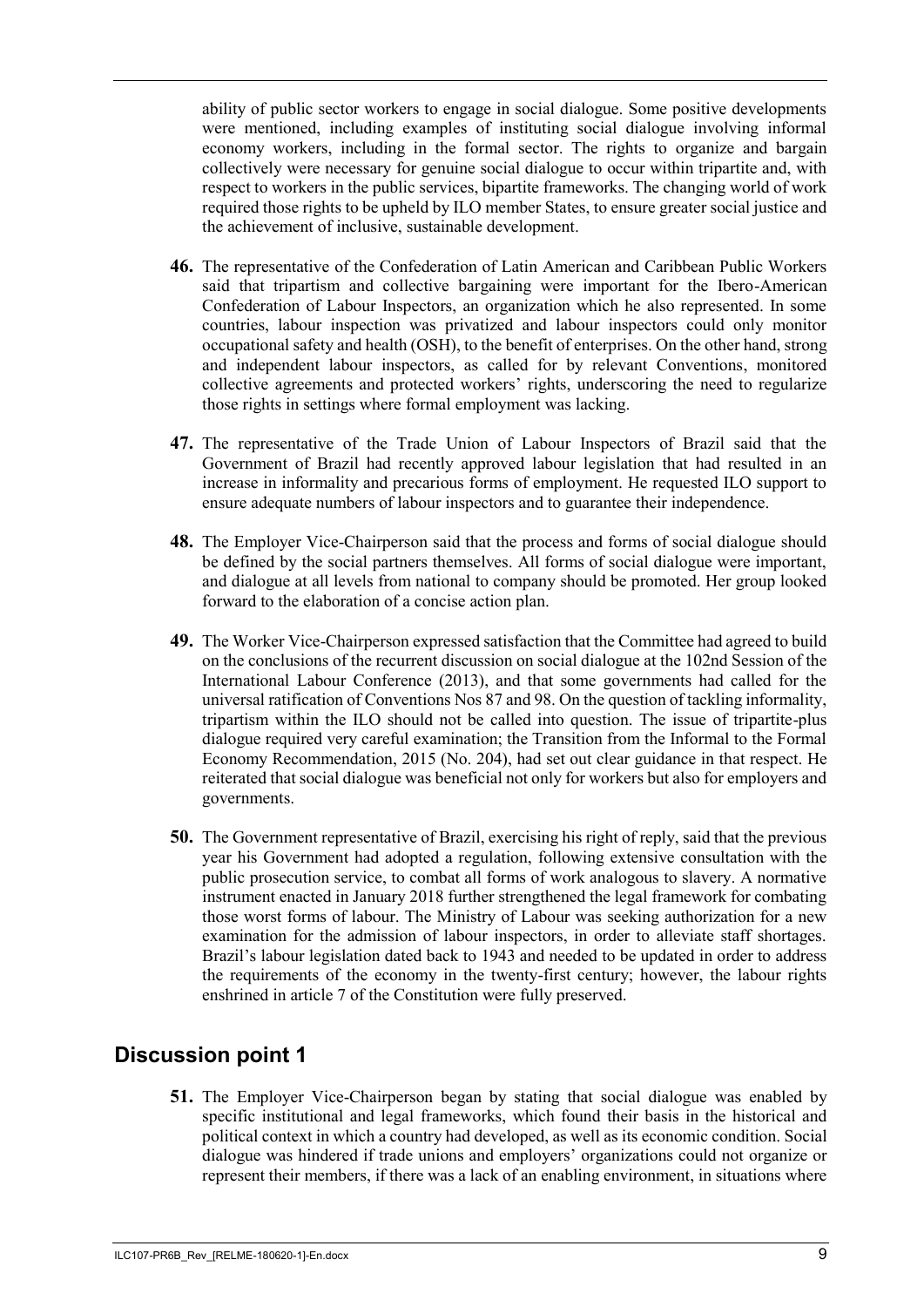dialogue was prevented or its outcomes were ignored by the Government. At the same time, social dialogue helped to prevent bigger societal issues such as conflict and social unrest, it could improve democratic governance, and it promoted resilience in times of transition and economic shock.

- **52.** The spokesperson went on to explain that peak-level tripartite dialogue was mostly undertaken within national economic and social councils or similar institutions. Those institutions were very well placed to establish or revise such policies when changes occurred or were needed, such as the tripartite pact on social policy signed in the Netherlands in 2013 and the tripartite competitiveness pact signed in Finland in 2016. Social dialogue was enabled by frameworks which were rooted in and respected the historical and political environment. Although over 80 per cent of ILO member States had national social dialogue institutions in place, their effective functioning depended on their level of preparedness, financial support, representation rate, and capacity to present and deliver concrete outcomes that reflected each national context.
- **53.** The basis of social dialogue was not only the presence of trade unions and employers' organizations but equally importantly the fact that their members had free choice to become affiliated with those organizations, in line with Article 2 of Convention No. 87. Those principles should be applied in each country. Bipartite social dialogue had proven effective in fostering information exchange and the negotiation of collective agreements on topics such as employment, health and safety, organization of work, wage and salary agreements, working conditions, pension schemes and training. Bipartite discussions without government interference also built trust and helped to develop tailored approaches to respond to concrete challenges at sectoral or enterprise level. In France, for example, the 2017 labour market reform gave workers greater opportunities to negotiate collective agreements within small and medium-sized enterprises (SMEs).
- **54.** Cross-border social dialogue occurred at the global level through intergovernmental and multilateral processes – most notably through the ILO itself. It also took place at the regional level through regional integration initiatives, bilateral and multilateral agreements, multistakeholder initiatives, and bilateral framework agreements between companies and global unions. Bilateral international framework agreements (IFAs) were limited to a small number of companies, the vast majority of which were headquartered in the EU.
- **55.** Regional social dialogue in the EU gave the opportunity for groups of countries to discuss topics of common interest such as youth employment and demographic change in Europe, which had led to the signature of a framework of action on youth employment (2013) and an agreement on active ageing (2017).
- **56.** No one form of social dialogue was better than another. Despite the ILO's promotion of centralized peak-level or sectoral dialogue, the research of the Organisation for Economic Co-operation and Development (OECD) on collective bargaining for good labour market performance, published in March 2018, had found that wages were higher for workers covered by firm-level bargaining than workers not covered by collective bargaining, while wages of workers covered by sector-level bargaining were similar to those of uncovered workers, on average across OECD countries, suggesting positive benefits of decentralized bargaining. Workplace cooperation helped SMEs to experience social dialogue and could help improve workplace conditions and enable non-unionized workers to access information that was relevant to them. The capacity of the parties involved in social dialogue was important in order to deliver on social and economic objectives.
- **57.** Undue government interference and unilateral government decisions posed challenges to social dialogue processes. For example, in Romania, the Government had passed a law that fundamentally changed the system of social security coverage with no prior consultation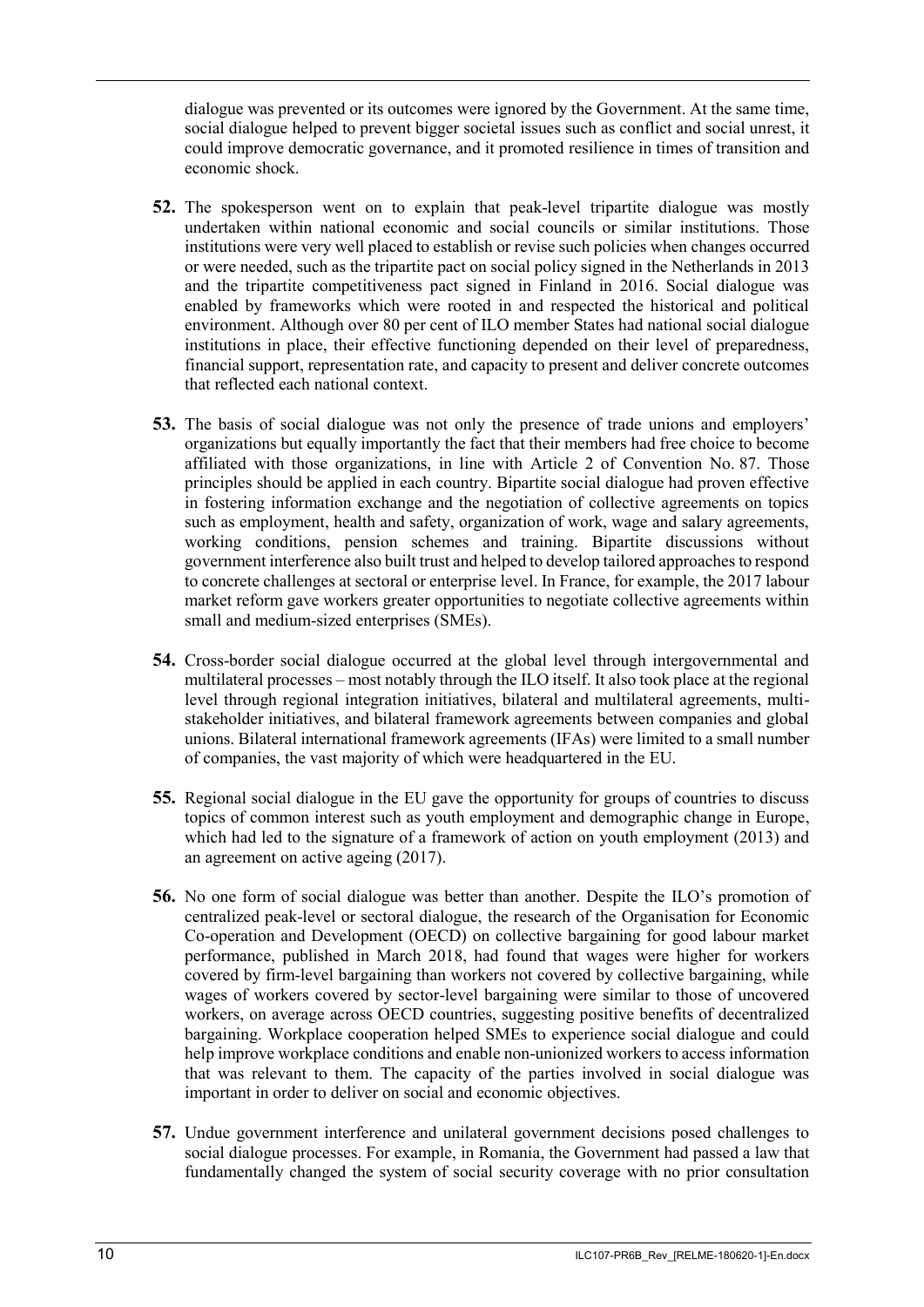with the social partners and, in Greece, the Government had not enabled true dialogue or favoured any in-depth exchange between social partners, during the economic crisis, on matters related to the labour market regulation, even if the situation was now improving. The business case for social dialogue was not always evident, such as in Cambodia where companies faced difficulties in entering into negotiations with up to 17 trade unions in a single plant, all of them with different requests. Other challenges included growing informality, reduced strength of social partners' representation around the world with a significant decline of trade union membership, and the tendency to promote "tripartism plus" as the future form of social dialogue without forethought for the undue representation of parties with vested interests. Broader underlying difficulties such as a country's weak economy or its outdated labour codes also tended to hamper the implementation and enforcement of new or revised labour laws or policies. For instance, in Belgium, the lack of regulation on dispute resolution affected trust among the social partners and trade unions' lack of legal personality meant that they could not be held accountable for the lack of respect for signed collective agreements.

- **58.** Practical challenges to the effective functioning of social dialogue processes included: overlapping forms of social dialogue which created duplication and confusion; and the restricted time available for social dialogue processes. Furthermore, social dialogue was not always based on evidence and relevant data, nor was representation at a sufficiently senior level to be authoritative; and social dialogue decisions in the public sector sometimes bound the private sector parties even though they had not been consulted in a representative process.
- **59.** The UN reform process did not fully appreciate the ILO tripartite structure, which could lead to important repercussions on social dialogue institutions. Similarly, the UN broadly did not understand the variety of established and legitimate business voices, including employers' organizations, with whom to engage.
- **60.** While employers were fully committed to social dialogue, they were particularly concerned about the Global Deal, which, in their view, jeopardized the very nature of social dialogue due to the lack of consultation with employers' organizations at the national and international levels and the lack of employer engagement in its development. Employers did not understand the added value of the Global Deal, which created duplication with other existing processes, notably on reporting, such as the UN Global Compact. Employers were also concerned about its undue focus on IFAs.
- **61.** Dispute prevention and resolution mechanisms were a speedy, unbureaucratic, inexpensive and confidential manner of resolving labour disputes which could provide an alternative to formal judicial proceedings. Crucial was the inclusion of social partners in the set-up and running of those mechanisms such as in Spain where the Servicio Interconfederal de Mediación y Arbitraje (SIMA) had proven highly effective.
- **62.** Challenges and opportunities related to strengthening social dialogue were not the same in all countries, sectors and situations. The conclusions of the Committee ought to be relevant to all 187 member States of the Organization. Social dialogue required the respect, promotion and realization of fundamental rights for workers and employers; adequate resources and an enabling environment to conduct social dialogue and ensure outcomes were implemented; a strengthened culture of consultation on labour policies with social partners; the independence of their organizations; increased efforts by both social partners to strengthen their representativeness and cohesiveness; and increased efforts by both to engage in constructive and responsible dialogue, looking for solutions to promote sustainable enterprises, decent work and social peace.
- **63.** The Worker Vice-Chairperson said that issues related to trust between the social partners were needed to feed the Committee discussions. Major challenges remained for workers'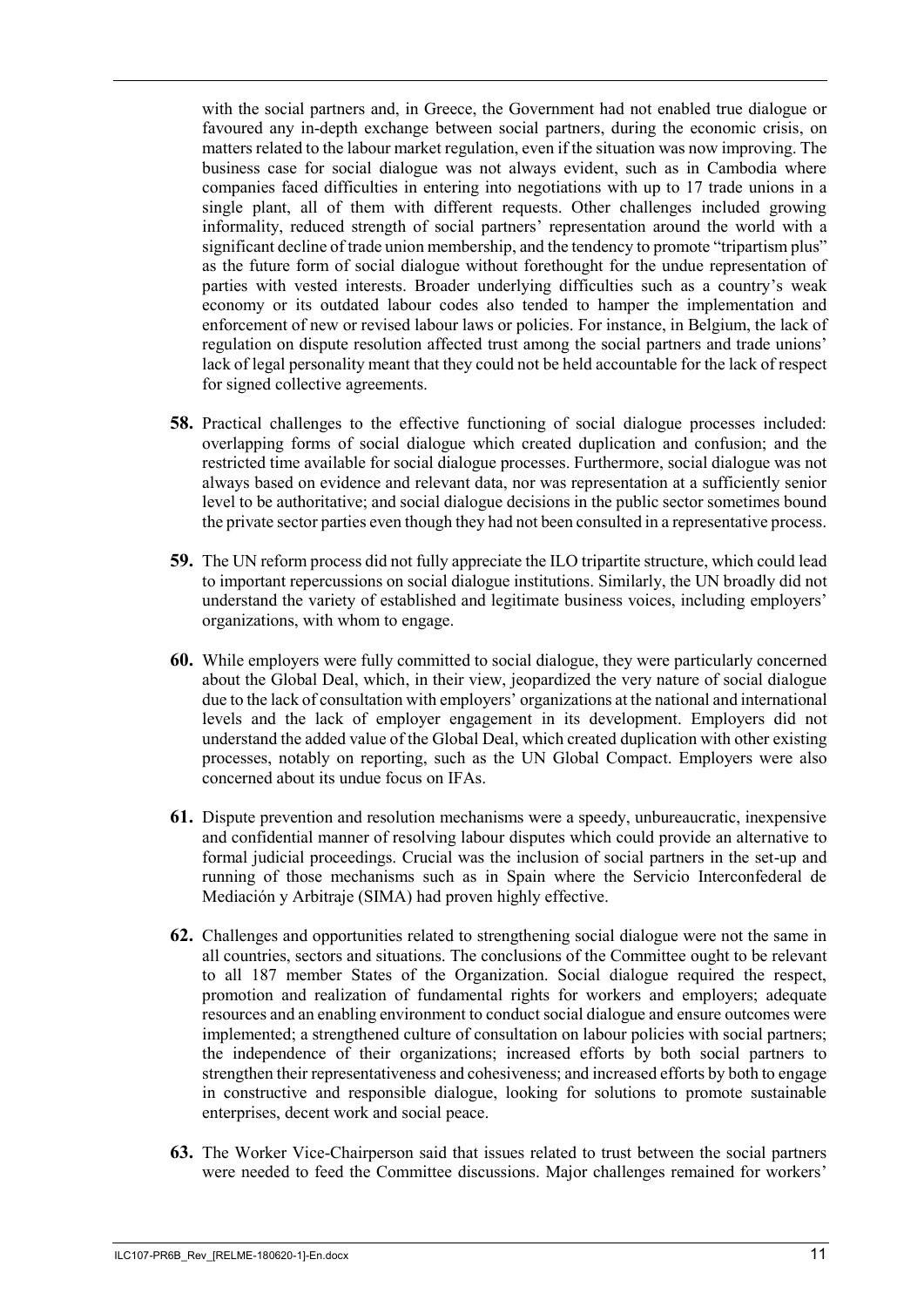access to basic rights. Focusing on solutions, the precondition for social dialogue was the existence of an enabling environment where human and labour rights were protected, starting with freedom of association and the right to collective bargaining for all workers in all sectors and types of employment, which were fundamental principles and rights at work which had to be respected by all member States, irrespective of their level of development. Governments had an obligation to foster an enabling environment for collective bargaining and social dialogue, a responsibility clearly established in international labour standards.

- **64.** Referring to what did not work, labour market reforms which had effectively weakened social dialogue mechanisms were mentioned, such as decentralized bargaining, allowing companies to deviate from collective agreements reached at higher levels, increasing representativeness thresholds, retrenching workers' social protection entitlements and coverage, and increasing inequality.
- **65.** An enabling environment for social dialogue and collective bargaining required support from a coordinated national system of labour administration. Labour market institutions remained underfunded or had faced recent budgetary cuts following pressure on public spending and could not be effective due to gaps in coverage and scope. In addition, sound industrial relations in the public sector, including the right to strike, did not only improve the working conditions of workers in the country, but also promoted quality public services. When supported by governments, tripartism could effectively work in countries with low trade union density.
- **66.** Centralized and coordinated bargaining led to higher coverage and lower wage inequality. Multi-employer collective agreements tended to apply more broadly, including to non-standard workers, temporary or agency workers, and workers in SMEs. Effective sectoral and national collective bargaining in South Africa, Malaysia, Brazil, Uruguay and Senegal were cited.
- **67.** Collective bargaining was also an important tool in improving the incomes of women, minorities and youth. Countries with higher collective bargaining coverage had narrower gender pay gaps. The ILO's *World Employment and Social Outlook – Trends 2018* found a positive association between countries with more cohesive and coordinated industrial relations and wage-bargaining institutions, and better overall labour and social indicators. Low wage growth reduced aggregate demand and had a detrimental impact on job creation, productivity and overall economic growth. Issues of productivity, economic performance, wages and work quality should be on the bargaining agenda.
- **68.** Industrial relations, including collective bargaining, contributed to absorbing shocks and preserving employment, improved firm performance and productivity gains, managing conflict for fair and stable workplaces and societies, facilitating adjustment to and recovery from an economic crisis, helping improve the design of training systems and the retention of skills, creating an enabling environment for sustainable enterprises and offsetting risks in supply chains.
- **69.** National policies could extend collective bargaining coverage for fairer wages by promoting legally binding agreements and agreements at sectoral or national level, and by promoting extension mechanisms, to cover all workers. Collective bargaining was an important response to decent work deficits of many types of non-standard forms of employment. Important examples existed where collective agreements covered temporary workers, agency workers – freelancers for example – and the extension to domestic workers in Argentina and Uruguay. This was reaffirmed by the ILO supervisory bodies which welcomed the reforms undertaken by countries such as Ireland to open collective bargaining to certain categories of self-employed workers or to facilitate the capacity of unions to bargain collectively in sectors with a high degree of non-standard forms of employment.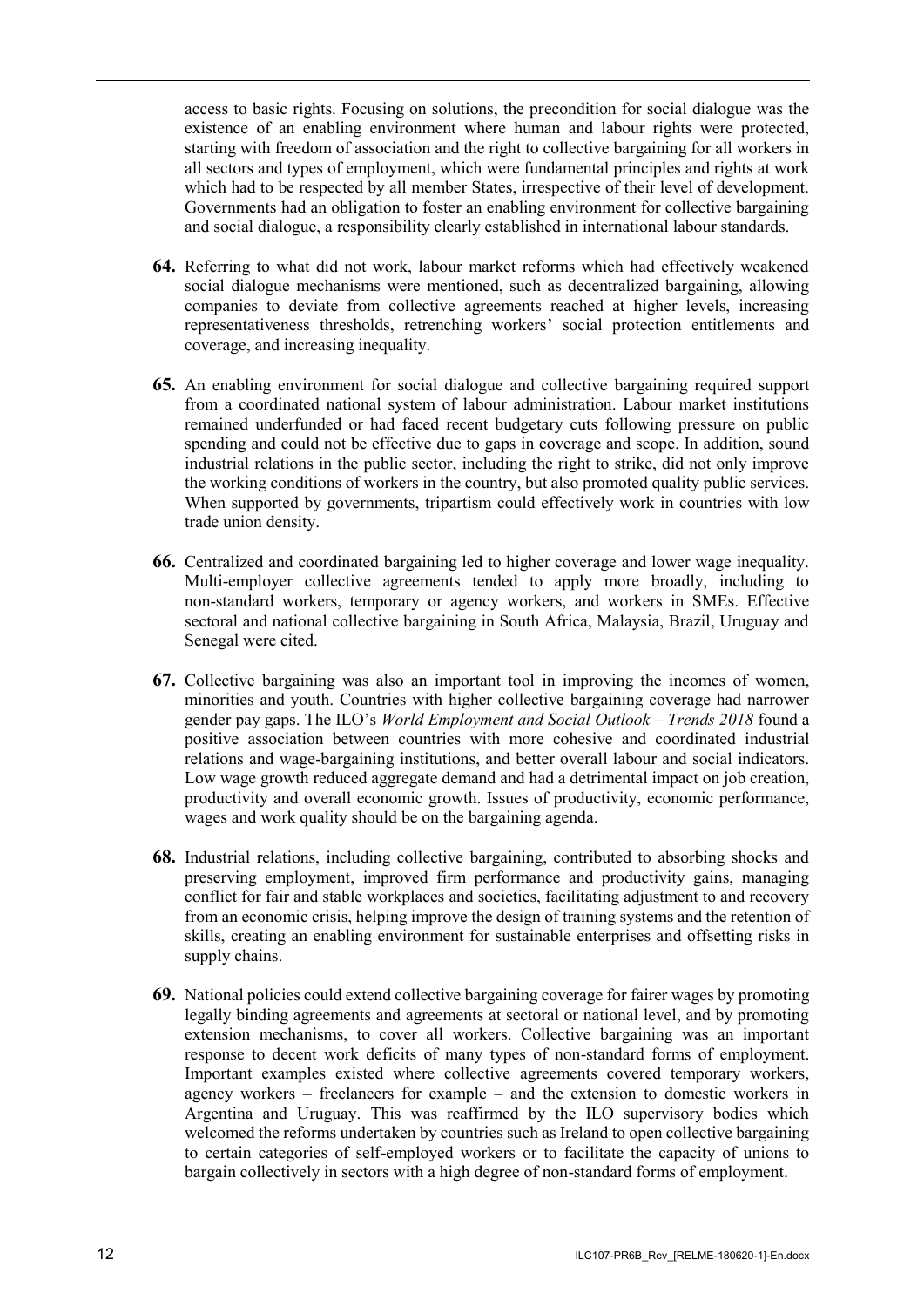- **70.** As indicated in international labour standards, workplace cooperation should be complementary to collective bargaining, with a clear distinction between the two. Successful practices of sound industrial relations were witnessed in many developing countries and emerging economies, such as South Africa and Brazil, where social dialogue played an important role in establishing minimum wage policies.
- **71.** Social dialogue proved to be particularly helpful in preventing or addressing crises and generating resilience, such as in Tunisia, but also in Brazil and South Africa, where trade unions played a significant role in the transition to democracy, integration in the global economy and the strengthening of labour standards.
- **72.** At national level, the vast majority of countries had created tripartite social dialogue bodies, while various negotiated social pacts aimed, among other things, to enhance stability and peace, facilitate the integration of refugees in the labour market and deal with issues related to the future of work, including exploring new mechanisms such as the use of information technology and virtual communities for organizing and representing the self-employed, independent contractors and gig or platform economy workers.
- **73.** Initiatives of cross-border social dialogue were particularly helpful, for example, within economic integration communities in bilateral trade and investment agreements or in the framework of the global operations of multinational enterprises (MNEs).
- **74.** The International Bargaining Forum negotiations included both central negotiations and local negotiations which allowed for development of core principles which could then be incorporated into specific local arrangements. That unique approach to pay negotiations was the only example of international collective bargaining. The Joint Maritime Commission (JMC) was a bipartite standing body that provided advice to the Governing Body on maritime questions including standard setting for the shipping industry. Among the JMC's specific attributes was the updating of the minimum basic wage figure for able seafarers. That was the only statutory international wage-fixing mechanism.
- **75.** The ILO Tripartite Declaration of Principles concerning Multinational Enterprises and Social Policy (revised MNE Declaration) gave effect to the need to support dialogues involving MNEs and the representatives of the workers affected, in particular trade unions, on the application of the principles of the MNE Declaration. Among numerous voluntary initiatives, IFAs negotiated between MNEs and global union federations were the most sophisticated cross-border social dialogue tools to date. IFAs should be further promoted, strengthened and expanded in scope. Innovative practices were observed in expanding the substance of agreements, for instance, to wages and working conditions.
- **76.** While social dialogue needed to adapt, be flexible, agile and innovative to address the challenges of the contemporary and future world of work, the fundamental and enabling rights and principles were freedom of association and collective bargaining. An independent voice for workers and employers and negotiated agreements made social dialogue effective and binding, driving change to make globalization work for all.
- **77.** The Government member of the Netherlands, speaking on behalf of the EU and its Member States, as well as Georgia, Montenegro and Serbia, and the EFTA country Norway, member of the European Economic Area, stressed the importance of creating an enabling legal and institutional framework for social dialogue, supporting strong and representative social partners and promoting social dialogue at different levels, including at the workplace and cross-border levels. Collective agreements at appropriate levels and degrees of coverage were central tools to set wages, working conditions and other labour-related aspects of benefit to workers and employers. Institutionalized dialogue between social partners and governments at national level, in line with the Tripartite Consultation (International Labour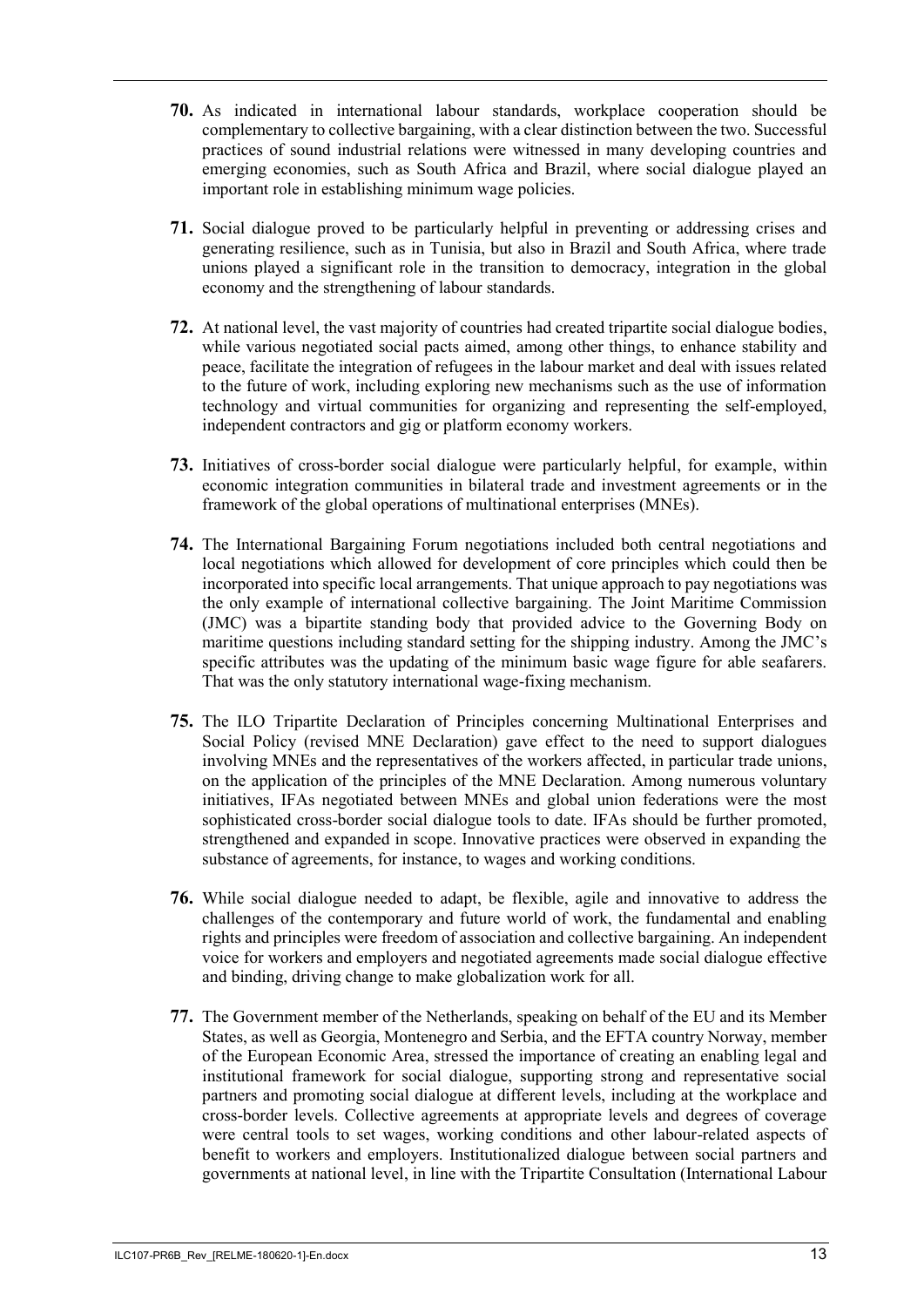Standards) Convention, 1976 (No. 144), was key in policy-making. Capacity building for the social partners was essential and positive results of ILO social dialogue interventions were noticeable.

- **78.** Tripartite and bipartite dialogue also took place at the European level, including in European Works Councils. Transnational company agreements, including IFAs, were useful tools to promote decent work and manage change in multinational companies and global supply chains. Social partners may also play a role in resolving disputes collectively or individually. However, individual dispute resolution could not replace a right to call on the judiciary nor contravene legislation.
- **79.** The Government member of Eswatini, speaking on behalf of the Africa group, recalled that people should have a voice in decision-making processes affecting them. The complexity of global supply chains required new spaces for cross-border social dialogue. Challenges regarding social dialogue included: the focus on dispute resolution rather than dispute prevention; ineffective communication between workers and employers; low unionization rates; a lack of data on the impact of social dialogue structures; the absence of policies to facilitate collective bargaining and social dialogue in the informal economy; increasing nonstandard forms of employment; employer actions against unions; proliferation of trade unions and negative competition within the labour movement; no clear criteria for determining and recognizing the most representative organization of workers and employers; and lack of representativeness or inclusiveness of minority interest groups. The priority and funding of ministries responsible for labour issues were low and many member States needed to build the capacity of all social dialogue participants.
- **80.** The Government member of Denmark stressed that social dialogue was a decisive factor for a sound and peaceful labour market and sustainable development. Denmark had strong and responsible workers' and employers' organizations that regulated wage and core working conditions. Tripartite agreements had been concluded on issues such as the labour market integration of refugees.
- **81.** The Government member of Switzerland provided examples of social dialogue at national and cantonal levels. Conciliation services were provided free of charge; collective agreements defined pay in certain sectors and provided protection from unfair competition; and the social partners monitored foreign companies to ensure compliance with working conditions and minimum wages.
- **82.** The Government member of Indonesia noted that bipartite cooperation could identify challenges in companies at an early stage. The Government supported enhancing the capacities of workers' and employers' organizations. Social dialogue could include other key actors, such as academics and professionals, and could involve the use of technology.
- **83.** The Government member of Norway noted that 30 ILO member States had not yet ratified Conventions Nos 87 and 98 and that many others had challenges in implementation. Collective bargaining had secured decent working conditions and minimized wage differences while maintaining a competitive industry. Social dialogue was also used to address other issues, such as labour market integration of refugees. Social dialogue and tripartism were a permanent process that was based on trust. States could learn from each other in order to create their own successful models.
- **84.** The Government member of Canada noted the changing nature of the world of work, including lower unionization rates and new technologies. Social dialogue had an important preventive role. At the federal level, the Government provided joint training sessions on grievances and mediation, customized workshops on team dynamics and communication, and public workshops on interest-based negotiation and labour relations.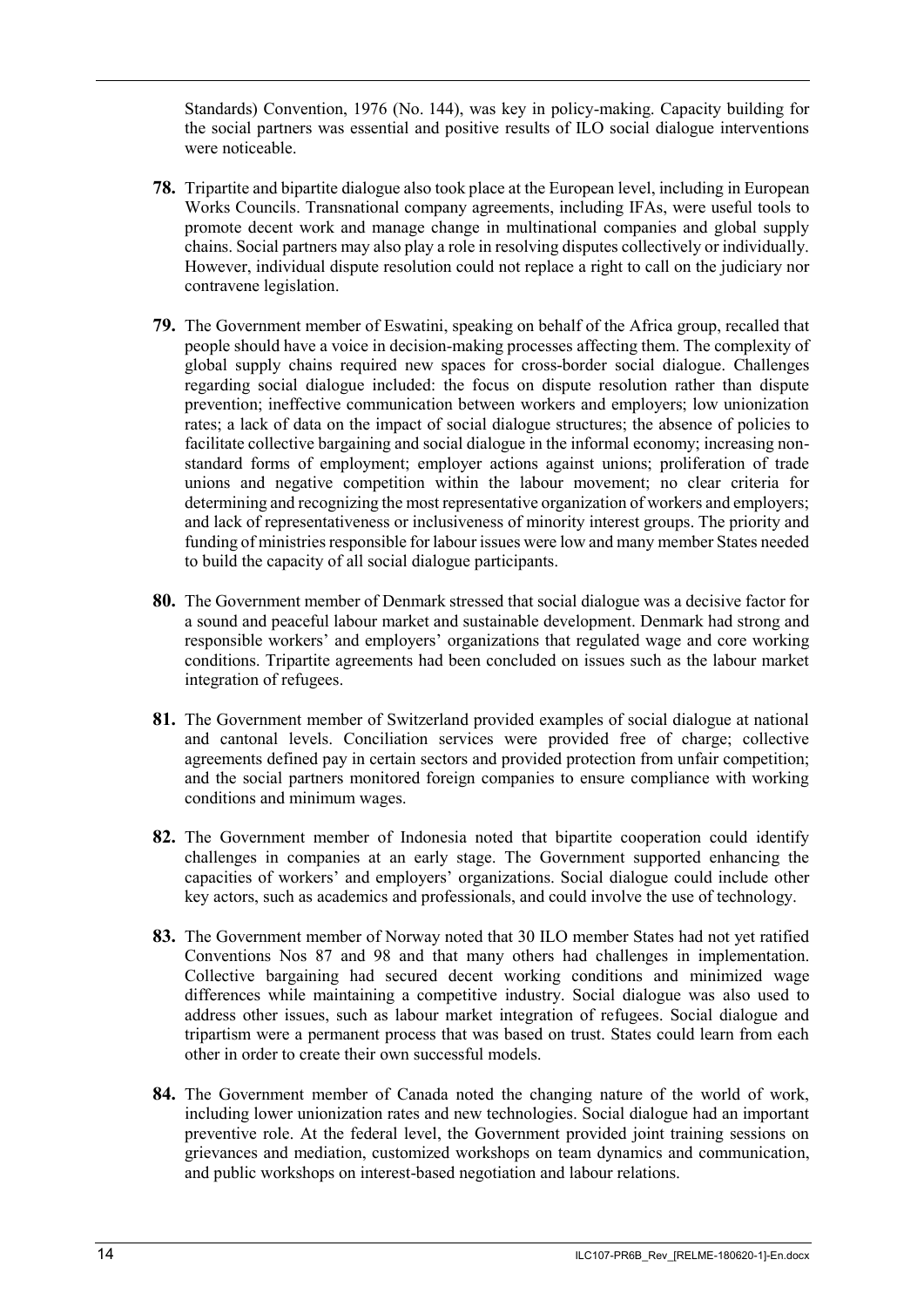- **85.** The Government member of the Philippines stated that the Tripartism Act (2013) institutionalized tripartite mechanisms at the national, regional and local levels and defined criteria for determining the most representative organizations. Concerning non-standard forms of employment and the regularization of workers, the tripartite partners jointly agreed on a list of activities, set out in an Executive Order, which could be contracted out and jointly carrying out inspections of establishments, with an expected 300,000 workers to be regularized in 2018.
- **86.** The Government member of Malaysia said that social dialogue had a key role to play in reviewing minimum wage orders in his country, including through extensive consultations led by the National Wages Consultative Technical Committee. The most recent 2016 review of the minimum wage had also been based on nationwide public consultations with industry representatives, local trade unions and NGOs.
- **87.** The Government member of Australia stated that the challenges the country faced could not be solved by the Government alone. Hence, the social partners were formally and informally consulted on a range of issues relating to the world of work. For example, the social partners could provide submissions to matters before an independent workplace relations tribunal which in turn also consulted them about possible ways to improve its own procedures. Crossborder social dialogue had positive effects, particularly in times of crisis or responding to new challenges. Following Australia's national dialogue on the future of work, which had taken place as part of the ILO Future of Work Centenary Initiative, improvements were made, including holding an additional session of the tripartite International Labour Affairs Committee each year. The SDGs provided an excellent opportunity for tripartite action on issues of global importance, particularly Goal 8 and targeted initiatives such as the Equal Pay International Coalition and Alliance 8.7.
- **88.** The Government member of Mexico highlighted his country's efforts to strengthen bipartite and tripartite social dialogue, including collective bargaining. Effective social dialogue as a means for social peace could be witnessed in its bipartite form at the enterprise level, through mixed committees of employers and workers established at the workplace level. Many tripartite commissions and institutions also existed, which he listed. Workplace cooperation and collective bargaining were fundamental to increase competitiveness, formalization and productivity. Social dialogue was also fundamental to successfully navigating economic, technological and labour market changes and developing strategies in response.
- **89.** The Government member of India affirmed her country's commitment to meaningful social dialogue in line with Convention No. 144. India had a well-established mechanism for tripartite consultation at various levels – establishment, industry, sectoral and national. The biggest challenges lay in the large informal economy and in proliferating non-standard forms of employment in India, which were not included in existing social dialogue mechanisms. Those mechanisms needed to be expanded and strengthened to include informal, gig and platform economy workers and employers. The increasing importance of cross-border social dialogue was also recognized.
- **90.** The Government member of Niger noted that his country had ratified ILO Conventions Nos 87 and 98 and that social dialogue bodies had been put in place. He discussed the significant challenges to social dialogue in the context of globalization and the internationalization of production, leading to increased inequality and social exclusion. The large informal economy and the lack of resources for labour inspectorates were other key challenges. Technical capacity building of the social dialogue actors and better access to relevant information were noted as possible solutions to produce a more effective social dialogue.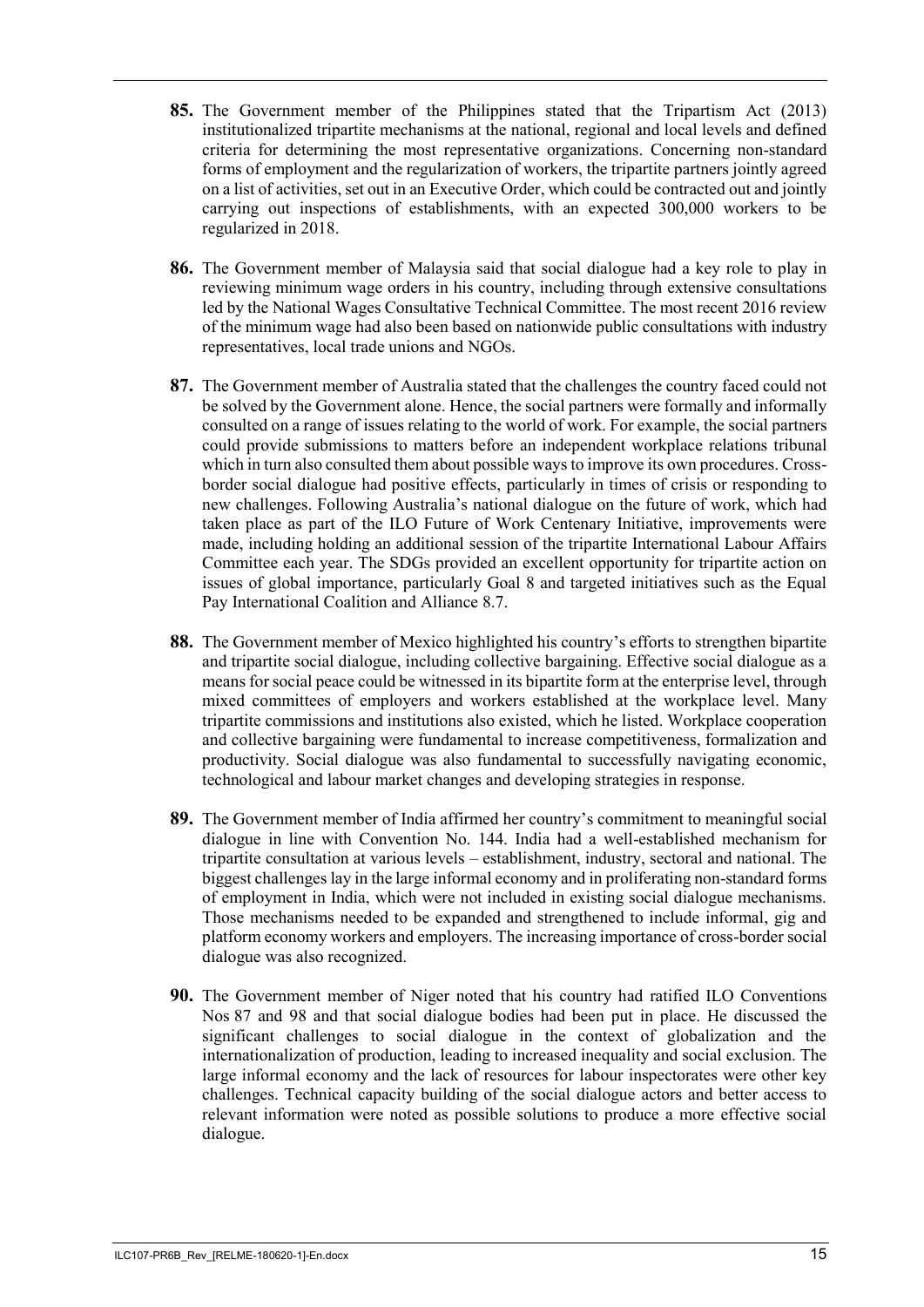- **91.** The Government member of Japan noted two key challenges in his country: the declining rate of trade union affiliation and the lack of clarity on the role of worker representatives in non-unionized companies. He would welcome the sharing of other countries' experience on those matters.
- **92.** The Government member of Egypt noted that social dialogue was essential for taking the best possible decisions for the protection of worker and employer interests. A lack of understanding between the various parties, an absence of strong social partners, the lack of a national legal framework and political will were cited as key challenges. In 2014 and under Decree 1027, a national tripartite social dialogue council had been created. An awareness campaign on social dialogue had been launched by the Ministry of Labour in 2017 and, with the support of the social partners, was being rolled out in all provinces.
- **93.** The Worker Vice-Chairperson appreciated Governments' support for capacity building and representative social partners as enabling measures for efficient and effective social dialogue and collective bargaining. Briefly addressing the issue of representativeness, democracies had been under attack from different sources over recent decades. The deregulation agenda and austerity measures had weakened the bargaining power of trade unions, and their density and collective bargaining coverage were diminishing. Since the fall of the Berlin Wall, social dialogue had come to be viewed as a general notion rather than a specific tool for the fair distribution of wealth. Regarding how to respond to the proliferation of trade unions in Myanmar, the only solution would be to organize at the sectoral level and use sectoral collective bargaining. Many examples of that were available, coming not only from Europe, but also from Latin America, Africa and Asia.
- **94.** The Employer Vice-Chairperson underlined the differences between countries and sectors in the challenges and opportunities for social dialogue. Tackling the implementation gap between law and practice required addressing the underlying economic and social factors in a given country and focusing efforts to support growth, employment, and dynamic markets backed by strong social dialogue, which was not limited to collective bargaining.
- **95.** In order to respect the global diversity of social dialogue, it was important not to allow the debate to become Eurocentric. She summarized six main factors essential to strengthening social dialogue: respect of the fundamental principles and rights at work; adequate resources and an enabling environment for social dialogue and implementation of its outcomes; a strengthened culture of consultation with the social partners; independent workers' and employers' organizations with no interference by public authorities; increased efforts to strengthen representativeness of the social partners; and increased social partner capacity to engage in effective social dialogue.
- **96.** The Chairperson concluded the discussion by summarizing the necessary elements to strengthen social dialogue. The foundation of social dialogue was free social partners with the capacity to carry out their functions, as well as the existence of various institutions for social dialogue. Key preconditions were freedom of association, an appropriate legal framework and respect for the outcomes of social dialogue. He stated that there should be strong, well-organized, cohesive, responsible social partners, and that social dialogue should be inclusive to all types of workers and employers, which included those engaged in new sectors such as gig and platform economies. Trust among social partners and by governments was also very important, although that was an intangible issue. He also said that social dialogue was universal, but noted that different forms, both tripartite and bipartite, existed in different countries for different historical and political reasons. The precise form should be defined with social partners. Important elements in that process would be the quality of outcomes of social dialogue, the resilience, adaptability and manageability of different social dialogue systems. Regarding the levels of social dialogue, he stated that there was no agreement on the best level, but the complementarity of the different levels was recognized.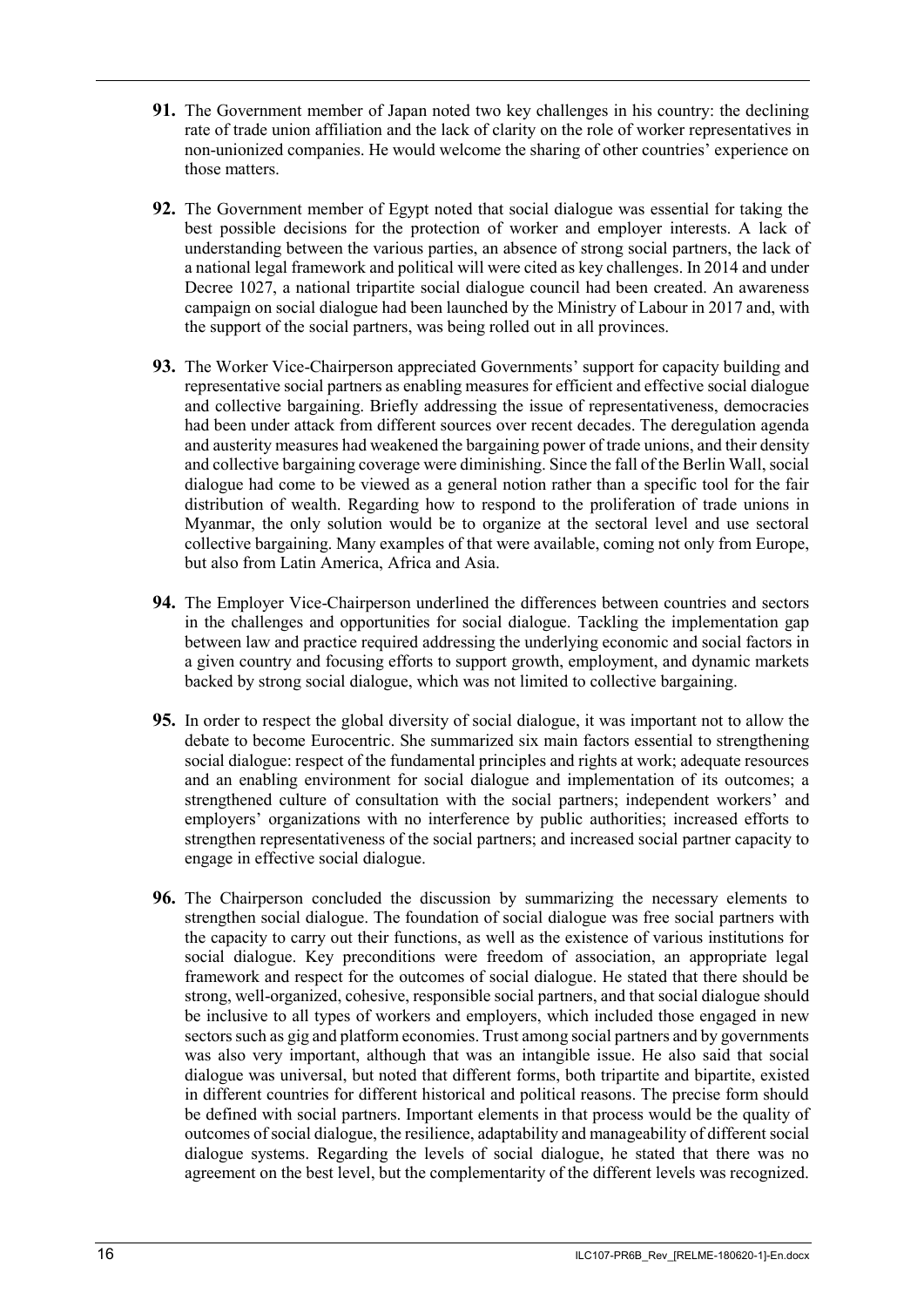In relation to cross-border and transnational social dialogue, challenges highlighted included the difficulties of bringing social partners with different cultures of social dialogue together, and issues in the enforcement of dialogue outcomes. The ILO should strengthen the outcomes of cross-border social dialogue. In relation to dispute resolution, both individual and collective systems should be complementary to the justice system, and there should be no interference from public authorities.

## <span id="page-18-0"></span>**Discussion point 2**

- **97.** The Worker Vice-Chairperson stated that the changes driven by technology, demography, globalization and climate change could not be used to justify the precariousness of the workforce, but rather should be addressed so as to reverse inequalities. Freedom of association and collective bargaining should be placed at the core of the ILO's future work in order to make progress through social dialogue. Pressures in global supply chains led to lower wages and unsafe conditions in supplier companies. The UN Guiding Principles on Business and Human Rights, the OECD Guidelines for Multinational Enterprises and the MNE Declaration could mitigate the negative impacts on decent work and pave the way to better regulation. Cross-border social dialogue and collective bargaining were essential to give effect to the respect and remedy framework.
- **98.** Regarding workers in non-standard forms of employment and informal economy workers, Recommendation No. 204 provided useful guidance on developing representation mechanisms for informal workers, and the Collective Agreements Recommendation, 1951 (No. 91), on extending collective agreements to all workers. The Tripartite Meeting of Experts on Non-Standard Forms of Employment (2015) had called on the ILO to make efforts to enhance the ability of workers in non-standard forms of employment to negotiate with employers. Good examples existed of collective agreement extension mechanisms to protect unorganized and vulnerable workers and also to level the playing field for employers.
- **99.** Collective bargaining should be centre stage in efforts to address technological transformations in the world of work that increasingly demanded negotiated outcomes and policy solutions, including for vulnerable workers in the gig and platform economies. Such workers were often excluded from the legal protections afforded to workers in employment relationships. He cited the examples of organizing gig and platform workers in the United Kingdom and other positive experiences in Australia, United States, Switzerland, Argentina, Brazil, Colombia, Indonesia and South Africa. Trade unions in Europe had addressed the organization of on-demand and platform workers, and were developing strategies to establish sectoral bargaining mechanisms. The California Supreme Court had introduced a presumption of an employment relationship, placing the burden of proof for the contrary on the company. There was a need for more research on how collective bargaining could ensure decent work for unorganized vulnerable workers and to map good and bad practices. He called for a meeting of experts on decent work for platform and gig economy workers.
- **100.** Drastic changes were needed to produce real solutions to climate change. Workers were committed to participate actively in a new deal based on the just transition framework to manage the transition to a low-carbon economy.
- **101.** Turning to demographic change, social dumping, forced labour and poor working conditions were rampant among migrant workers. Social partners must be consulted on migration policies and the ILO should engage with the Global Compacts on Migration and on Refugees to ensure full respect for the principles of social dialogue and tripartism. Population ageing was another important trend, and the policies of the IFIs and the Troika had negative impacts on workers, for instance through unilateral reforms of pension systems. The ILO should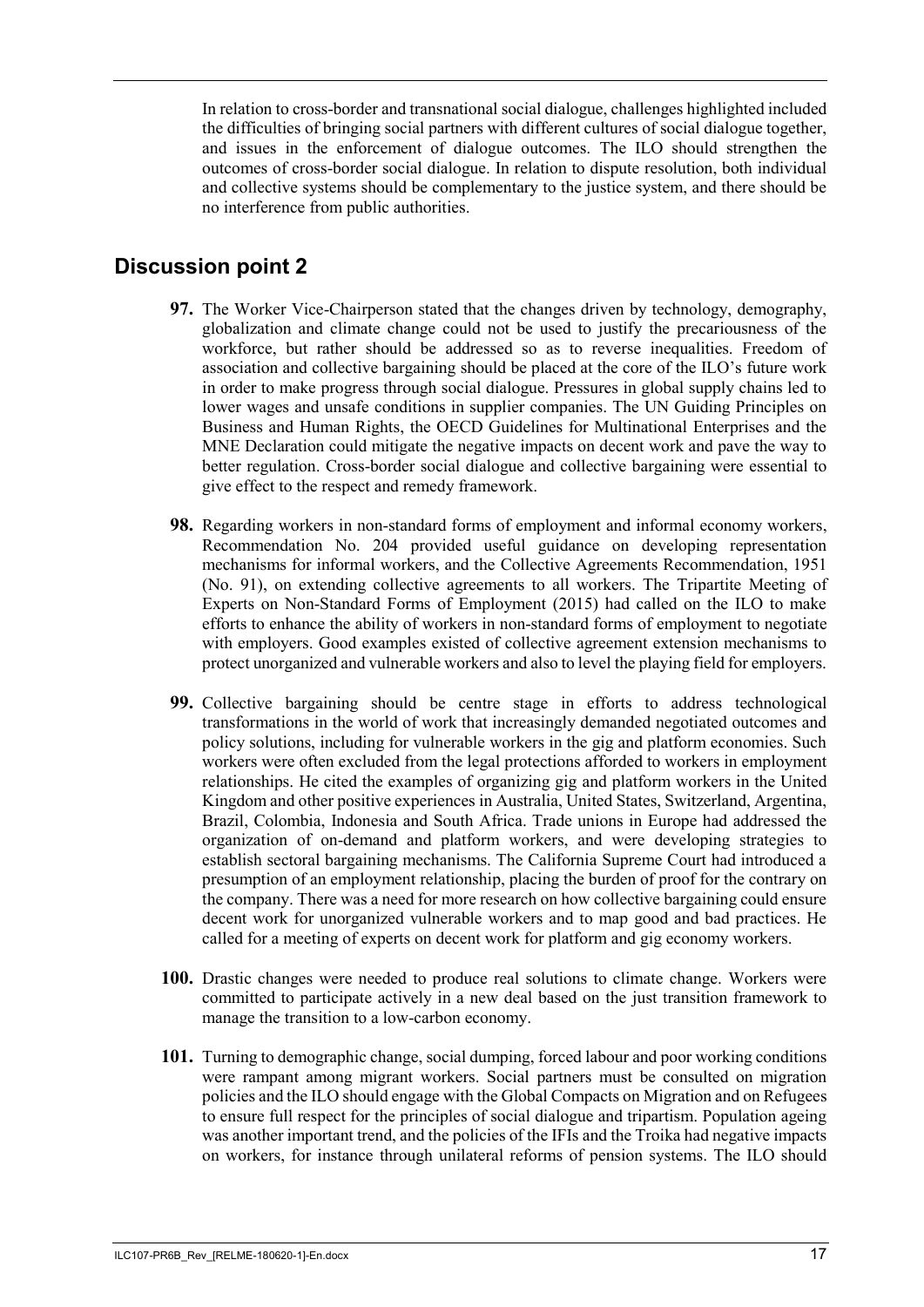promote tripartite consultations on labour and pension reforms and ensure that the IFIs' policies were in line with decent work.

- **102.** He noted several violations of trade union rights, observing that the representativeness of trade unions could only be discussed in the context of the "enabling" environment for union rights. The increase in non-standard forms of employment undermined the capacity of unions to organize. The ILO needed to provide assistance to member States to strengthen tripartite social dialogue institutions as effective mechanisms for discussions on social and economic issues in the world of work.
- **103.** The Employer Vice-Chairperson said that the changes that were occurring simultaneously and at an increasing pace in the world of work provided many potential opportunities but at the same time posed considerable challenges to society, with implications not only for social dialogue and the social partners, but also for the wider governance of the labour market. The pace of change directly affected the business community. As the average lifespan of a company was shrinking rapidly, businesses had to be more agile, innovative and responsive. Customers' expectations were growing and changing rapidly, and restructuring was becoming more common. Workplace flexibility, both in terms of working time and location, was the most salient characteristic of the so-called "new world of work". The definition of the workplace had been expanded to encompass anywhere that individuals performed their duties. Skills and education were increasingly important in the context of, and should be adapted to, rapid digitization and technological change. The new world of work required modernized social protection systems. Increasingly frequently, people were changing jobs, moving from being an employee to being self-employed (or vice versa), and/or combining employment with a side business or other pursuits, such as studying or family responsibilities. All that required modernized, viable and sustainable social protection schemes with portable rights and global recognition. Appropriate safety nets were also needed to ensure a smooth job-to-job transition.
- **104.** One example of positive dialogue at national level on the changes in the world of work was afforded by South Africa, where the National Economic Development and Labour Advisory Council (NEDLAC) had hosted a national dialogue on the future of work, supported by research conducted by ILO-funded experts. Research and data were key in that area.
- **105.** Established industrial relations systems and social dialogue models were facing a number of challenges in the changing world of work. There was a major question regarding the representativeness and legitimacy of social partners. Trade union membership had decreased dramatically over the past 30 years. Employers' organizations showed more stability, but both social partners needed to reach out more effectively to potential members. They should also increase their capacity to proactively adapt their offer and priorities to the changing realities and needs of their members. The question at stake was the relevance, effectiveness, legitimacy and inclusiveness of social dialogue. The type of workers and companies that the social partners represented was also an important consideration, as was the large and, in some cases, growing situation of informality.
- **106.** Employers had serious concerns about tripartism plus. The inclusion of other actors, such as NGOs, should not be to the detriment of social dialogue. They were also concerned about moves to encourage the ILO to promote IFAs, for a number of reasons. IFAs were grounded in the European context; what worked in the EU might not work well in other regions. There were many other tools that performed the same functions as IFAs, including corporate social responsibility (CSR) policies, supplier codes of conduct, and dispute prevention and resolution systems. IFAs represented a predominantly top-down approach, with global unions seeking to conclude IFAs with global companies; they mostly operated outside of national social dialogue systems and thus did not involve national employers' and workers' organizations.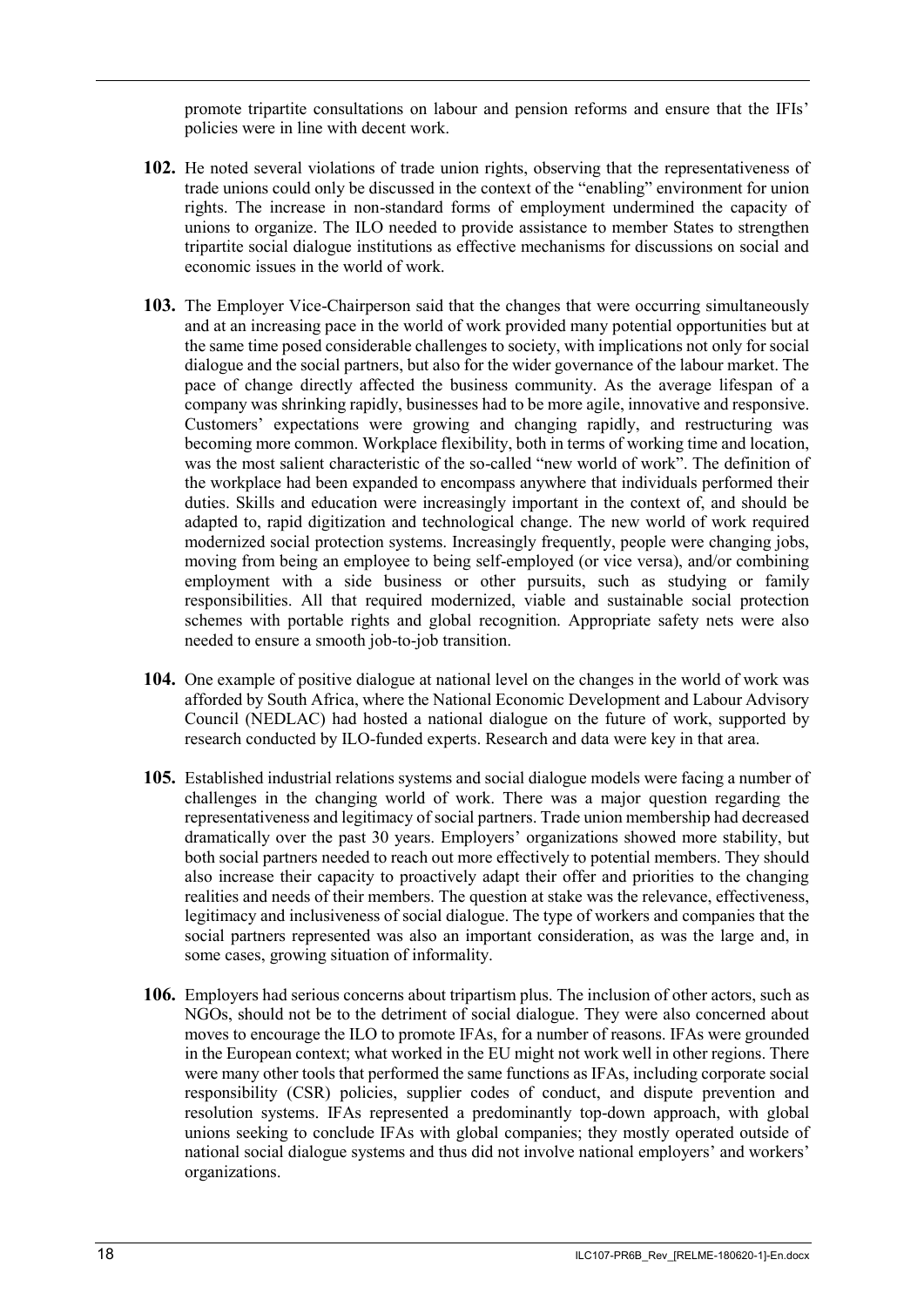- **107.** The changing nature of work had led to a discussion in some countries about whether people who were self-employed should be treated as employees and/or allowed to negotiate collectively. Employers did not consider the genuinely self-employed to be similar to employees in an employment relationship; as such, they were explicitly not included in the scope of application of Convention No. 98. Moreover, in many countries, the inclusion of the self-employed could lead to contradictions with competition law, in that self-employed service providers could be deemed to be creating a cartel to set prices in the market.
- **108.** Employers' organizations were taking a number of steps to attract new members and retain existing ones, such as: stronger advocacy activities; increased visibility in the media; increased efforts to attract SMEs and/or MNEs as members; creating different types of membership with different services on offer; and providing new or better training.
- **109.** The Government representative of the Netherlands, speaking on behalf of the EU and its Member States, and the EFTA country Norway, member of the European Economic Area, said that globalization and technological change provided opportunities and posed challenges to the level and structure of employment, had an impact on employment relations, and raised questions in areas such as social insurance and labour taxation, job quality and required skills. By promoting better working conditions, social dialogue had the potential to reduce staff turnover, foster the retention of skills, and strengthen the incentives of workers and enterprises to invest in human capital. In many countries, the social partners were involved in the identification of skills needs, the design of education and training curricula, and the design and administration of training measures.
- **110.** Social dialogue needed to respond to new forms of work and include the growing population of persons working in non-standard forms of employment. That could include, where appropriate and consistent with individual States' customs and practices, extending the coverage of collective agreements to those groups which often fell outside the bargaining system. That was notably addressed in the European Pillar of Social Rights, proclaimed in 2017. Social dialogue could also be an effective instrument to promote gender equality. Examples included national, sectoral and company-level agreements in EU countries, as well as European social dialogue outcomes on the gender pay gap and the work–life balance.
- **111.** There were many further examples in the EU where bipartite social dialogue had effectively addressed the challenges of economic, social and technological change and seized the related opportunities. Joint declarations on the impact of digitization had been adopted in a number of sectors; collective agreements helped to anticipate structural change and manage transitions; and a tripartite European partnership for integration had been signed in December 2017. Social dialogue was also essential in the area of social protection, in particular to address the challenge of demographic change.
- **112.** Responding to the challenge of growing international integration, MNEs with more than 1,000 workers in the EU had the right to establish European Works Councils, while in enterprises adopting the statute of a European company or resulting from a cross-border merger, mechanisms were also established for workers' information and consultation at European level, as well as for board-level participation of employees. A growing number of transnational company agreements had also been reached, including IFAs. EU countries recognized their responsibility to promote a transformative agenda for sustainable development, including through support to social dialogue and tripartism.
- **113.** The Government member of Eswatini, speaking on behalf of the Africa group, summarized how social dialogue could help to address the challenges of technology, demography, climate change, environmental risks and the continued globalization of production, by: ensuring that social partners realized that the new way of seeing the world of work had arrived; addressing the issue of workers' privacy; addressing the urgent need for research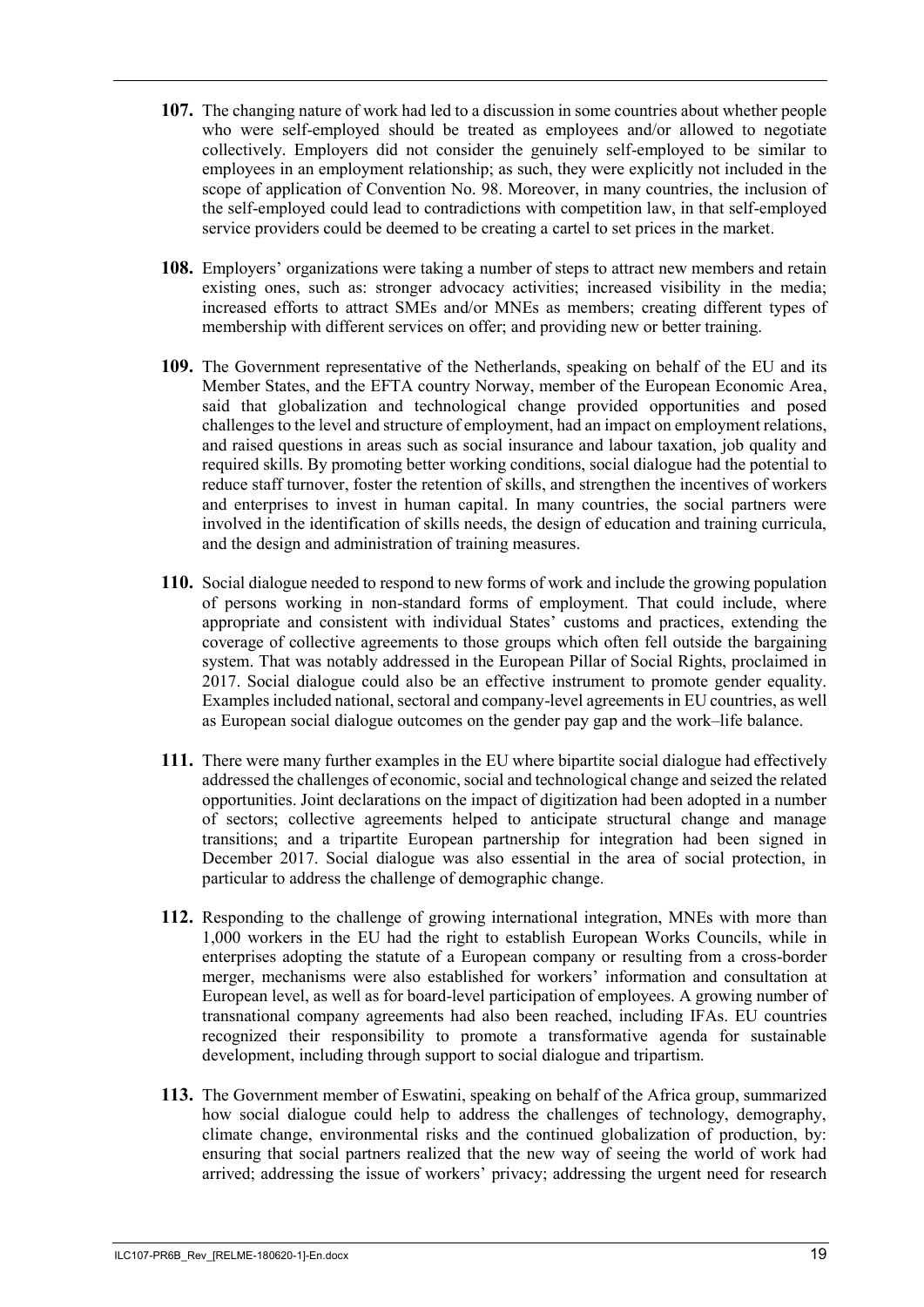and knowledge; introducing innovative entrepreneurship programmes to re-skill workers and employers in the context of emerging technologies; and reviewing labour legislations in line with the evolving world of work. Referring to global supply chains, MNEs disproportionately affected the fluid movement of labour across international borders, and they must be identified as a crucial stakeholder in order to ensure their involvement and cooperation in new forms of work. Programmes to support high-level accountability and quality service delivery, usage of IT and e-platforms, and innovative funding models would have to be promoted to increase the membership of workers' and employers' organizations. Workers in the informal sector and non-traditional social partners had to be included in social dialogue arrangements and legal frameworks enabling inclusiveness and representativeness had to considered. Decentralization of social dialogue had to be prioritized and legislated for.

- **114.** The Government member of Iraq questioned a number of commonly used terms in the Committee, such as "inclusive" and "most representative trade unions". It would be important to recognize that NGOs and other non-traditional social actors were gaining importance, as the prevalence of trade unions was decreasing. He asked whether the Committee would in fact not be well advised to broaden the dialogue to "include" other actors and whether the exclusion of less representative organizations ignored the rights of workers represented by such organizations. In response to the Employers' group's concern that unilateral decisions were at times taken by governments, he mentioned the case of setting the minimum wage, in which his Government played a mediating role.
- **115.** The Government member of India mentioned that her country had a large informal sector particularly in the agricultural and general rural sectors and the national set-up included an institutionalized mechanism for capacity building of unorganized workers and smaller trade unions associated with those workers. In light of the increasing role of technology in the world of work, it would be imperative to position skills and employability at the centre of social dialogue. That would be particularly important at the firm level as workers whose skills were not adjusted faced the risk of redundancy. She cautioned the ILO against any deviation from the traditional tripartite set-up. Rather than implementing tripartite plus social dialogue, workers' and employers' organizations ought to be encouraged to absorb the views of other relevant actors.
- **116.** The Government member of Niger focused on the issue of inclusion and emphasized that inclusive social dialogue was crucial for good governance. He advocated for tripartism plus, adding that the changes in societal needs affected the very mechanism of social dialogue, in particular social actors who found themselves on the fringes, such as home workers, NGOs and microbusinesses. The promotion of social dialogue with those groups of social actors would be important as their activities would be likely to grow.
- **117.** The Government member of the Philippines cited a few initiatives taken by his Government that highlighted the importance of social dialogue. The Workers' Organization Development Programme (WODP) aimed to strengthen workers' organizations, including women workers' organizations, by consolidating their capacities as independent and active partners in national development. With the aim of increasing enterprise-level inspection, trade unions and their members were empowered to conduct inspections. As of 2017, 149 social partners had been trained on labour laws and social legislation, of which 128 had been issued with the authority to inspect. In order to increase the membership of employers' and workers' organizations, a legislative measure had been filed in Congress that lowered the minimum membership requirements for registration of trade unions, granted cooperative member workers the right to self-organization and to form or join labour organizations of their choice.
- **118.** The Government member of Mexico believed that social dialogue was essential for establishing the framework for cooperation between governments, employers and workers,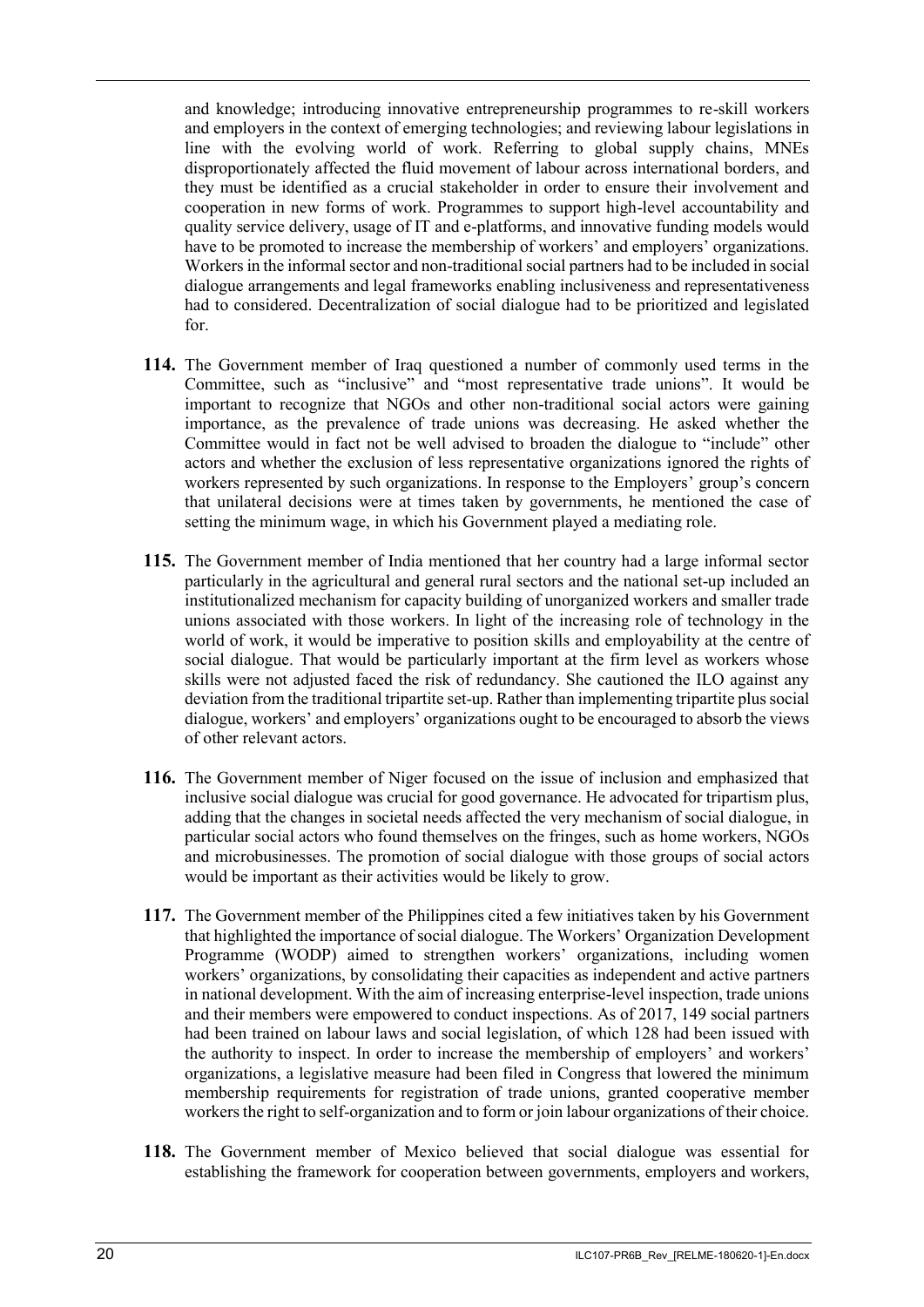as well as educational institutions, with a view to developing innovative and integrated policies responding to new paradigms and changing needs. The Secretaría del Trabajo y Previsión Social (STPS) programme had been developed to improve and update older workers' skills and implemented the strategy promoting the establishment of specialized centres to identify the skills for persons with disabilities. The programme allowed over 173,000 persons (127,000 older persons and over 47,000 persons with disabilities) to find a job between January 2016 and February 2017. It also supported the transition of workers towards the formal economy, leading to reduced informality from 60 per cent to 56.8 per cent between 2013 and 2017, the lowest figure since 2005.

- **119.** Transversal cooperation between ministries should be fostered to promote new economic activities, support workers during the transition towards new types of jobs, and ensure the quality of employment in a digital economy. Closing skills gaps was essential, such as in the area of information and communication technologies, science, engineering and mathematics, so that the online platform Programa de capacitación a distancia para trabajadores (PROCADIST) contributed to updating workers' skills, training over 100,000 workers between January 2013 and March 2017. Legal frameworks had been developed to include flexible working-hours schemes while protecting labour rights including minimum wage and OSH. The labour law reform adopted in 2012 aimed at recognizing and regulating outsourcing, temporary employment, teleworking and other flexible working arrangements to protect the workers' rights.
- **120.** The Government member of Switzerland saw the need to establish framework conditions promoting decent work and enabling the transition to a green economy. The ILO should contribute to that effort. Global warming and the consequences of consumption showed the need for coordination and solidarity between States. Various crises required the social partners to be ready to respond with specific expertise. The ILO needed to respond quickly to changes in the labour market, especially those related to new technologies, and should ensure coherence between the Green and Future of Work Initiatives.
- **121.** The Government member of Papua New Guinea highlighted the many challenges his country faced as a small Pacific island economy. Climate change and tectonic activity had severe impacts on the lives of families and workers, and there had been several recent unprecedented natural disasters. He appreciated the ILO's assistance but there was also a need for coordinated, quick responses by employers, workers and governments. Responsibility for addressing the consequences of natural disasters did not lie with one party alone, but was shared, requiring a harmonized, tripartite approach to the rescue, repatriation and rehabilitation of both expatriate and national workers. He noted the absence of strong unions to deal with MNEs in countries such as his and requested the ILO's support to strengthen national policy with respect to ensuring ethical business practice in cases of natural disaster.
- **122.** The Government member of Denmark said that societies, industries and workers had to be increasingly agile to ensure economic and social sustainability and inclusiveness in the face of technological change. The Danish Disruption Council, comprising trade unions, employers' organizations, entrepreneurs, youth, government and others, examined major themes and challenges related to the future of work, bringing different perspectives, ideas and visions together to build common solutions. She referred also to a collective agreement signed between a cleaning services digital platform (Hilfr) and the United Federation of Danish Workers, guaranteeing its workers the same rights as other workers in the Danish labour market.
- **123.** The Government member of the United States noted that the single greatest challenge was to equip tomorrow's workers with the skills needed in a world where a mastery of technology would be crucial. Developing effective skills programmes required interaction between the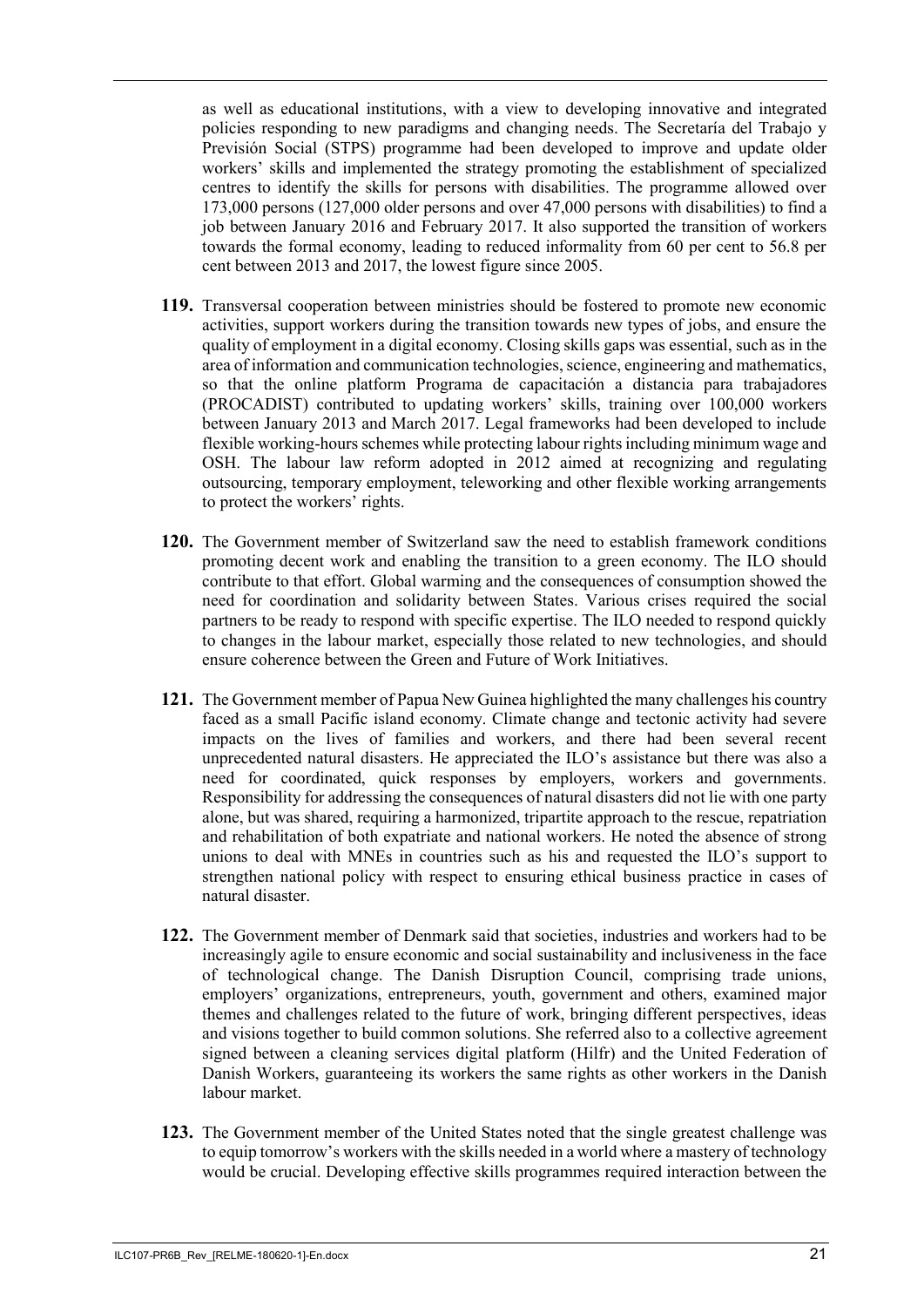tripartite partners. In the United States, dialogue between the tripartite partners at regional and local levels allowed the matching of jobs and skills, supported by rights education programmes. Social dialogue would play a crucial role in helping individuals, enterprises and countries stay competitive in the future. He emphasized that employers' and workers' organizations were free and independent institutions and that governments should not have a role in constructing or obstructing the formation of those freely associated bodies.

- **124.** The Government member of Egypt said that bipartite or multipartite social dialogue could contribute to enhanced policy frameworks to tackle technological, demographic and climate change. The Government should be an active participant in dialogue as well as provide administrative and technical support for it. Investment in tripartite social dialogue, with the full participation of employers' and workers' organizations, was everyone's concern as it led to beneficial results. The Government needed to provide support in relation to the gig economy, allowing all three constituents to review the relevant policies and strategies. A new law adopted in 2017 had allowed an increase in the participation of workers' organizations, enabling all the partners to participate equally in social dialogue.
- **125.** The Government member of the Russian Federation indicated that the role and format of tripartism at national level were especially important in finding solutions, given current changes in forms of employment, new models for business and the effects of labour migration. However, that should not undermine bipartite negotiation at sectoral and enterprise levels, which allowed for flexibility, particularly in determining wages and working conditions in accordance with sectoral specificities. Legislation was needed to resolve some challenges and the earlier the government was made aware of a problem, the better. He cited the example of temporary agency work in his country where national level tripartite consultations had led to the decision that such workers should receive a wage no less than that of other workers in the enterprise, regardless of the sector. The effectiveness of social dialogue increased with higher membership of workers' and employers' organizations. He outlined a national mechanism, established in the Ministry of Labour, to allow for appeals for the extension of negotiated sectoral collective agreements.
- **126.** The Government member of Kenya said that social dialogue was a reliable tool to tackle challenges such as widening income inequality, changes in employment relationships and reduced public expenditure. A strong labour administration system was needed, underpinning social dialogue at enterprise, sectoral and national levels. In order to implement labour legislation and respect ratified international Conventions, the Government employed 50 labour and OSH inspectors. A law to regulate the employment of Kenyan workers abroad had been adopted, focusing in particular on the operations of private recruitment agencies. Bilateral labour agreements with destination countries included provisions to protect vulnerable workers and on minimum wages. His country had registered 20 new trade unions in the past two years, covering new and emerging sectors. However, the multiplication of unions should not be encouraged, as that might be an obstacle to effective social dialogue.
- **127.** The Government member of Mali said that there was a need to take into account platform workers, and that governments had to formulate laws to address the impacts of technological change. Social policies needed to integrate new forms of employment into collective bargaining. Social partners' skills needed to be strengthened in order to increase their membership. His country had undertaken a thorough review of collective bargaining agreements since 2005 for all sectors. Negotiations at the enterprise level had led to the conclusion of collective agreements, including on wages.
- **128.** The Government member of Senegal said that recent changes in the world of work, in particular in relation to MNE operations, needed to be better regulated. To that end, his country had already carried out awareness-raising activities for over 200 national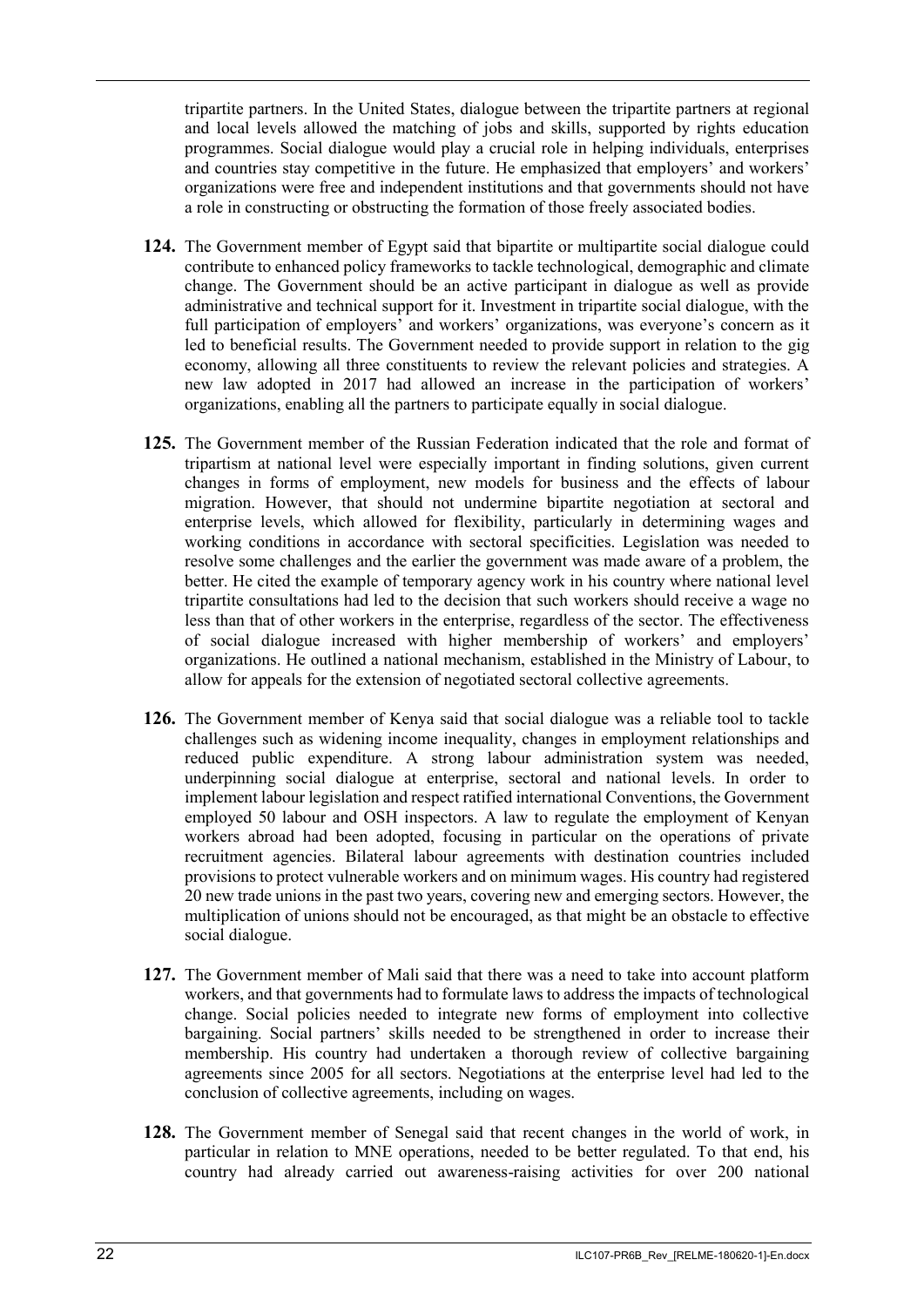stakeholders on the revised MNE Declaration and had appointed four national focal points. Elections on union representation had enhanced the efficiency of social dialogue frameworks and had reduced union fragmentation. Furthermore, in order to support and assist unions, subsidies were granted to the most representative union confederations; dedicated union staff were provided for public sector unions for education and training; and trade union dues were increased twofold. Making social dialogue more inclusive required the creation of forums for discussion between the most representative organizations and others in order for all concerns to be handled appropriately in social dialogue frameworks. While the Government was committed to traditional tripartism, in certain cases other civil society actors, such as associations of retired persons or of parents of school children, might be involved.

- **129.** The Employer Vice-Chairperson stressed that if the social partners did not succeed in shaping the future of work, that could mean the end of industrial relations. Reducing the digital divide, increasing access to high speed internet and IT literacy should be considered top priorities. Modern and viable social protection schemes with portable rights and global recognition and safety nets were needed to ensure a smooth job-to-job transition. Skills development and education reforms had to be adapted to labour market realities. Data collection, transparency and traceability posed serious challenges, but were also useful for safety and health monitoring purposes, simplified regulation and reduction of the informal sector.
- **130.** The Worker Vice-Chairperson shared the view presented by the EU that collective bargaining needed to include freelancers, gig workers and the self-employed, indicating that he would like to see that point covered in the outcome of the Committee. With regard to the suggestion by some governments on including new partners in social dialogue processes, traditional partners were preferred as the ILO's Constitution required it, not because there was any kind of fear. NGO voices would continue to be heard through different channels and fora, but in the ILO through the most representative employers' and workers' organizations. The Workers' group thus endorsed tripartism, but not tripartism plus.
- **131.** He noted the deep concerns in some countries regarding the lack of respect for the autonomy of social partners and collective agreements. Therefore, it was important to create an enabling environment and put in place legal frameworks to guarantee workers' and employers' right to bargain freely. Governments could nonetheless invest in capacity building of the social partners. There were cases of unacceptable interference by the IFIs in social dialogue at the national level on labour law reforms, which had encouraged the decentralization of collective bargaining in European countries. In response to the Employer Vice-Chairperson's citation from an OECD study on wages and collective bargaining, the same study had also noted that countries with coordinated bargaining outperformed those without it. Self-employed workers should not be denied their right to collective bargaining. In several countries, workers were pushed to accept self-employment or their employment status was disguised in industries such as textiles, domestic service, transport, marketing and the public sector. Bogus self-employment had led to many labour conflicts in Argentina, Chile, Mexico and the United States. A few good examples existed of countries which had guaranteed the right to collective bargaining to the self-employed. IFAs were grounded in the context of mature industrial relations. They were concluded between global unions and MNEs, and complemented by collective agreements. IFAs promoted cross-border social dialogue and decent work, through the application of core labour standards. On the contrary, codes of conduct and CSR were often shaped by outside consultants, developed unilaterally and designed primarily to mitigate companies' reputational risk.
- **132.** In summarizing point 2 of the discussion, the Chairperson noted that the world was changing at a rapid pace, and economies had to adapt to important evolutions. The future of work was creating both challenges and opportunities for the labour markets such as globalization, technological change that could lead to a digital divide, and demographic and climate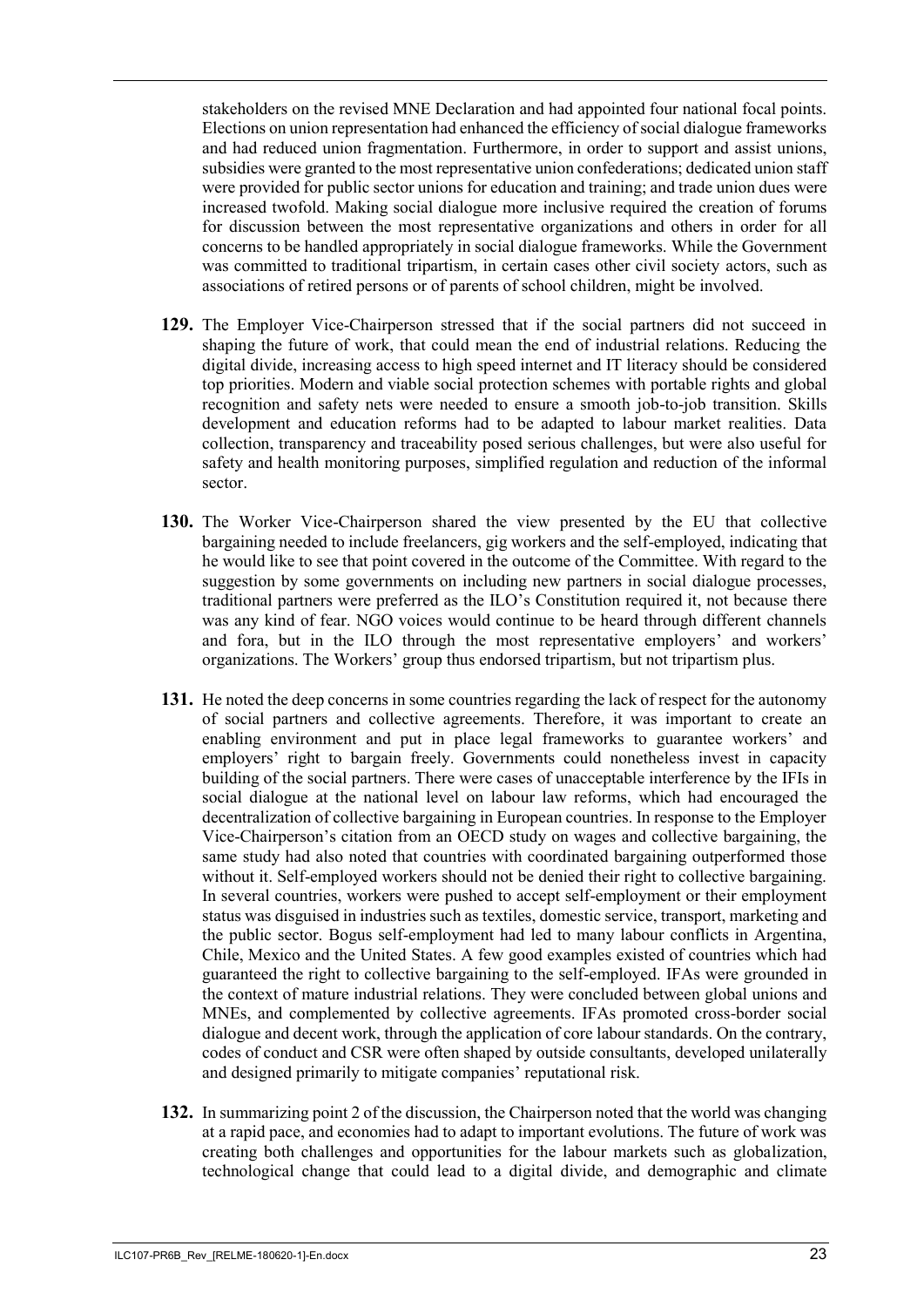changes, and social dialogue should be used as an instrument to manage those changes. The place of work had become more complicated, which presented challenges and opportunities; he therefore cautioned against some new forms of work organization and new forms of employment, while others should be encouraged. Together with the rapid restructuring of jobs, that called for more inclusiveness and diversity.

- **133.** Social dialogue had to address a broader range of issues compared to the past, such as informality, crowd working and work migration. Social dialogue outreach had to expand to new groups of workers and employers, to be then absorbed and channelled into existing workers' and employers' organizations, and IT tools were instrumental in the process. Crossborder social dialogue was needed, albeit there was no agreement on which form of it was best suited. Social protection, social safety nets, taxation and anti-trust laws might need to be adapted, and policies on skills anticipation and management needed to be reinforced. Social partners had to play a key role in shaping those policies.
- **134.** He also referred to the issue of data collection on new forms of employment. He noted a need for complementarity in handling social dialogue at all levels and warned against changing the level of collective bargaining without adequate consultation with the social partners.

# <span id="page-25-0"></span>**Discussion point 3**

- **135.** The Worker Vice-Chairperson elaborated the workers' five top priorities. Foremost, the ILO should make a clear and renewed political commitment to social dialogue and tripartism based on full respect for Conventions Nos 87 and 98. Actions should include: an unprecedented campaign for universal ratification; a major boost in assistance to member States to overcome obstacles to ratification and effective implementation; capacity building for ILO constituents to promote the right to organize and bargain collectively; research and statistics on freedom of association and collective bargaining; the launch of indicator 8.8.2 under the SDGs; production of a flagship report on freedom of association, collective bargaining and inequality on the occasion of the ILO Centenary; and making technical cooperation in the ILO, in the UN and in partnerships with the IFIs conditional on the ratification and implementation of Conventions Nos 87 and 98. Particular attention should be paid to workers in non-standard forms of employment and in the informal economy. Decent Work Country Programmes (DWCPs) should include ratification targets on core, governance and technical Conventions and should follow-up more systematically on the recommendations of the supervisory bodies; and workers' organizations should be more involved in the design, implementation and evaluation of DWCPs and United Nations Development Assistance Frameworks (UNDAFs).
- **136.** The ILO should promote policy coherence on freedom of association, collective bargaining and social dialogue in its partnerships with other international organizations and in the UN reform process; it should also increase its efforts, including resource mobilization, around SDG target 8.8. Within the 2030 Agenda and the UN reform process, the ILO should guarantee the adequate involvement of the social partners at national level in the identification of priorities, implementation and evaluation. Clear resource commitments to support these efforts should be made within the ILO and governments should also provide resources and political support.
- **137.** The Workers' group stressed the importance of cross-border collective bargaining to give effect to the due diligence required from MNEs in the framework of the United Nations Guiding Principles on Business and Human Rights (UNGPs) and the revised MNE Declaration. In light of the upcoming expert meeting on cross-border social dialogue, it was important that the topics highlighted by the constituents shape the agenda, including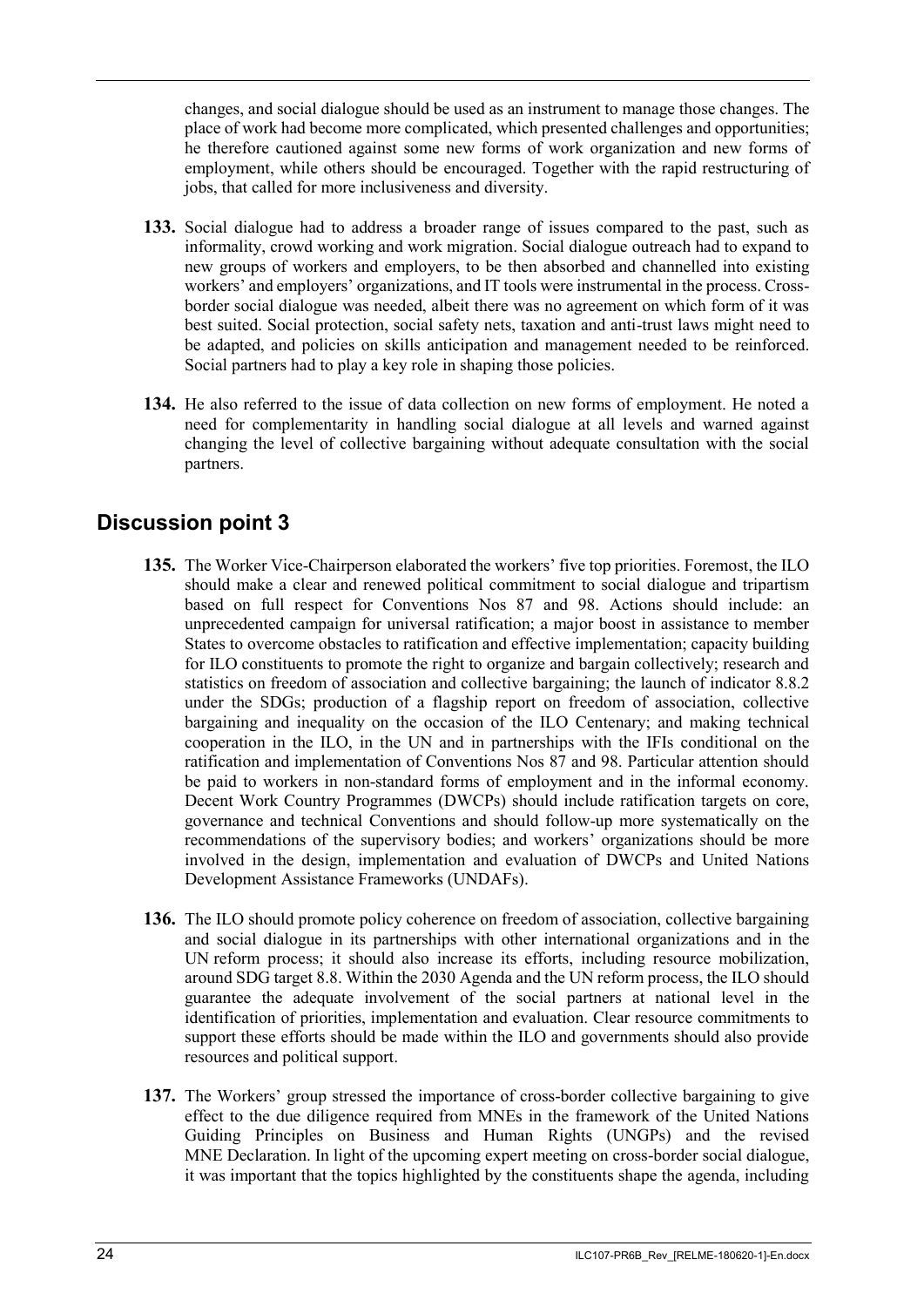innovative practices of transnational collective bargaining, with particular attention to IFAs. Binding due diligence mechanisms at the national level should be promoted.

- **138.** The group called for two tripartite expert meetings: first, on how workers in the gig economy and platform work could access decent work through collective bargaining, and to identify possible gaps in standards; and second, on the prevention and resolution of individual and collective labour disputes and access to labour justice, focusing on practical modalities for company-level grievance mechanisms. The Office should undertake research to generate guidance on privacy and data security in the workplace, possibly to be followed by a tripartite meeting of experts.
- **139.** The Employer Vice-Chairperson mentioned a number of useful ILO activities such as: a continued focus on developing constituents' capacity for social dialogue, based on their respective needs and adapted to their realities. Within that framework, DWCPs needed to be developed in consultation with the social partners. The ILO, with the active participation of the Bureau for Employers' Activities of the ILO (ACT/EMP) and the Bureau for Workers' Activities (ACTRAV), should continue to: improve the capacities of constituents to undertake research in the field in order to find good solutions to local problems; promote a functional relationship between employers and workers at the enterprise level; and ensure early and continued involvement of the social partners in policy development thus ensuring a bottom-up approach, building a sense of ownership among local actors and encouraging mutual trust. The ILO should continue to support member States in strengthening nationallevel social dialogue institutions and processes for the development of social policies and labour laws. ACT/EMP and ACTRAV should be provided with the necessary resources to support constituents effectively.
- **140.** Employers welcomed the sectoral meetings organized within the ILO Sectoral Activities Programme and called for stronger engagement, including through better coordination with ACT/EMP and ACTRAV.
- **141.** The Employers' group noted the need to mainstream social dialogue across the ILO's fragmented approach to promoting social dialogue so as to coordinate efforts and use resources responsibly. ACT/EMP and ACTRAV should be involved in all social dialogue activities of the Office. Those activities should continue to receive sufficient funding from all sources including the regular budget, supplementary account and development cooperation. The Office should continue proactive advocacy among other international organizations, national cooperation agencies and multi-stakeholder initiatives so that they would engage more consistently with the social partners. It should strengthen its research, technical assistance and training on workplace cooperation, which received insufficient attention relative to other forms of social dialogue. The Office tended to favour certain processes over others, for example, distinguishing collective bargaining from social dialogue as if they were separate, and equating "decentralization" with "erosion" of collective bargaining. All forms of social dialogue were relevant, with no hierarchy among them; no preference should be given to one form over another; and there was no one-size-fits-all model. Additional research was needed on the business case for social dialogue, based on solid evidence and data, written in clear and understandable language directed to enterprises of all kinds. A cost-benefit analysis of the technical assistance offered by the Office was also needed to allow the constituents – and the wider general public – to assess its impact.
- **142.** Finally, she elaborated on several concerns. First, the Office must make a stronger case for social dialogue and tripartism with Governments in other parts of the UN system so as to ensure that the UN reform process did not result in the social partners being overlooked in future UN activities. Second, the Office's engagement and communication on the Global Deal had never been discussed properly within the ILO Governing Body and had received no formal endorsement by its constituents, raising questions about the Office's protracted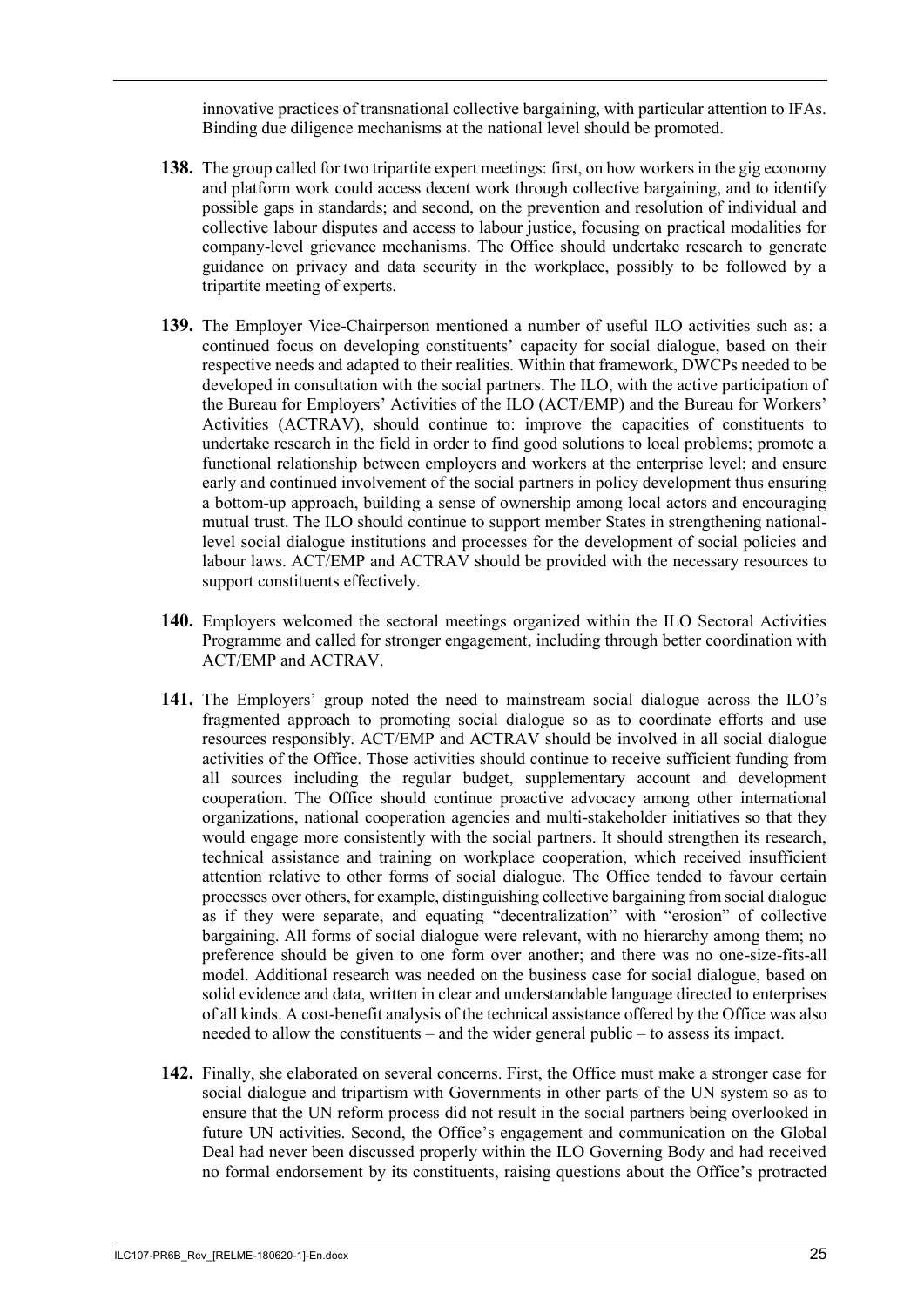engagement in that initiative despite the employers' expressed concerns. The ILO support for the Global Deal was thus a breach of social dialogue and tripartism and the Office had no mandate to continue. Third, the increasing number of players in the multilateral arena affected policy coherence within countries and between multilateral processes. The SDGs offered an opportunity to articulate the value and impact of social dialogue. The ILO should promote the meaningful involvement of the social partners in the G20 discussions, which typically touched upon workplace-related topics. Equally, the Office should encourage G20 Governments to involve the social partners in the implementation of priorities at the national level.

- **143.** The Government member of the Netherlands, speaking on behalf of the EU and its Member States, the former Yugoslav Republic of Macedonia, Montenegro, Serbia, Albania, Bosnia and Herzegovina, Norway and Georgia, called for strengthening knowledge of the impact of social dialogue on issues such as sustainable development, equality, competitiveness and the business case; and to improve dissemination. The ILO should also address dimensions of social dialogue which had so far been insufficiently documented, including: workplace cooperation, cross-border social dialogue, multi-stakeholder partnerships, SMEs, emerging sectors, occupations and new forms of work and the informal economy. Building effective labour dispute resolution systems was a work in progress for many ILO member States and called for social dialogue to set up effective mechanisms in order to ensure credibility and neutrality. Capacity building – for labour administrations, workers' and employers' organizations, international organizations, multinational companies, NGOs and trade and development cooperation actors, among others – was key to promoting understanding and respect for social dialogue. The International Training Centre of the ILO in Turin should continue to play an important role in that regard. The ILO should continue to promote universal ratification of Conventions Nos 87 and 98; and should integrate other relevant instruments such as Convention No. 144, and the Workers' Representatives Convention, 1971 (No. 135), in ILO activities. Social dialogue must also be part of DWCPs, development cooperation activities and other ILO activities. Efforts needed to be made to liaise with other UN agencies and international organizations to promote the role of social partners and social dialogue, particularly in view of the growing importance of UNDAFs in the UN reform and the need for coherence towards the achievement of the SDGs. Partnerships of different kinds should be fostered to widen the impact of ILO activities, including the Global Deal.
- **144.** The Government member of Eswatini, speaking on behalf of the Africa group, appreciated that the ILO had prioritized ratification and implementation of Convention No. 144. That renewed commitment presented an opportunity for Africa and the entire ILO membership to strengthen social dialogue and tripartism in their respective member States and possibly provide a platform to entrench that important aspect of labour governance across the globe. Member States within the Africa group were at different levels of ratification and domestication of Conventions Nos 87 and 98, but it was encouraging that most were making visible strides towards strengthening social dialogue structures. The Africa group would continue to encourage member States to speed up ratification and domestication of those Conventions, as well as share experiences at both bilateral and multilateral levels through established regional blocs. The role of the ILO should include: continue to promote awareness and build capacity on social dialogue, with more events hosted in Africa through the existing regional blocs; establish labour research units in all member States in order to improve the existing database on labour market issues; assess the state of national social dialogue frameworks in each of the member States and provide appropriate technical support; build capacity of the governments and social partners on social dialogue, international labour standards and national labour law; and continue to promote ratification of Convention No. 144 and the Collective Bargaining Convention, 1981 (No. 154). The ILO should also: consider developing a specific standard that would address issues relevant to social dialogue and tripartism; develop a monitoring and evaluation system to regularly track the impact and effectiveness of social dialogue and tripartism practices in member States;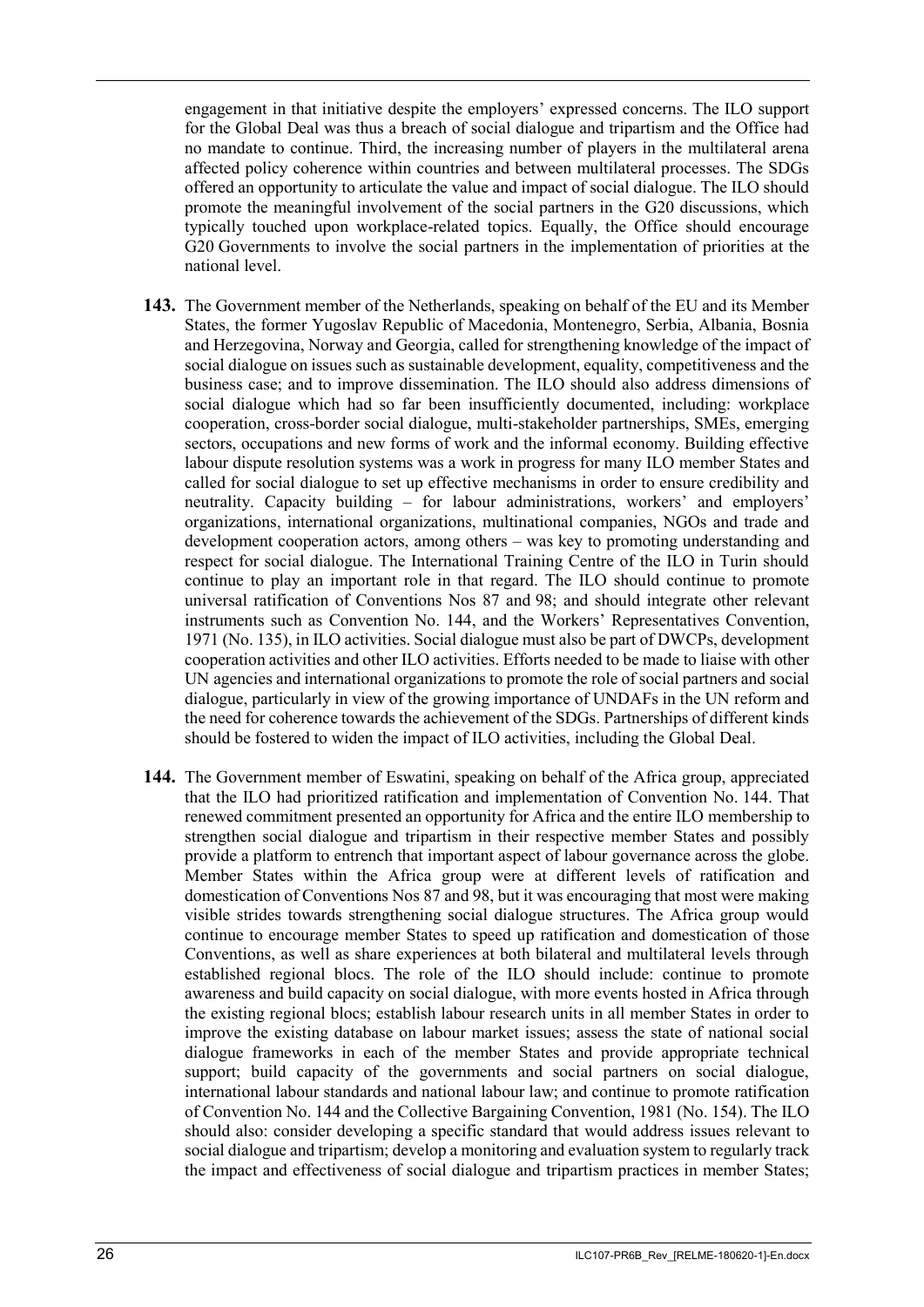and establish a forum for regular discussion with international development agencies such as the World Trade Organization, the International Monetary Fund, the World Bank and other organizations.

- **145.** The Government member of the United States called for continued data collection and dissemination, evidence-based research and cutting-edge policy advice on social dialogue and tripartism; continued examination of social dialogue models to address skills development, the organization of work in the gig economy and the impact of technology; and continued training of labour inspectorates. The ILO should identify ways to address implementation gaps, given that effective implementation was necessary for the protection of the fundamental principles and rights at work, and the ILO supervisory bodies should play a key role in that regard. It should develop strategic partnerships and leverage those strengths in other international organizations and countries, where possible, to promote its objectives and continue active involvement in bilateral and multilateral spaces.
- **146.** The Government member of Sweden cited numerous times where her Government had consulted with employers and workers concerning the Global Deal. It was a partnership which complemented the ILO's work and required no additional reporting as partners merely committed to share good practices.
- **147.** The Government member of the Philippines thanked the ILO for the support provided to strengthening the collaboration between his Government and the social partners. While the country had faced challenges around social dialogue and tripartism, those also contributed to the strengthening of labour-management cooperation; and continued technical assistance was needed, particularly on the future of work and how to prepare for the changes to come. The ILO should reiterate its call for the universal ratification of the fundamental Conventions and provide technical assistance to ensure compliance in both law and practice; and offer programmes and projects to its tripartite partners that would provide a complete understanding of the value and importance of social dialogue and tripartism.
- **148.** The Government member of India called for continued technical assistance to ratify and implement the relevant international labour standards. The ILO should strengthen traditional tripartism, incorporating the views of other actors such as civil society. The speaker cautioned the ILO in its promotion of the UN agenda and asked to follow the Organization's mandate, using its own social dialogue and tripartism mechanisms. Cross-border social dialogue was an important mechanism in dealing with MNEs but must not undermine the sovereignty of member States. The ILO should also strengthen the capacity of trade unions to harness new technological tools and platforms to reach out to informal workers and those in non-standard forms of employment; and intensify its research on the gig and platform economies.
- **149.** The Government member of Canada called on the ILO to continue to target its resources on strengthening the capacities of developing countries in the area of social dialogue. Through the DWCPs, the ILO should continue to promote the full participation of the social partners in social dialogue and support governments in establishing appropriate legal and institutional frameworks. Steps to improve women's participation in social dialogue should continue to be an integral part of the ILO's efforts. The Organization should continue to offer training and technical expertise, especially with regard to best practices in collective bargaining and dispute resolution. It should promote coherent policies through the exchange of information, and provide governments and international institutions with guidance on how to incorporate social dialogue in their activities. The ILO should fill knowledge gaps by collecting relevant data and widely disseminating evidence-based research findings. Specific sectors and areas to be targeted included workers in precarious employment and cross-border social dialogue, the latter with a view to promoting decent work in global supply chains.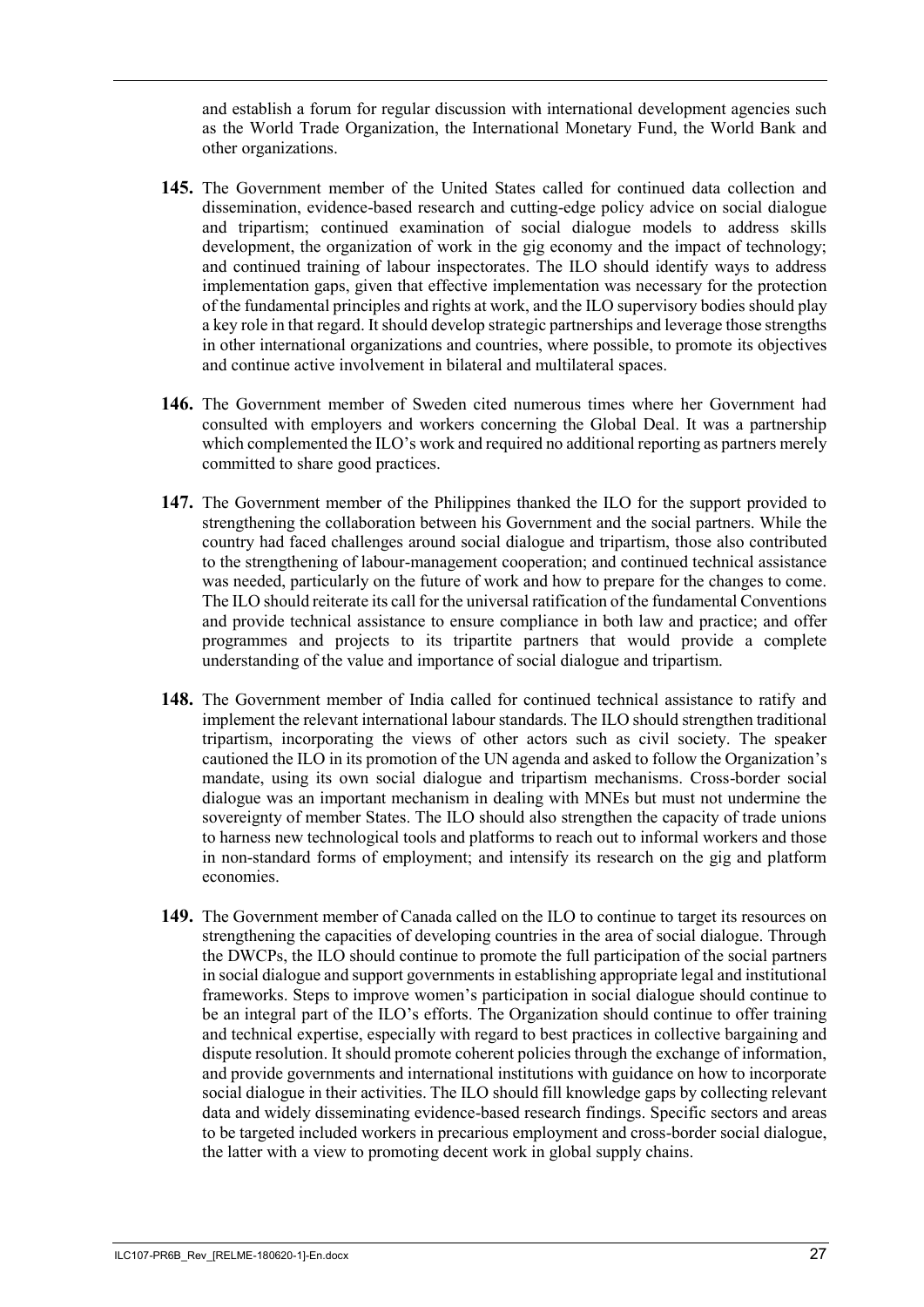- **150.** The Government member of Australia encouraged the Office to continue directing its resources in support of social dialogue to those member States with capacity and resourcing constraints and to improve the exchange of labour market information. Her Government looked forward to seeing how research on the impact of labour law in alleviating poverty, as well as on the legal regulation of employment relationships in selected jurisdictions, would be translated into practical, operational resources. The Office should leverage the lessons from ILO initiatives, including its flagship programmes, where the programme design had resulted in successful social dialogue outcomes. The ILO and social partners should ensure that its next action plan prioritized practical and effective measures for ensuring visibility and fair representation of women in social dialogue, at both national and international levels. The ILO should do more to promote the benefits of gender balance in tripartite bodies and increase understanding of why that issue was so critical for the ILO's Decent Work Agenda. Women must be able to participate equally from the grassroots level right through to the ILO, the highest level of social dialogue.
- **151.** The Government member of Turkey said that the social dialogue framework should be customized by taking national circumstances and local industrial relations traditions into consideration. Consultation, cooperation and support were the most important elements in the formulation, implementation and monitoring of effective, inclusive and broad-based social dialogue.
- **152.** The Government member of China said that her Government had recently amended legislation to take account of technological developments. Tripartism had underpinned the reform of labour legislation. New economic sectors were being created, with new characteristics and needs to regularize employment, on which advanced research needed to be carried out. Capacities in collective bargaining should be strengthened. With regard to cross-border social dialogue, both companies and workers needed to increase their capacity, as they shared mutual interests. In April 2017, the Ministry of Human Resources and Social Security had signed a Memorandum of Understanding with the ILO Country Office in Beijing to promote tripartism, and national officials had made study visits to learn from other countries' experience in that regard. She expressed appreciation for the support received from the ILO.
- **153.** The Government member of Mexico called for better funding of public education and training systems. Investment should be channelled into capacity-building and technical and vocational training programmes. Workers needed basic, advanced or specialized digital skills appropriate to their jobs. Social dialogue was essential to derive benefit from technological advances and to secure workers' well-being. In the digital age, agreements on working time and on protection against adverse repercussions in terms of workers' health, safety and decent wages must be part of employment contracts. Trade unions and employers were an integral part of the process of contributing to inclusive economies in the future. Institutional structures and labour policies accordingly needed to be modernized.
- **154.** The Employer Vice-Chairperson said that the Office should continue to focus on impactful capacity-building efforts for social partners, with the full involvement of ACT/EMP and ACTRAV. It should provide technical assistance and policy advice to assist in the establishment of an enabling environment for social dialogue and promote universal ratification of Conventions Nos 87, 98 and 144. The constituents should be provided with the outcomes of the 2013 action plan, and in particular the findings of research on individual labour dispute resolution systems in non-OECD countries, the guiding principles on effective handling of individual labour complaints, and the results of research on the socioeconomic outcomes of different collective bargaining systems.
- **155.** With regard to standard setting, no single ILO instrument established consistent and comprehensive principles for labour dispute resolution systems. More research needed to be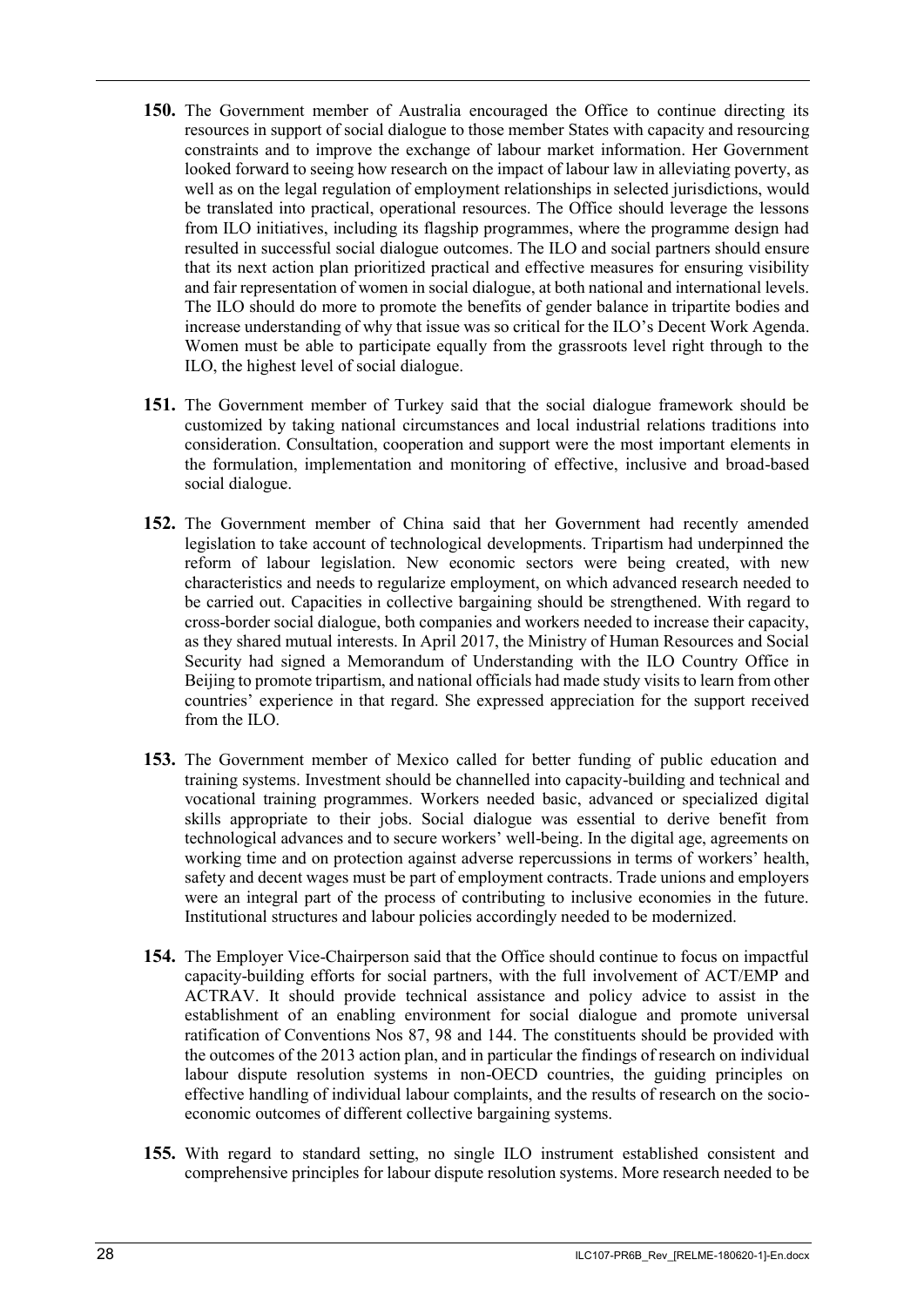done on that aspect, and it was premature to consider any developments for an ILO instrument in that area. She looked forward to the results of the review of the relevant Recommendations, which was included in the programme of work of the Standards Review Mechanism. The impact of knowledge-sharing platforms on this topic should be assessed, as should the potential for their transferability to other regions. The ITC–ILO programme on conciliation and mediation and on building effective labour dispute prevention and resolution systems should be scaled up.

- **156.** Points that the Employers' group would like to see included in the Committee's conclusions included: recognition that there was no one-size-fits-all model of social dialogue; provision of support for evidence-based social dialogue; recognition of the need for more research on the business case for social dialogue; and recognition of the ILO's role in promoting social dialogue and the role of the social partners among other relevant UN institutions. Clear note should be taken of employers' concerns about the Global Deal, and resources should not be allocated to its promotion until the social partners and ILO constituents had been fully involved and a decision taken in the ILO Governing Body. Lastly, in response to the Worker Vice-Chairperson's statement, the Employers' group was resolutely against any moves towards an ILO Convention on supply chains.
- **157.** The Worker Vice-Chairperson said that he was pleased to hear Government members calling for more ratification of the ILO's core Conventions, for more resources to be channelled into capacity-building activities, and for more research to be conducted on decent work in the gig economy and on cross-border social dialogue. His group endorsed the need to provide both ACT/EMP and ACTRAV with the necessary resources, to organize more sectoral meetings and activities, and to secure more funding from all sources for the ILO's work on social dialogue. The new commitment to social dialogue would be expressed through the campaign for universal ratification of Conventions Nos 87 and 98.
- **158.** The Chairperson concluded with a brief summary of the discussion. In the domain of, broadly speaking, knowledge generation, there were clear calls for: initiatives to promote social dialogue, make the business case for it and assess its impact; an in-depth analysis of freedom of association and collective bargaining; more expertise on the gig and platform economies, also on privacy and data security in the workplace; workplace cooperation; labour disputes; cross-border social dialogue, obviously also linked to the expert meeting that would take place the following year; and more research in the field and by ACT/EMP and ACTRAV. In the domain of promotion and support, clearly for many a priority was to promote the ratification and implementation by as many member States as possible of Conventions Nos 87 and 98, and Nos 144 and 154 were also mentioned; promotion of social dialogue at enterprise level and to better explain to enterprises what was the added value of social dialogue; and promotion of social dialogue at national level. Clear calls were made for initiatives to: enhance capacity of all the actors in the tripartite system, including governments; enhance representativeness and inclusiveness; and promote dispute resolution and access to labour justice. Bipartite support for more sectoral meetings, calls for more exchange of best practices, and the call for more attention to gender equality in social dialogue were also well noted.
- **159.** Efficiency and evaluation of actions were required so that the ILO would make a difference. Mainstreaming of social dialogue throughout all ILO actions, in particular the DWCPs, should involve the social partners. ACT/EMP and ACTRAV should be supported. Sufficient funding was needed.
- **160.** The place of social dialogue/tripartism in the UN reform in general, and in the UNDAFs in particular, was clearly a concern shared by many; and the link with the SDGs was something many people thought merited clear attention. In addition, the case for social dialogue and tripartism should be made even more strongly in the interaction between the ILO and other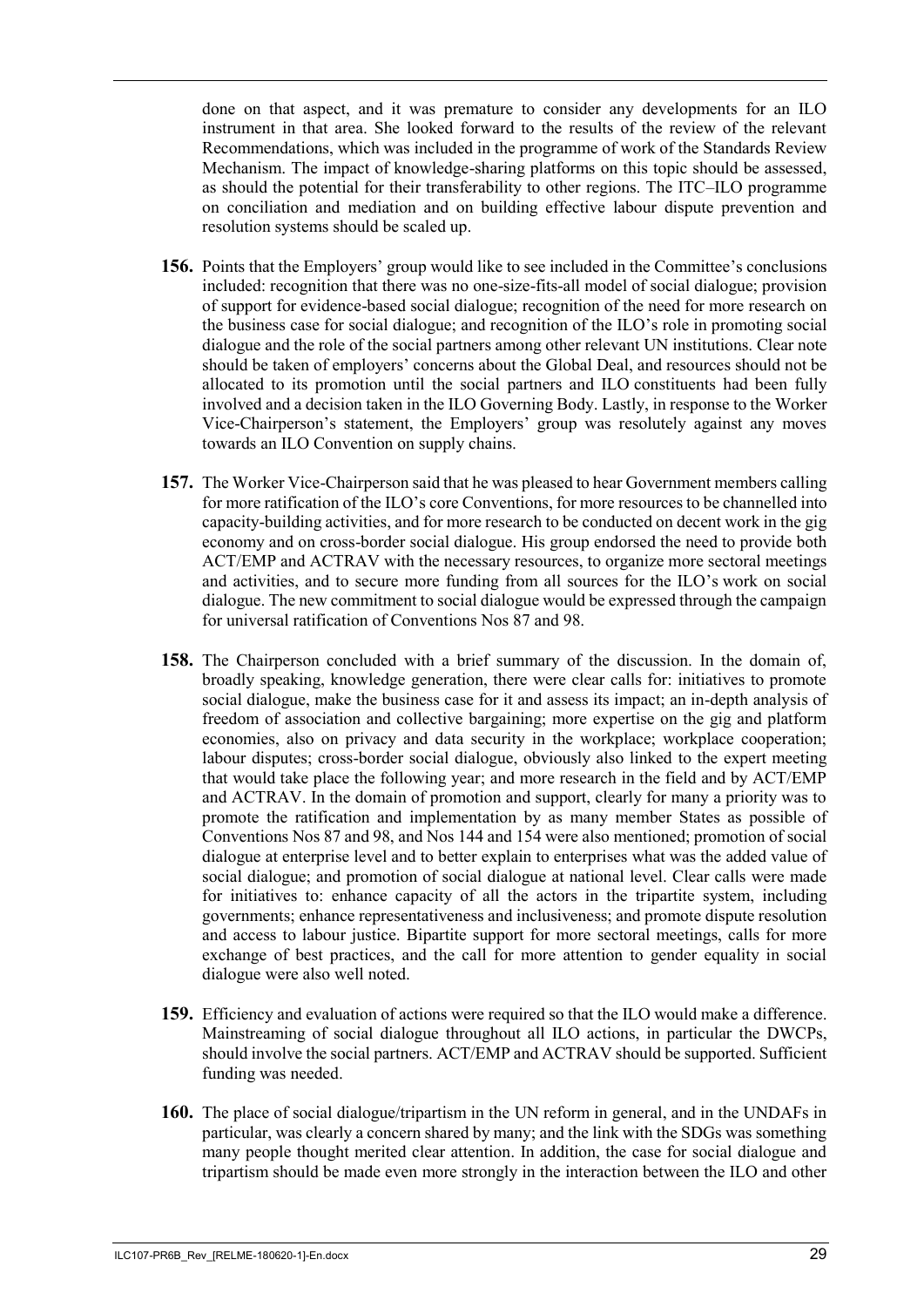international organizations. And there was also the call to support regional initiatives such as the ones in Africa – for instance the Southern African Development Community (SADC) and those in the Francophone part of the continent.

**161.** The Committee members shared many of the aims but differed on the means. Probably the best example of that was the Global Deal, where all seemed to share most of the aims behind that initiative but differed strongly on the governance, and it was regrettable that, despite efforts, no sufficiently strong constituency for it had been built.

## <span id="page-31-0"></span>**Closing statements**

- **162.** The Worker Vice-Chairperson observed in his closing statement the overall agreement among Committee members on the role of social dialogue and tripartism in the process of the UN reform, in which tripartism, standards and the ILO supervisory mechanisms ought to prevail. The proposals put forward by the Workers' group were ambitious, but consistent with earlier recurrent discussions and agreed conclusions. The evaluation of the Declaration on Social Justice for a Fair Globalization, 2008, had shown that fundamental major challenges remained in the ratification and implementation of relevant Conventions. He invited all Committee members to analyse any unfulfilled promises on delivery, as member States' failure to reduce inequality would demonstrate a clear lack of political will to push the Organization to fulfil its constitutional mandate. One of the cornerstones of the Philadelphia Declaration was that labour ought not to be regarded as a commodity; however, the commodification of labour could be seen in almost any labour market. He denounced emerging business models which combined twenty-first century technology with nineteenth century labour practices. Recognizing the trend of growing inequality, his group proposed working toward a just transition framework, in which workers had a say in policies which affected them. In preparation for the ILO's Centenary, his group called for renewed political commitment and hoped that the Committee's debates based on common and solid ground would be reflected in the conclusions.
- **163.** The Employer Vice-Chairperson stated that the Committee's discussions had provided the opportunity for all, including the Office, to better understand members' diverse realities and needs, which would allow the ILO to adapt its priorities and actions accordingly. She reiterated the position regarding the diversity of social dialogue forms and processes and rejected the notions of a hierarchy and of a one-size-fits-all model of social dialogue. She encouraged both workers' and employers' organizations alike to recognize the importance of maintaining strong, autonomous and representative social partner organizations, to reflect what was on offer to their respective constituents and to adapt accordingly. To that effect, a bottom-up approach was needed to reflect the realities of how social dialogue could be strengthened on the ground.

#### <span id="page-31-1"></span>**Discussion of the draft resolution and conclusions**

- **164.** The Chairperson introduced the paper containing the draft conclusions of the Committee, which reflected the intense deliberations of the drafting group, whose work had clearly demonstrated the commitment of all its members to tripartite social dialogue.
- **165.** The Government member of Ireland exercised her right to reply on issues raised by the Employer and Worker Vice-Chairpersons related to the introduction of an exemption for certain categories of self-employed workers from competition legislation with regard to collective bargaining. The Competition (Amendment) Act 2017 was a targeted measure, with the concepts "false self-employed workers" and "fully dependent self-employed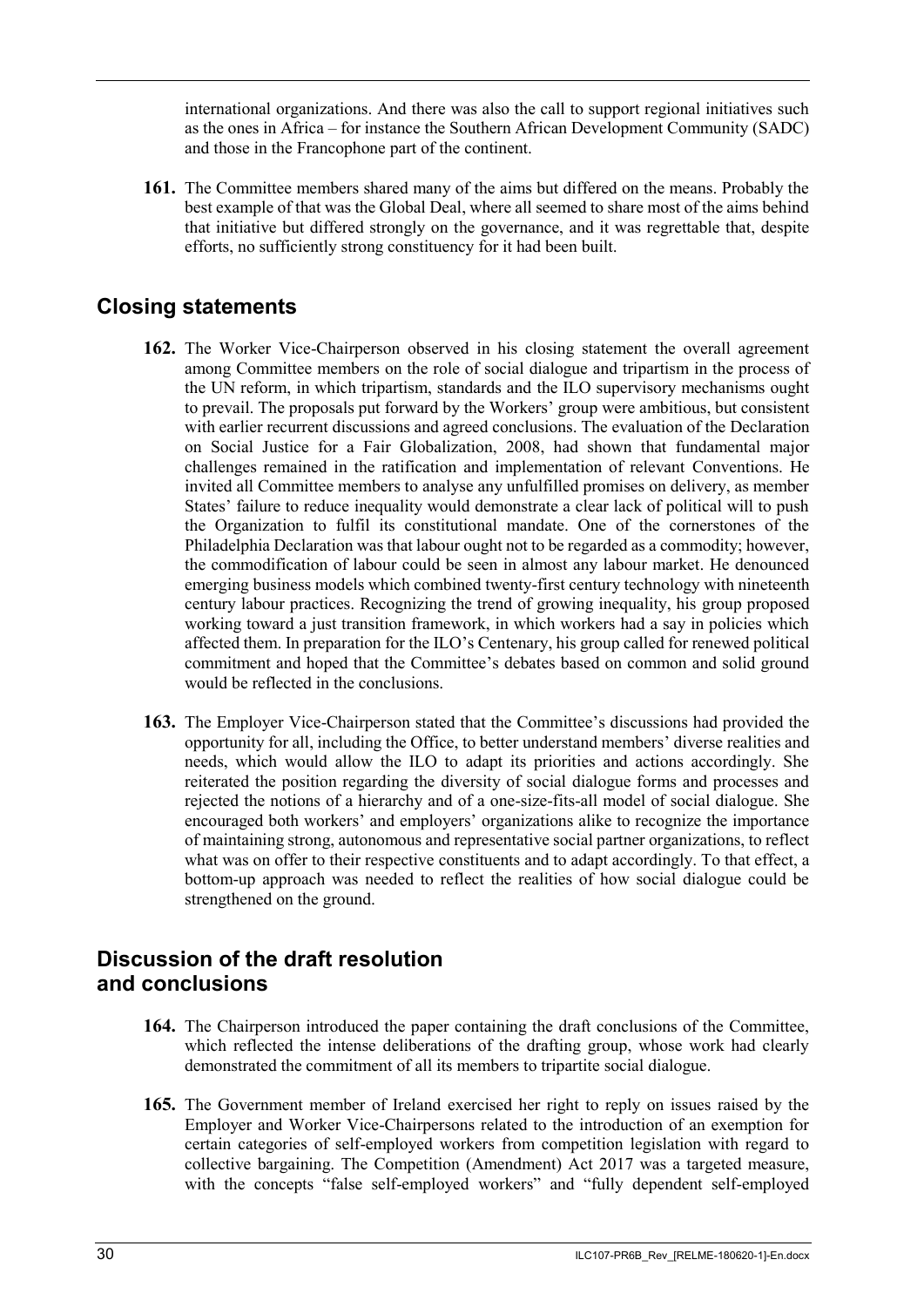workers" applying only to competition law. Only three categories of self-employed persons (freelance journalists, voice-over artists and musicians) were granted an automatic exemption, and they had been the subject of a tripartite agreement. The legislation provided that trade unions could apply for an exemption for other classes of self-employed workers, but to date no applications had been made.

**166.** The Chairperson informed the Committee that 35 amendments to the draft conclusions had been received.

#### **Guiding principles and context**

- **167.** The Government member of Eswatini, speaking on behalf of the Africa group, introduced an amendment to insert the words "as a means to achieve social and economic progress," in the second sentence of the first paragraph, after the words "Social dialogue," and to delete the third sentence "It is a means to achieve social and economic progress".
- **168.** The amendment was not supported by either the Worker Vice-Chairperson or the Employer Vice-Chairperson and was rejected.
- **169.** The Employer Vice-Chairperson introduced an amendment in the second paragraph, line 2, to insert the words "by the governments" before the words "for the autonomy". The Worker Vice-Chairperson and the Government member of the Netherlands, speaking on behalf of the EU and its Member States, supported the amendment. The Africa group did not support the amendment, considering that governments, as equal social partners, were to be granted the same level of trust as employers and workers.
- **170.** The amendment was adopted as proposed.
- **171.** The Employer Vice-Chairperson withdrew an amendment to delete the word "however," in paragraph 3, line 4.
- **172.** The Government member of Eswatini, speaking on behalf of the Africa group, explained that the amendment proposed by his group had not been well captured. The amendment to paragraph 8, second sentence, was intended to acknowledge the challenges to social dialogue posed by the exclusion of minorities. The original amendment was therefore subamended to insert the words "and the need to accommodate minority interests and vulnerable groups" after the words "gender inequalities". The Government member of Senegal pointed out a discrepancy in translation of another term in the same paragraph.
- **173.** The Worker Vice-Chairperson proposed a subamendment to read "the need to accommodate the interests of vulnerable groups". The Africa group, the Employers' group and the EU and its Member States supported the amendment as subamended. The Employer Vice-Chairperson suggested deletion of "and" before "economic".
- **174.** The amendment was adopted as subamended.
- **175.** The Employer Vice-Chairperson introduced an amendment to move footnote 2 in paragraph 8, from line 11 to line 6, after the words "in forced labour". The Workers' group and the Africa group supported the amendment.
- **176.** The amendment was adopted as proposed.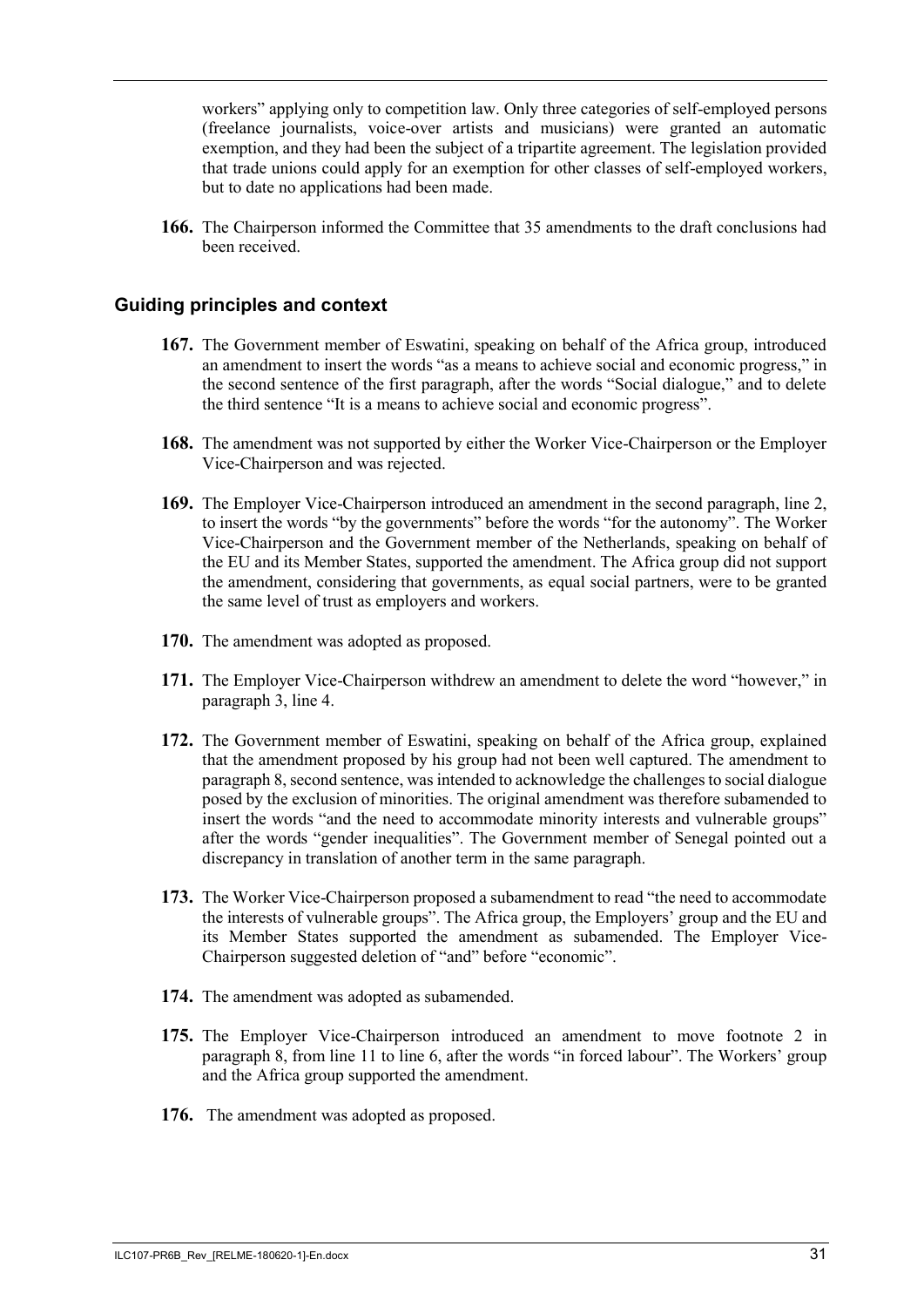#### **Framework for action**

#### *Point 1*

**177.** The Government member of Eswatini, speaking on behalf of the Africa group, introduced an amendment to replace "full" with "effective" before the word "implementation". With the support of the Employers' and the Workers' groups, the amendment was adopted as proposed.

- **178.** The Government member of Canada proposed, in clause (a), to insert the words "strive to" before "ensure", as this would reflect the reality of governments which were not always fully able to realize their aspirations due to resource limitations.
- **179.** The Worker Vice-Chairperson recalled that the first and most important goal of the Workers' group had been to establish a clear and renewed political commitment to social dialogue, supported by adequate resource allocations by governments and the Office. He did not support the amendment.
- **180.** The Employer Vice-Chairperson similarly considered that the amendment weakened the conclusions and did not support it.
- **181.** The Government member of the United States and the Africa group supported the amendment as proposed by Canada, as it reflected the difficult reality of resource constraints.
- **182.** The amendment was rejected.
- **183.** The Government member of Senegal, speaking on behalf of the Africa group, proposed an amendment to replace "agreed" with "achieved" before "outcomes of social dialogue" in clause (i). With no support from the Workers' and the Employers' groups, the amendment was withdrawn.
- **184.** The Government member of the Netherlands, speaking on behalf of the EU and the industrialized market economy countries (IMEC), introduced an amendment to add the words "as appropriate;" at the end of clause (i), in order to reflect the fact that collective agreements should be concluded and respected, but did not involve governments.
- **185.** The Employer Vice-Chairperson suggested a subamendment to replace "as appropriate" with "where applicable".
- **186.** The Worker Vice-Chairperson proposed a subamendment to retain "as appropriate", but to insert it instead after "implemented", as had been suggested by the Employers' group.
- **187.** The Government member of the Netherlands, speaking on behalf of the EU and IMEC, agreed to the subamendment, with the addition of commas ", as appropriate,", a proposal that was also supported by the Government member of the United States and the Africa group.
- **188.** The amendment was adopted as subamended.
- **189.** The Employers' group withdrew its first proposed amendment to clause (j).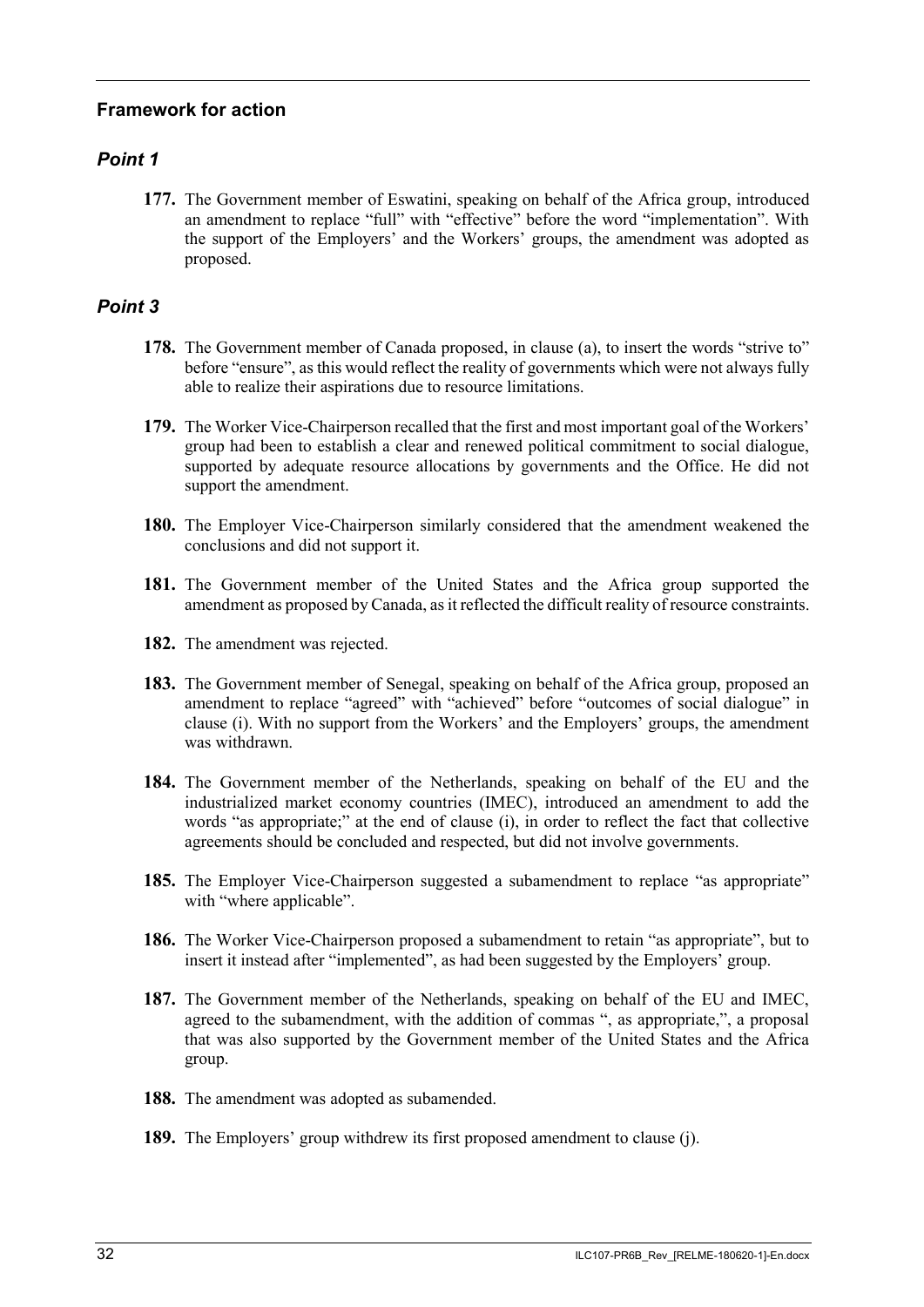- **190.** The Employer Vice-Chairperson proposed a subamendment to the Employers' group's second amendment to clause (j). She proposed to delete the words "mutually acceptable and voluntary" before the words "dispute prevention and resolution mechanisms".
- **191.** The Worker Vice-Chairperson supported the amendment as subamended by the Employers' group. The Government member of Eswatini, speaking on behalf of the Africa group, supported the subamendment.
- **192.** The amendment was adopted as subamended.
- **193.** The Employer Vice-Chairperson withdrew the third proposed amendment to clause (j).
- **194.** The Government member of the United States, speaking also on behalf of Australia, Canada, Japan and Switzerland, introduced an amendment to clause (k), to replace "ensure" with "support". He explained that innovative approaches could not ensure the exercise of freedom of association but could support it.
- **195.** The Employer Vice-Chairperson understood the concern expressed by the governments but preferred to retain the original text, which was the fruit of a long discussion. She did not support the amendment.
- **196.** The Worker Vice-Chairperson agreed that the text had been the result of a difficult compromise reached during the drafting group's work, and was in line with the 2013 conclusions. He did not support the amendment.
- **197.** The Government member of Eswatini, speaking on behalf of the Africa group, supported the amendment.
- **198.** The amendment was rejected as there was no majority in favour of it.
- **199.** The Worker Vice-Chairperson introduced an amendment to clause (k) to insert the word "those", so that the last part of the clause would read "and that those workers are able to enjoy the protection afforded to them …". He believed that would make the meaning of the clause clearer.
- **200.** The Employer Vice-Chairperson, the Africa group and the EU all supported the amendment.
- **201.** The amendment was adopted as proposed.
- **202.** The Government member of the United States, speaking on behalf of IMEC, introduced an amendment to clause (k). He stated that use of the word "laws", without further qualification of the term, was ambiguous and unclear. He proposed to insert the word "applicable" before "laws" to make the meaning more specific.
- **203.** The Employer Vice-Chairperson and the Worker Vice-Chairperson supported the amendment, as did the Government member of the Netherlands, speaking on behalf of the EU.
- **204.** The Government member of Ghana proposed a subamendment to replace "applicable laws and national circumstances" with "applicable national laws and circumstances". The subamendment was not seconded and fell
- **205.** The amendment was adopted as proposed.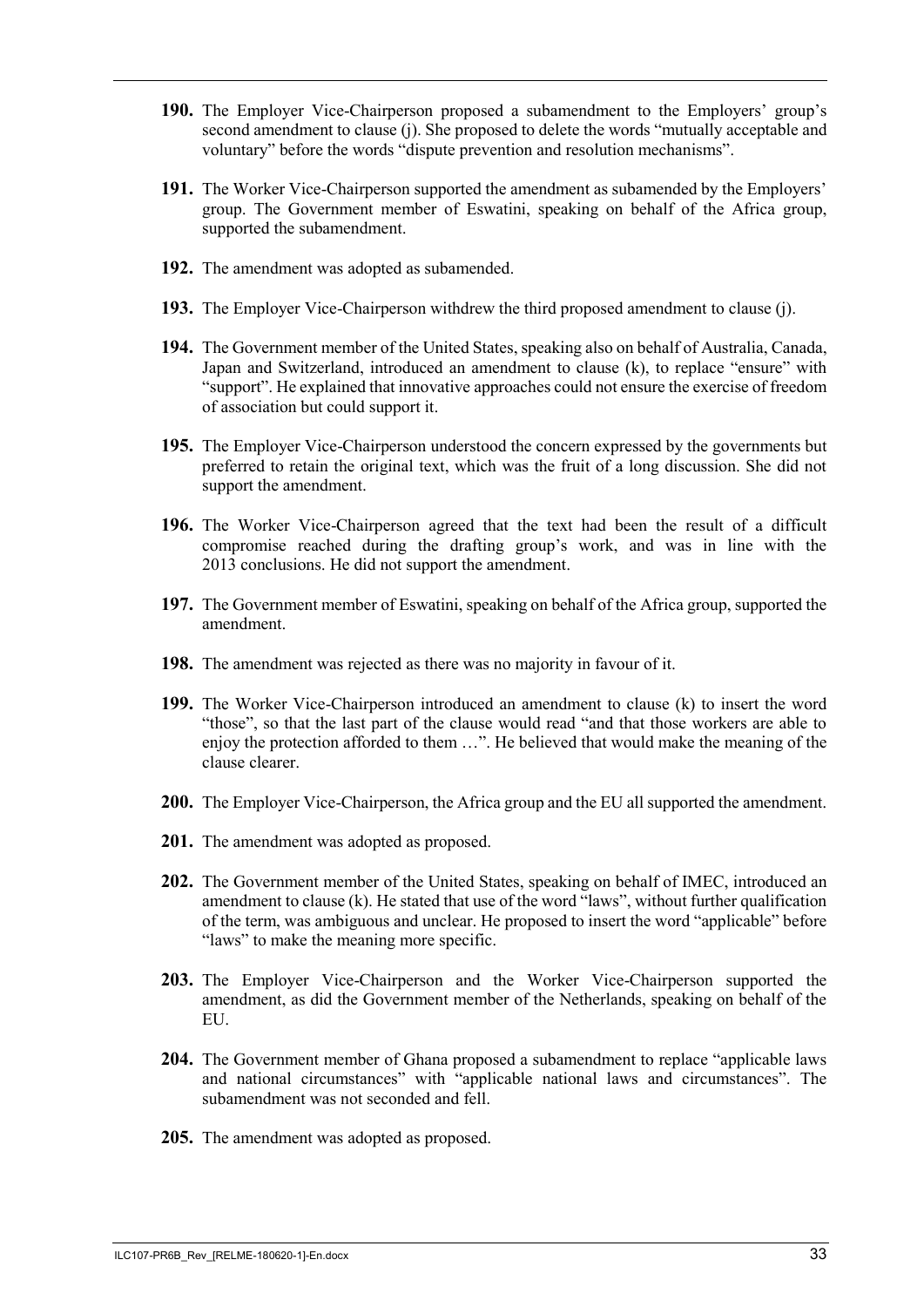- **206.** The Government member of the Netherlands, speaking on behalf of the EU and its Member States, as well as a number of other member States, introduced an amendment to add the words "and non-discrimination" after "gender equality" in clause (p), in order to incorporate action against all forms of discrimination, not only that related to gender.
- **207.** The Employer Vice-Chairperson, the Worker Vice-Chairperson and the Government member of Eswatini, speaking on behalf of the Africa group, supported the amendment.
- **208.** The amendment was adopted as proposed.
- **209.** The Worker Vice-Chairperson introduced a subamendment to the amendment proposed by his group, whereby the end of clause (p) would read "... participation and engagement of women and youth in social dialogue;".
- **210.** The Employer Vice-Chairperson and the Government members of Switzerland, of the Netherlands, speaking on behalf of the EU and its Member States, of Turkey and of the United States, all supported the subamendment.
- **211.** The amendment was adopted as subamended.
- **212.** At the proposal of the Employer Vice-Chairperson, the phrase was modified to read "… increased participation and engagement …".

- **213.** The Worker Vice-Chairperson introduced an amendment in the second line of clause (a) to replace "the workers" with "according to national practice, representatives of membershipbased representative organizations of workers". That formulation was in line with Recommendation No. 204. He accordingly also proposed that the words "in line with Recommendation No. 204" be inserted at the end of the clause.
- **214.** The Employer Vice-Chairperson supported both of the amendments.
- **215.** The Government member of France suggested that the French translation be corrected.
- **216.** The amendments were adopted as proposed.
- **217.** The Worker Vice-Chairperson introduced an amendment to replace "less represented" with "less included" in clause (b).
- **218.** The Employer Vice-Chairperson supported the amendment.
- **219.** The Government member of Argentina proposed a subamendment to read "… never included and less included …". The subamendment was not seconded and fell.
- **220.** The Government member of Senegal suggested that the French translation of the amendment should be corrected to read "associés".
- **221.** The amendment was adopted as proposed.
- **222.** The Government member of Turkey introduced an amendment to add a new clause after clause (h), to read "actively cooperate with national and international institutions whose agendas are relevant to social dialogue;".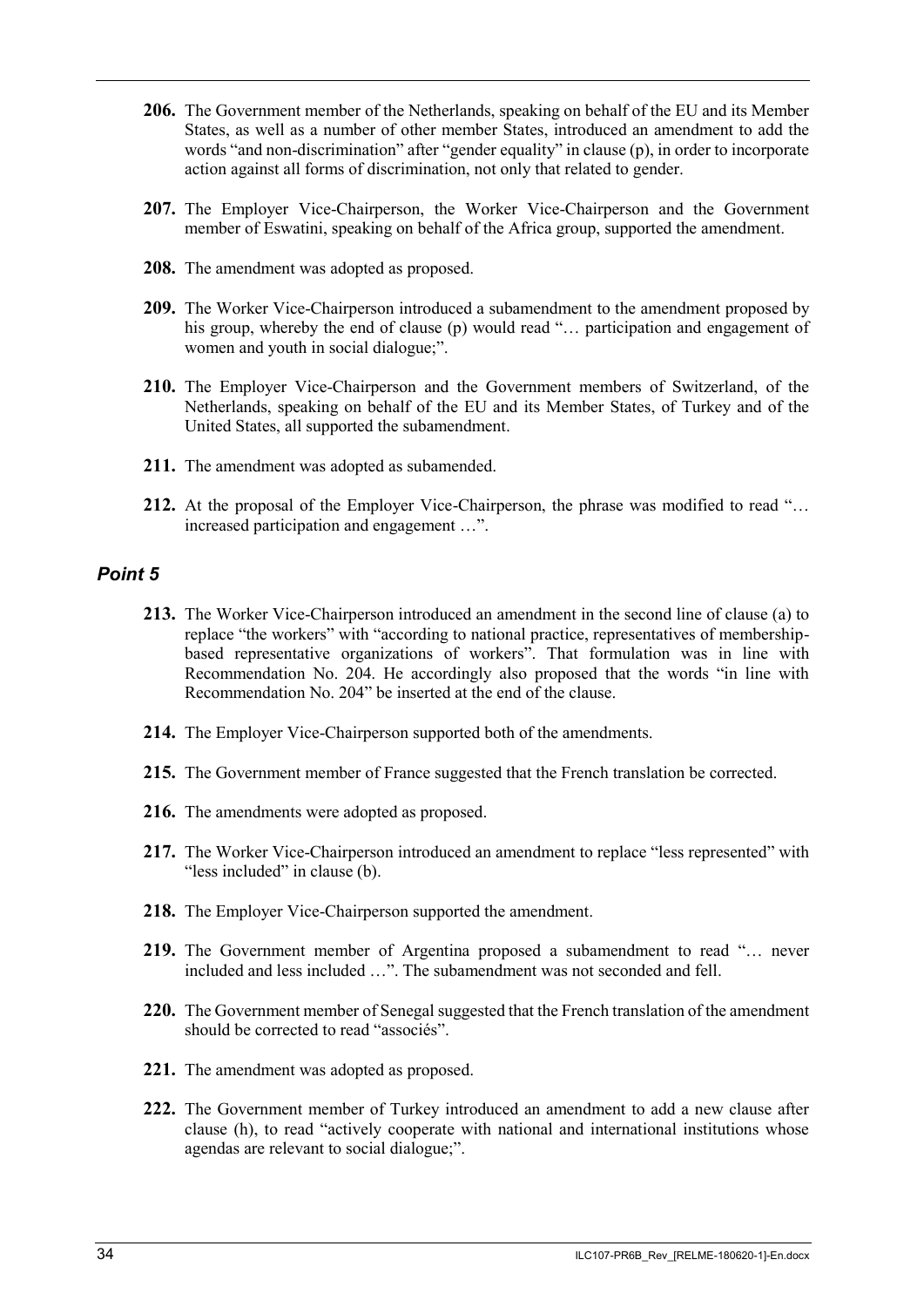- **223.** The Employer Vice-Chairperson noted that those aspects were covered in other parts of the conclusions. The Worker Vice-Chairperson pointed out that cooperation with relevant partners was mentioned in both the chapeau to point 5 and in point 8.
- **224.** The amendment was rejected as there was no majority in favour of it.
- **225.** The Government member of Eswatini, speaking on behalf of the Africa group, introduced an amendment to clause (i) to insert ", migrant workers, minority interests", after the word "women" and before "and other underrepresented groups".
- **226.** The Worker Vice-Chairperson opposed the amendment, in order to preserve the focus on women, but he appreciated the sentiment and suggested placing the proposal elsewhere if appropriate.
- **227.** The Employer Vice-Chairperson said that the clause "other under-represented groups" was inserted specifically to avoid including a long list of individual groups and so she preferred to retain that more general formulation.
- **228.** The Government member of Eswatini withdrew the amendment.
- **229.** The Employer Vice-Chairperson introduced two related amendments, the first being to insert "The Office should" at the start of clause (l), before the word "pursue". The existing clause (l) would be moved to become the final sentence of point 5.
- **230.** The second amendment proposed by the Employers' group was to move the current clause (m) under point 5 to become a new clause (f) under point 6. Those amendments were intended to cluster together related points and to distinguish between the roles of the constituents and the Office.
- **231.** The Worker Vice-Chairperson supported both amendments.
- **232.** Both amendments were adopted as proposed.

- **233.** The Government member of Switzerland, speaking also on behalf of Australia, Canada, Japan, Norway and the United States, introduced an amendment to replace "yearly" with "periodic" in clause (a). The publication of a flagship report on social dialogue and tripartism on a yearly basis would be too frequent, lessening its value; it would not allow enough time to ensure high-quality data collection; and it would impose a high financial cost and administrative burden on the Office and constituents.
- **234.** Neither the Employer Vice-Chairperson nor the Worker Vice-Chairperson supported the amendment.
- **235.** The Government member of Canada stressed that the merit of the report itself was not being called into question, merely its frequency with the attendant resource implications. The Government member of Australia shared the same concerns regarding resource and administrative obligations. The Government member of the United States and the Government member of Turkey also supported the amendment.
- **236.** The Worker Vice-Chairperson maintained his group's position but sympathized with the concerns about resource implications and the need for high-quality research. He mentioned that the Governing Body should decide on budget allocations. He suggested that the first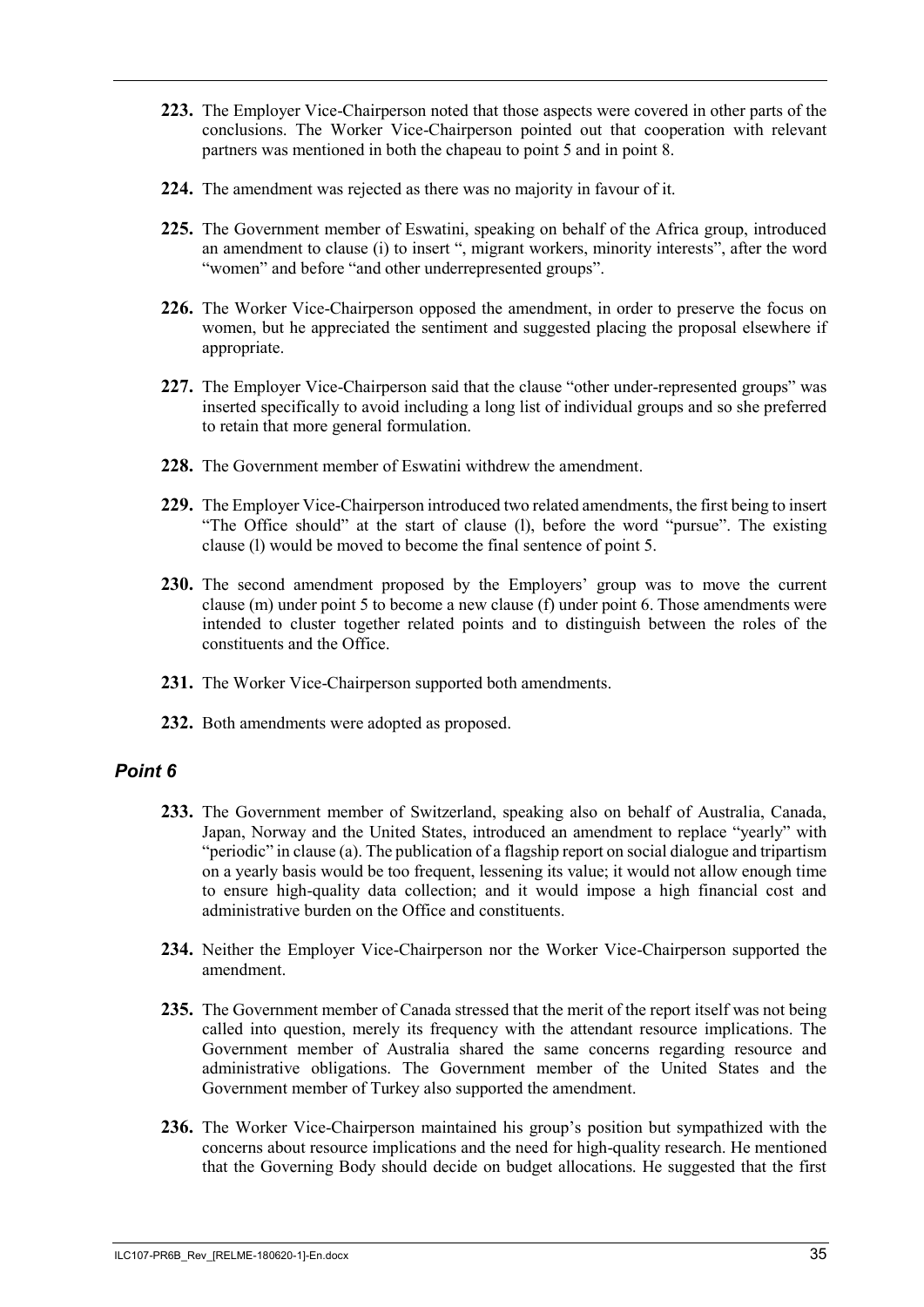report might be published in 2020 or even 2021, in order to be accommodated in the ILO Programme and Budget for 2020–21.

- **237.** The Employer Vice-Chairperson also maintained her opposition to the amendment.
- **238.** The amendment was rejected.
- **239.** The Employer Vice-Chairperson introduced an amendment to clause (a), suggesting to insert "the role and impact of:" after "research on"; that would allow deletion of "the role (and impact) of in subsequent sub-clauses (i) through (iv).
- **240.** The amendment was adopted.
- **241.** The Employer Vice-Chairperson introduced an amendment to sub-clause (a)(ii) to insert "as well as the economic performance and competitiveness of business" after "economic development". The first bullet of sub-clause  $(a)(iii)$  would thus be covered by  $(a)(ii)$  and could therefore be deleted.
- **242.** The Worker Vice-Chairperson noted that the business case had been put forward by the Employers' group as a priority issue for them, and that he supported the Employers' proposal. He proposed to make sub-clause (iii) into a single sentence.
- **243.** The Government member of Switzerland suggested, in sub-clause (ii), to change the wording to "the link between social dialogue and economic performance and competitiveness".
- **244.** The Chairperson drew attention to the need for a secondment from another government as the proposal was to be considered as a subamendment.
- **245.** The Employer Vice-Chairperson proposed to insert the word "on" (before "economic performance and competitiveness of business").
- **246.** The amendment was adopted as subamended.
- **247.** The Worker Vice-Chairperson introduced an amendment to clause (e), to delete the word "technical" before "meeting".
- **248.** The amendment was supported by the Employers' group.
- **249.** The Government member of the United States and the Africa group requested the Office to clarify the difference between a tripartite expert meeting and tripartite technical meeting. The representative of the Secretary-General explained that the issue would be under consideration by the Governing Body at its October–November 2018 session. However, the term "tripartite meeting" was not specific and encompassed both expert and technical meetings.
- **250.** The amendment was adopted as proposed.
- **251.** The Worker Vice-Chairperson proposed a second, linked amendment to clause (e), to insert "put on the agenda of the October–November 2019 session of the Governing Body" after "International Labour Conference". The Employers' group endorsed the amendment.
- **252.** The Office raised an issue of technical concern, explaining that it might not be necessary or appropriate to request the inclusion of an item on the agenda of the Governing Body, given that the Governing Body would consider an action plan, based on the conclusions of the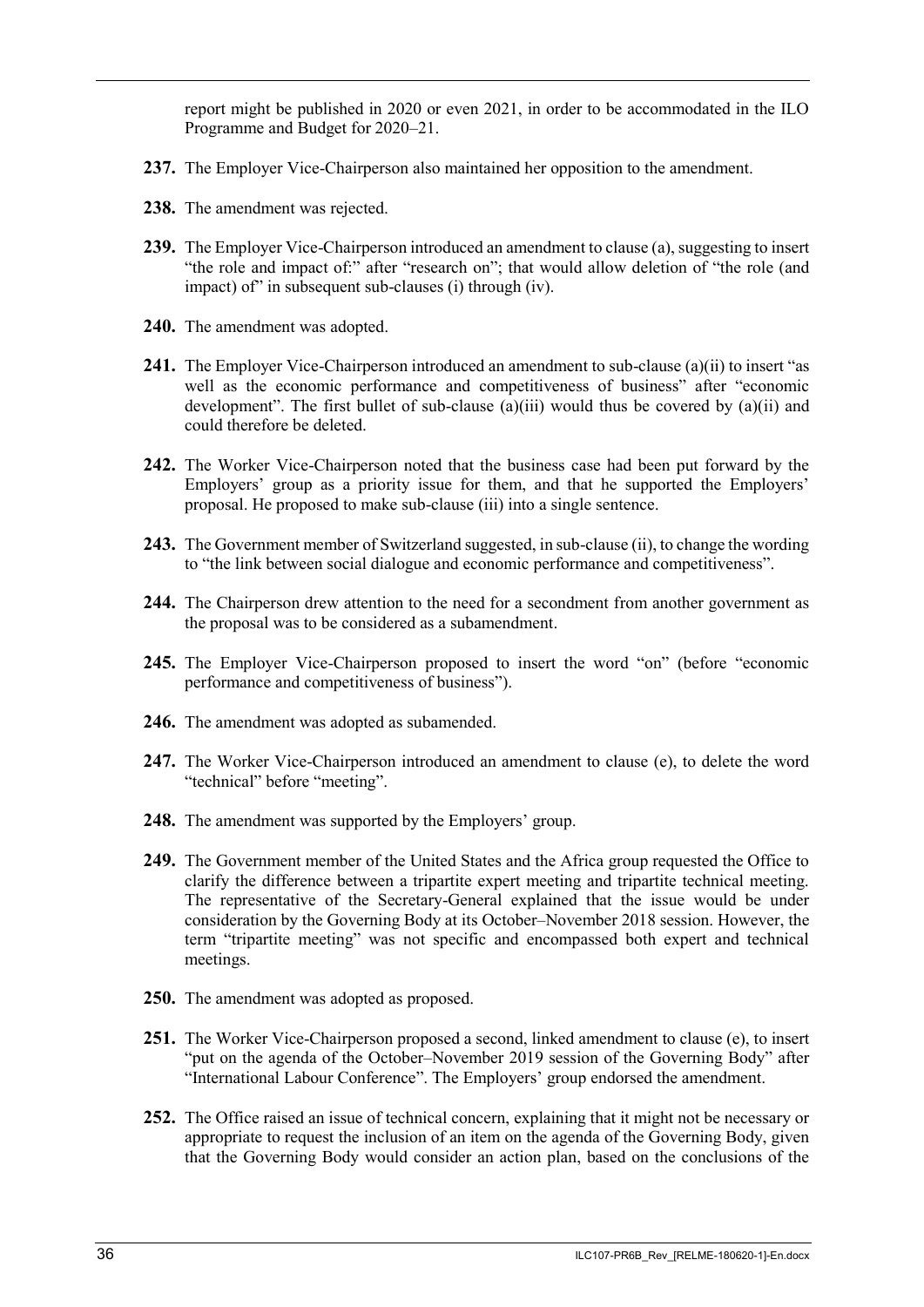Committee, at its October–November 2018 session and there were defined procedures for setting the agenda of the Governing Body.

- **253.** The Chairperson, following advice from the Office, further proposed that the text should be amended to read "for the October–November 2019 session of the Governing Body to decide", with no reference to its agenda.
- **254.** The amendment was adopted as subamended.
- **255.** The Workers' group withdrew its third amendment to clause (e).

- **256.** The Government member of Senegal, speaking on behalf of the Africa group, introduced an amendment to the second bullet of point 7, to replace "and 98" with ", 98 and 144", so as to include Convention No. 144, which was the specific governance convention on social dialogue.
- **257.** The Worker Vice-Chairperson and the Employer Vice-Chairperson supported the amendment. The Government members of Canada and of the Netherlands, speaking on behalf of the EU and its Member States, also supported it.
- **258.** The amendment was adopted as proposed.
- **259.** The Employer Vice-Chairperson introduced an amendment to the third bullet under point 7, to insert the words "in close collaboration with constituents", after "collective bargaining" and before "during the ILO Centenary".
- **260.** The Workers' group supported the amendment.
- **261.** The Government member of Switzerland, speaking on behalf of Australia, Japan, United States and Turkey, introduced a subamendment, to insert "in cooperation with the Committee on Freedom of Association (CFA), the Committee of Experts on the Application of Conventions and Recommendations (CEACR), and the tripartite Committee on the Application of Standards (CAS)" at the end of the third bullet under point 7, after the words "ILO Centenary". All expertise needed to be gathered together in support of such a highlevel event. While supporting the idea behind the amendment proposed by the Employers' group, she thought there was a need to specify more clearly what form the "collaboration" should take.
- **262.** The Worker Vice-Chairperson and the Employer Vice-Chairperson supported the amendment as subamended by the Government member of Switzerland.
- **263.** The representative of the Secretary-General requested further clarification. As the CFA, the CEACR and the CAS did not meet at the same time, the Office would face practical difficulties with securing their involvement in preparation of the event.
- **264.** The Government member of the United States suggested that representatives of the supervisory bodies, at the very core of the ILO's work on freedom of association and collective bargaining, needed to be involved in such a high-level event; arrangements might be made to invite past or current members to participate in it.
- **265.** As a way to include more precise wording, the Employer Vice-Chairperson suggested to insert "with representatives from", followed by the names of the supervisory bodies. The Government member of Switzerland endorsed the proposal.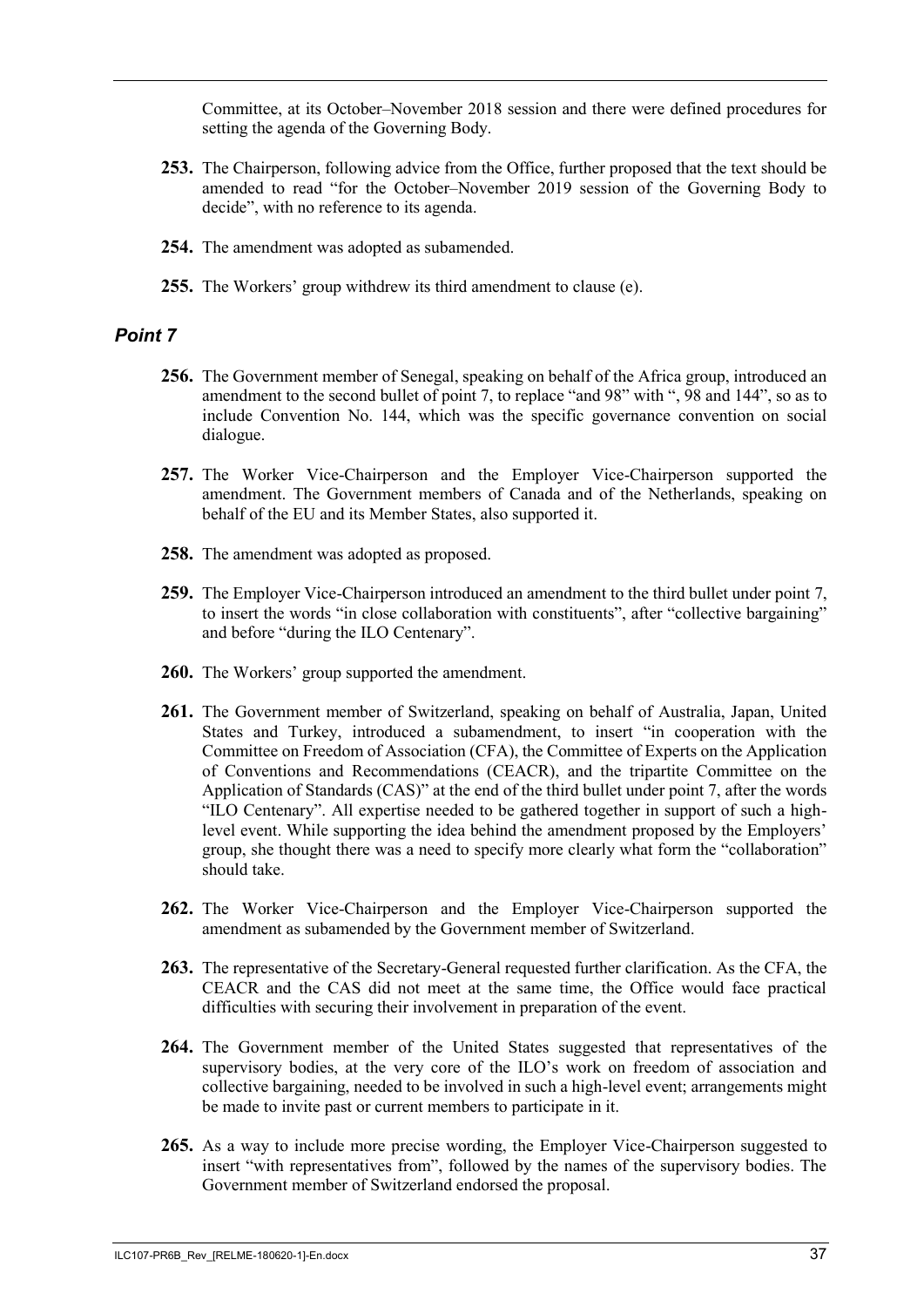- **266.** The Worker Vice-Chairperson proposed a further subamendment to insert "with active participation of representatives from".
- **267.** The Government member of Eswatini, speaking on behalf of the Africa group, did not support the subamendment proposed by the Workers' group. The Government member of the United States supported the wording proposed by the Employers' group and that proposed by the Workers' group.
- **268.** The amendment was adopted as subamended. Consequently, the Government members' amendment to point 7, bullet 3, fell.

#### *Point 8*

- **269.** The Government member of Australia, speaking also on behalf of Canada, Switzerland, Turkey and the United States, introduced an amendment to clause (e), to replace "Goal 10 on Reduced Inequalities and Goal 16 on Peace, Justice and Strong Institutions;" with "and other relevant SDGs;". Placing specific emphasis on certain SDGs risked minimizing the importance of social dialogue in achieving the other Goals.
- **270.** The amendment was endorsed by the Employers' and Workers' groups. It was adopted as proposed.
- **271.** The Employer Vice-Chairperson submitted an amendment to clause (g), to insert the words "together with its constituents" after the word "engage".
- **272.** The amendment was supported by the Workers' group. The Government member of the United States proposed a subamendment to replace "together with its constituents" with "taking into account the views of its constituents", as the ILO had to speak with one coherent voice, that of its Director-General.
- **273.** The Government member of Eswatini, speaking on behalf of the Africa group, supported the amendment of the Employers' group. The Government member of Australia seconded the subamendment introduced by the Government member of the United States.
- **274.** With a view to reaching consensus, the Workers' and the Employers' groups both endorsed the subamendment of the Government member of the United States.
- **275.** The amendment was adopted as subamended.
- **276.** The conclusions, as amended, and the text of draft resolution were adopted by the Committee.

#### <span id="page-39-0"></span>**Closing remarks**

**277.** The Employer Vice-Chairperson thanked all those who had participated in the recurrent discussion for reaching a sound and satisfying decision on such an important topic. She noted the ups and downs of the previous few days but observed that, through constructive dialogue and commitment, consensus had been reached. Her group had listened to the diverse realities and needs of the constituents with regard to social dialogue and tripartism, as well as the many challenges and opportunities; and had reflected upon future ILO actions to better suit those needs. The conclusions presented a framework for action that made concrete proposals for member States and the Office, with the support of the constituents. The compromises reached through the discussion adequately reflected the changed world of today and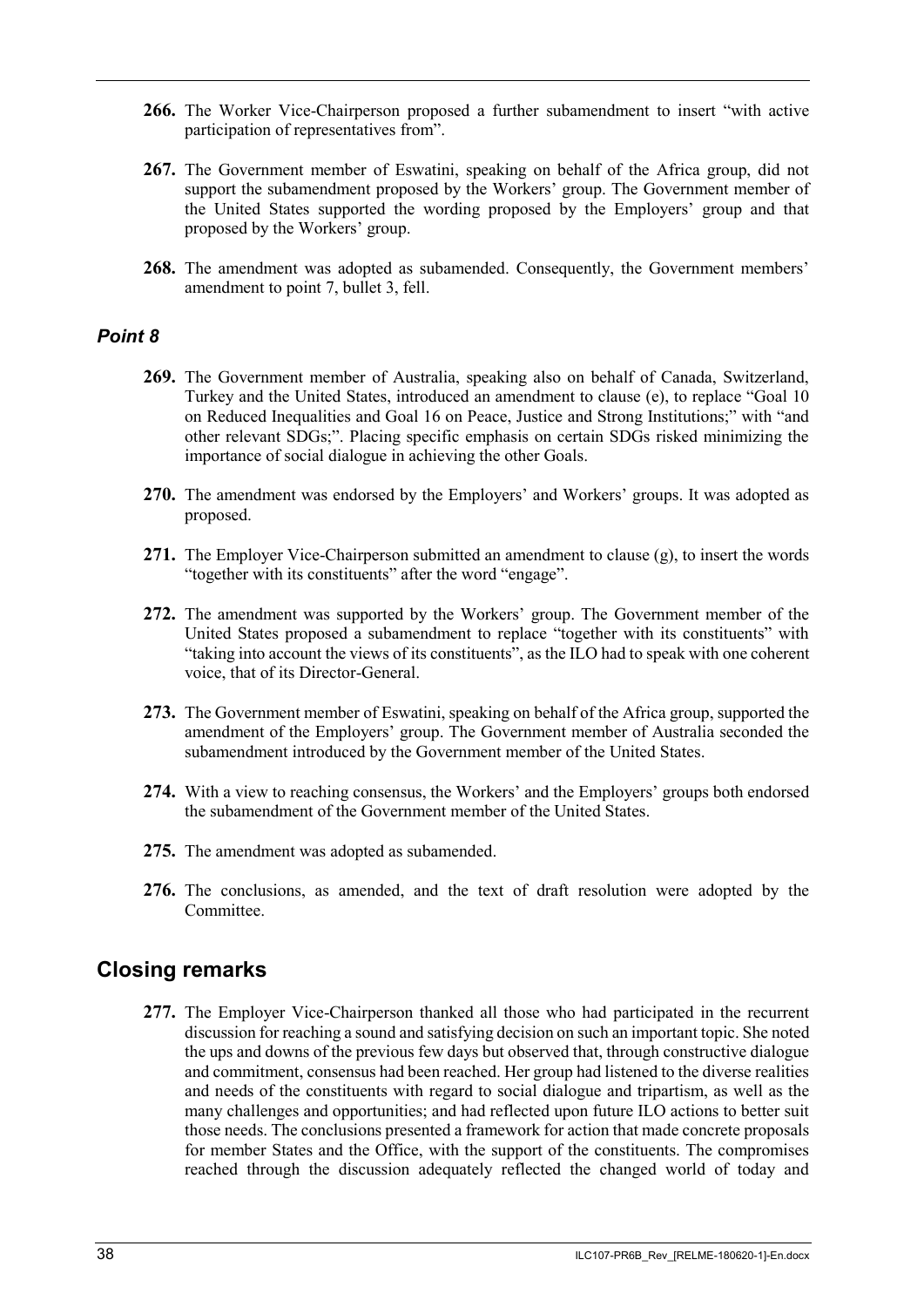contributed to the shared goal of strengthening social dialogue both within and outside the ILO. Good conclusions were especially important since the role and impact of social dialogue faced increasing challenges, for reasons elaborated during the discussion. Looking ahead to the next discussion in four years' time, she sincerely hoped that by then the Committee's conclusions would have been implemented and would have delivered their intended impact.

- **278.** The Worker Vice-Chairperson said that his group had been consistent throughout the discussion in focusing on their five key priorities, as declared at the outset. He had expressed his disappointment at the draft conclusions prepared by the Office, which he believed did not fully reflect the Committee's general discussion or the Office report. While the work of the drafting group had started out in a somewhat conflictual manner, that had been deemed necessary in order to redress a perceived imbalance between the employers' and workers' perspectives in the conclusions. Consensus had been reached on the importance of addressing new challenges, such as those created by technological, demographic and climate changes, as well as by migration. That had helped the group to move forwards on difficult issues such as cross-border social dialogue, new or non-standard forms of employment and workplace cooperation; the conclusions thus reflected the priorities and aspirations of all parties. He appreciated the space that governments had provided for the social partners to practice bipartite social dialogue. He expressed his sincere thanks to everyone involved in the Committee's work, and especially for the skilful work of the Chairperson; he hoped that all national governments, employers' and workers' organizations would benefit from implementation of the Committee's conclusions.
- **279.** The Government member of the Netherlands, speaking on behalf of the EU and its Member States, as well as the former Yugoslav Republic of Macedonia, Montenegro, Serbia, Albania, Bosnia and Herzegovina, Norway and Georgia, thanked the Chairperson and Vice-Chairpersons, as well as the Office for its assistance. A consensual, action-oriented outcome document had been agreed upon. The conclusions built upon the conclusions of the 2013 Recurrent Discussion on Social Dialogue, which still remained valid. Social dialogue was crucial for a well-functioning social market economy, the promotion of sustainable development, the fight against inequalities and discrimination and the promotion of social justice. The conclusions provided for measures to strengthen capacity, research and partnerships, and drew particular attention to social dialogue's role in promoting gender equality and non-discrimination, skills development and the anticipation and management of change. She welcomed the references to how social dialogue could address changes in the world of work, which would contribute to the ILO Centenary deliberations on the future of work. A flagship report on social dialogue would enhance the visibility and profile of the ILO; the Governing Body would, however, need to carefully consider the modalities to make that possible.
- **280.** The Government member of the United States warmly thanked everyone involved in the Committee. He noted the spirit of social dialogue that had prevailed throughout and welcomed the distinction drawn between tripartite and bipartite social dialogue, which was at times blurred in ILO documents. He stressed the importance of the autonomy of employers' and workers' organizations. The business and labour cases for social dialogue had been made clear, but still needed to be proven to a wider public. ILO conclusions in general tended to be aspirational, which was the case with those of the Committee. Effective implementation was extremely challenging and the Committee should have focused more on implementation than on reaffirming the importance of social dialogue. The United States was very concerned about the budgetary implications of the Committee's conclusions, which included a long "wish list". Given limited budgets, choices would have to be made by the Governing Body.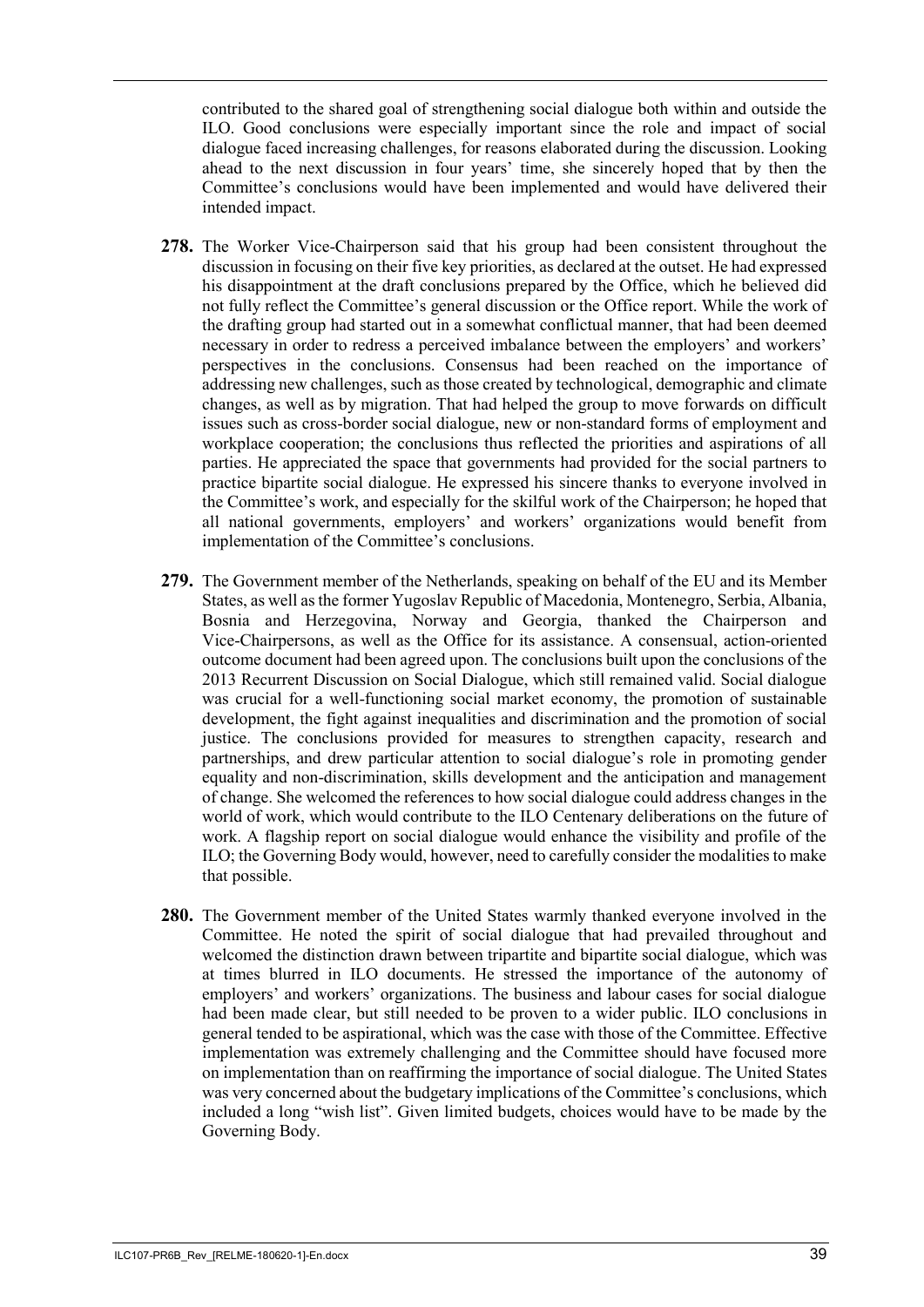- **281.** The Government member of Eswatini, speaking on behalf of the Africa group, appreciated the constructive, although not always easy, work of the Committee, which had been a learning experience for her group. She noted the respect shown by Committee members to each other, always taking into consideration the views of the social partners. She thanked everyone for having given Africa a voice in the discussions, and the social partners for their active participation. While some of the issues raised in the conclusions were manageable, others would take time to address.
- **282.** In closing, the Chairperson thanked the Committee for its hard work and perseverance. It had been an honour for him and his country, Belgium, to have acted as Chairperson. The work accomplished by the Committee had exceeded expectations and its conclusions signalled a strong commitment by the tripartite constituents to promote and realize social dialogue and tripartism in the fast-changing world of work. He thanked the Vice-Chairpersons and the Employers' and Workers' groups, the regional groups and individual governments for their commitment to building consensus, that paved the way to a positive outcome. He thanked the Secretariat of the Committee for all its support. The fact that the Committee had "practised what it preached" by having a successful tripartite social dialogue was, in itself, a noteworthy achievement.

<span id="page-41-0"></span>Geneva, 7 June 2018 *(Signed)* T. Bevers

Chairperson

D. Rudelli Employer Vice-Chairperson

P. Dimitrov Worker Vice-Chairperson

W.K. Nxumalo-Magagula Reporter